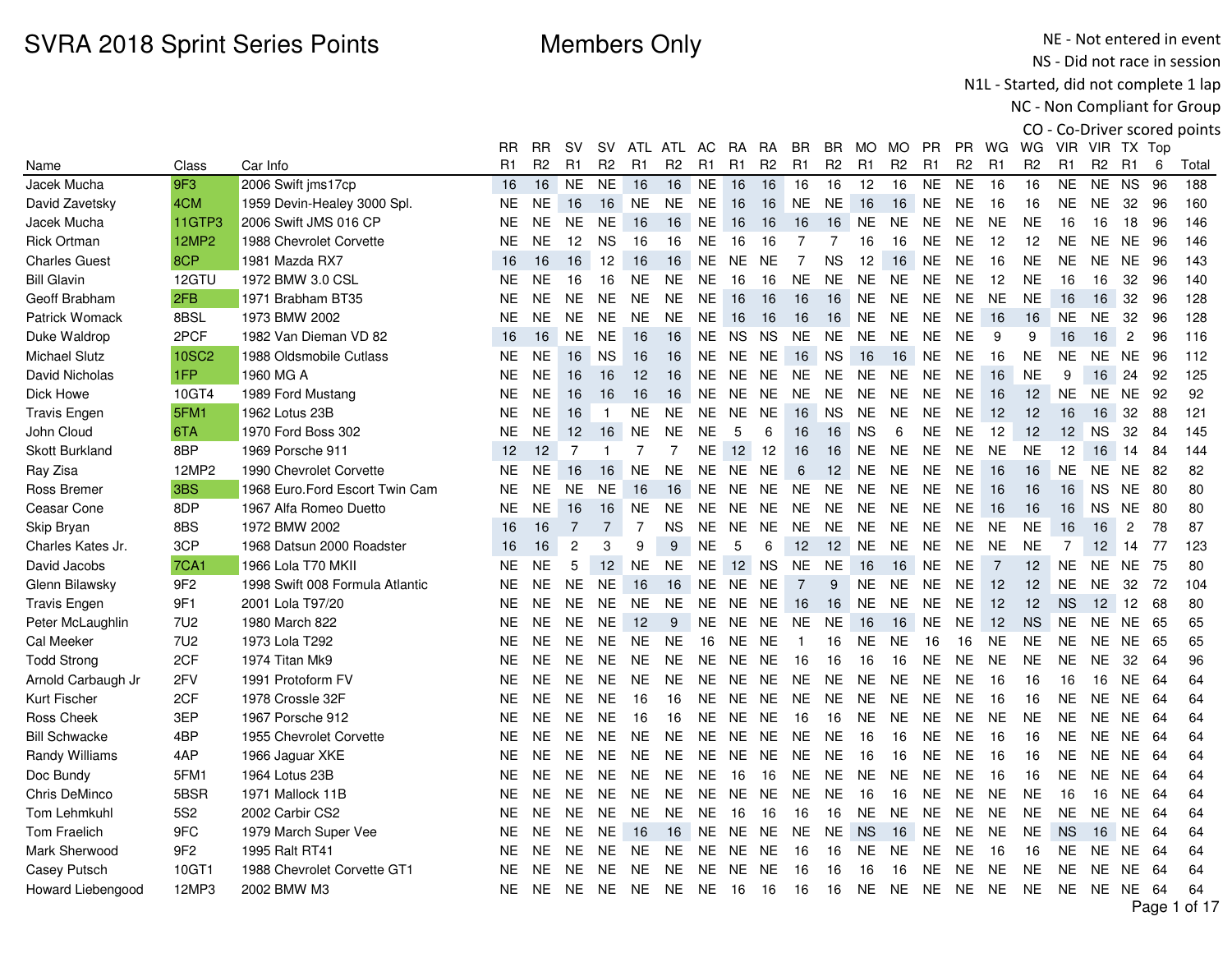NE - Not entered in event NS - Did not race in session

N1L - Started, did not complete 1 lap

|                             |                 |                                      |               |                |                |                |                |                   |                |                |                |                |                |                  |                |                |                |                |                |                |                |                |      | CO - Co-Driver scored points |
|-----------------------------|-----------------|--------------------------------------|---------------|----------------|----------------|----------------|----------------|-------------------|----------------|----------------|----------------|----------------|----------------|------------------|----------------|----------------|----------------|----------------|----------------|----------------|----------------|----------------|------|------------------------------|
|                             |                 |                                      | RR            | RR             | <b>SV</b>      | SV.            |                | ATL ATL AC        |                | <b>RA</b>      | <b>RA</b>      | <b>BR</b>      | BR.            | MO.              | MO.            | PR             | PR.            | WG             | WG             |                | VIR VIR TX Top |                |      |                              |
| Name                        | Class           | Car Info                             | R1            | R <sub>2</sub> | R1             | R <sub>2</sub> | R <sub>1</sub> | R <sub>2</sub>    | R <sub>1</sub> | R <sub>1</sub> | R <sub>2</sub> | R <sub>1</sub> | R <sub>2</sub> | R <sub>1</sub>   | R <sub>2</sub> | R <sub>1</sub> | R <sub>2</sub> | R <sub>1</sub> | R <sub>2</sub> | R <sub>1</sub> | R <sub>2</sub> | R <sub>1</sub> | 6    | Total                        |
| Dan Cowdrey                 | 2FF             | 1970 Titan MK6                       | <b>NE</b>     | NE.            | <b>NE</b>      | <b>NE</b>      | <b>NE</b>      | <b>NE</b>         | <b>NE</b>      | NE.            | <b>NE</b>      | 12             | 16             | 16               | 16             | <b>NE</b>      | <b>NE</b>      | <b>NE</b>      | <b>NE</b>      | <b>NE</b>      | <b>NE</b>      | <b>NE</b>      | 60   | 60                           |
| <b>Charles Derbes</b>       | 2FB             | 1970 Brabham BT - 29                 | <b>NE</b>     | <b>NE</b>      | <b>NE</b>      | <b>NE</b>      | <b>NS</b>      | 16                | <b>NE</b>      | $\overline{7}$ | 9              | <b>NE</b>      | <b>NE</b>      | 16               | 12             | <b>NE</b>      | <b>NE</b>      | <b>NE</b>      | <b>NE</b>      | <b>NE</b>      | NE.            | <b>NE</b>      | - 60 | 60                           |
| <b>Wil Painter</b>          | 3BS             | 1966 Alfa Romeo GTV                  | <b>NE</b>     | <b>NE</b>      | <b>NE</b>      | <b>NE</b>      | <b>NE</b>      | NE.               |                | NE NE NE       |                | 16             | 12             | 16               | 16             | <b>NE</b>      | <b>NE</b>      | <b>NE</b>      | <b>NE</b>      | NE.            | NE.            | NE 60          |      | 60                           |
| <b>Barry Fromberg</b>       | 11IGT           | 2011 Ferrari 458 Challenge           | NE            | <b>NE</b>      | <b>NS</b>      | 16             | 12             | <b>NS</b>         | <b>NE</b>      | 16             | <b>NS</b>      | <b>NE</b>      | <b>NE</b>      | <b>NS</b>        | 16             | <b>NE</b>      | <b>NE</b>      | <b>NE</b>      | <b>NE</b>      | NE.            | NE.            | NE             | -60  | 60                           |
| <b>Tom Briest</b>           | 8AP             | 1970 Porsche 914/6                   | <b>NE</b>     | <b>NE</b>      | <b>NE</b>      | <b>NE</b>      | <b>NE</b>      | NE                | NE             | NE             | <b>NE</b>      | DQ             | 9              | <b>NE</b>        | <b>NE</b>      | <b>NE</b>      | <b>NE</b>      | 9              | 16             | 9              | 16             | 24             | 59   | 83                           |
| <b>Travis Engen</b>         | 2FB             | 1970 Chevron B17b                    | <b>NE</b>     | <b>NE</b>      | <b>NE</b>      | <b>NE</b>      | <b>NE</b>      | NE.               | <b>NE</b>      | NE.            | NE.            | 5              | 6              | NE.              | <b>NE</b>      | <b>NE</b>      | <b>NE</b>      | 16             | 16             | 9              | $\overline{7}$ | 12             | 59   | 71                           |
| <b>Vincent Dean</b>         | 6AP             | 1965 Shelby Cobra                    | <b>NE</b>     | <b>NE</b>      | <b>NE</b>      | <b>NE</b>      | <b>NE</b>      | <b>NE</b>         | 16             | NE.            | <b>NE</b>      | 9              | 9              | <b>NE</b>        | <b>NE</b>      | <b>NE</b>      | <b>NE</b>      | <b>NE</b>      | <b>NE</b>      | 9              | 16             | 12             | 59   | 71                           |
| <b>Robert Mocas</b>         | 8DP             | 1969 Alfa Romeo Spider               | NE            | <b>NE</b>      | <b>NE</b>      | <b>NE</b>      | <b>NE</b>      | <b>NE</b>         | NE.            | NE.            | <b>NE</b>      | 16             | 16             | <b>NS</b>        | 16             | <b>NE</b>      | <b>NE</b>      | <b>NS</b>      | $\mathbf{1}$   | 9              | <b>NS</b>      | 32             | 58   | 90                           |
| Marc Sharinn                | 10SC3           | 2003 Dodge Charger                   | NE.           | <b>NE</b>      | 12             | 12             | <b>NE</b>      | <b>NE</b>         | <b>NE</b>      | 9              | <b>NS</b>      | <b>NE</b>      | NE.            | NE               | NE.            | NE             | <b>NE</b>      | 9              | 16             | <b>NE</b>      | <b>NE</b>      | 32             | 58   | 90                           |
| Scott Borchetta             | 10SC2           | 1981 Buick Regal                     | <b>NE</b>     | <b>NE</b>      | <b>NE</b>      | <b>NE</b>      | <b>NE</b>      | NE                | <b>NE</b>      | NE             | <b>NE</b>      | 9              | 16             | NE               | <b>NE</b>      | NE             | <b>NE</b>      | <b>NE</b>      | <b>NE</b>      | 16             | 16             | <b>NS</b>      | 57   | 57                           |
| <b>Christel Kuehnhoefer</b> | 3EP             | 1965 Alfa Romeo Giulia Spider Veloce | <b>NE</b>     | <b>NE</b>      | <b>NE</b>      | <b>NE</b>      | 12             | 12                | <b>NE</b>      | NE.            | <b>NE</b>      | <b>NE</b>      | <b>NE</b>      | 16               | 16             | <b>NE</b>      | <b>NE</b>      | <b>NE</b>      | <b>NE</b>      | <b>NE</b>      | NE.            | 24             | 56   | 80                           |
| Gary Jebsen                 | 3DP             | 1962 Volvo P1800                     | <b>NE</b>     | <b>NE</b>      | <b>NE</b>      | <b>NE</b>      | <b>NE</b>      | <b>NE</b>         | <b>NE</b>      | <b>NE</b>      | <b>NE</b>      | <b>NE</b>      | <b>NE</b>      | 12               | 12             | <b>NE</b>      | <b>NE</b>      | <b>NE</b>      | <b>NE</b>      | 16             | 16             | NE.            | 56   | 56                           |
| Scott Graham                | 6TA             | 1969 Pontiac Firebird                | <b>NE</b>     | <b>NE</b>      | <b>NE</b>      | <b>NE</b>      | <b>NE</b>      | <b>NE</b>         | <b>NE</b>      | 12             | 12             | <b>NE</b>      | NE.            | 16               | 16             | NE.            | NE.            | <b>NE</b>      | <b>NE</b>      | <b>NE</b>      | NE.            | NE.            | -56  | 56                           |
| James Dalton                | 8AP             | 1973 Porsche 911T Coupe              | <b>NE</b>     | <b>NE</b>      | 12             | 12             | 16             | 16                | NE             | <b>NE</b>      | <b>NE</b>      | <b>NE</b>      | <b>NE</b>      | <b>NE</b>        | <b>NE</b>      | <b>NE</b>      | <b>NE</b>      | <b>NE</b>      | <b>NE</b>      | NE.            | NE.            | NE             | 56   | 56                           |
| <b>Andrew Meudt</b>         | 12MP2           | 1985 BMW M635csi                     | NE            | <b>NE</b>      | <b>NE</b>      | <b>NE</b>      | <b>NE</b>      | <b>NE</b>         | NE             | 12             | 12             | <b>NE</b>      | NE.            | NE.              | <b>NE</b>      | NE             | NE             | <b>NE</b>      | <b>NE</b>      | NE.            | NE.            | 32             | 56   | 56                           |
| John Cloud                  | 10GT4           | 2013 Camaro TA2                      | <b>NE</b>     | <b>NE</b>      | $\overline{7}$ | 9              | <b>NE</b>      | NE                | <b>NE</b>      | 6              | <b>NS</b>      | 12             | $\mathbf{1}$   | $\boldsymbol{9}$ | 9              | <b>NE</b>      | <b>NE</b>      | 6              | 9              | $\overline{7}$ | NS.            | 14             | 55   | 89                           |
| <b>Bob Hatle</b>            | 2PCF            | 1989 Swift DB-3                      | NE            | <b>NE</b>      | <b>NE</b>      | <b>NE</b>      | <b>NE</b>      | <b>NE</b>         | $\overline{7}$ | NE             | <b>NE</b>      | 16             | <b>NS</b>      | 16               | 16             | <b>NE</b>      | <b>NE</b>      | <b>NE</b>      | <b>NE</b>      | <b>NE</b>      | <b>NE</b>      | 24             | 55   | 79                           |
| John Nash                   | 3DP             | 1962 Lotus Super Seven               | NE.           | <b>NE</b>      | 9              | 9              | <b>NE</b>      | <b>NE</b>         | NE.            | NE.            | <b>NE</b>      | DQ             | 16             | <b>NE</b>        | NE.            | <b>NE</b>      | NE.            | <b>NE</b>      | <b>NE</b>      | 9              | 12             | 14             | 55   | 69                           |
| <b>Scott Fraser</b>         | 1FP             | 1968 Austin Healey Sprite            | 16            | N1L            | <b>NE</b>      | <b>NE</b>      | 16             | <b>NS</b>         | <b>NE</b>      | <b>NE</b>      | <b>NE</b>      | NE.            | <b>NE</b>      | <b>NE</b>        | <b>NE</b>      | <b>NE</b>      | <b>NE</b>      | <b>NE</b>      | <b>NE</b>      | $\overline{7}$ | 16             | <b>NE</b>      | 55   | 55                           |
| Michael Rossini             | SM <sub>1</sub> | 1997 Mazda Miata                     | 9             | 9              | <b>NE</b>      | <b>NE</b>      | 12             | 12                | <b>NE</b>      | NE             | <b>NE</b>      | <b>NE</b>      | <b>NE</b>      | <b>NE</b>        | <b>NE</b>      | <b>NE</b>      | <b>NE</b>      | <b>NE</b>      | <b>NE</b>      | 12             | $\mathbf{1}$   | NE.            | 55   | 55                           |
| Ron Hornig                  | 2FB             | 1971 Brabham BT35                    | <b>NE</b>     | <b>NE</b>      | <b>NE</b>      | <b>NE</b>      | <b>NE</b>      | <b>NE</b>         | <b>NE</b>      | 9              | 7              | 12             | 12             | <b>NE</b>        | <b>NE</b>      | <b>NE</b>      | <b>NE</b>      | <b>NE</b>      | <b>NE</b>      | 5              | 9              | 10             | 54   | 64                           |
| Scot Morton                 | 7U2             | 1986 Ralt RT4 CanAm                  | <b>NE</b>     | <b>NE</b>      | 16             | 16             | 9              | 12                | <b>NE</b>      | NE.            | <b>NE</b>      | <b>NE</b>      | <b>NE</b>      | <b>NE</b>        | <b>NE</b>      | <b>NE</b>      | <b>NE</b>      | <b>NE</b>      | <b>NE</b>      | NE.            | <b>NE</b>      | 12             | -53  | 65                           |
| Paul Read                   | 11GTP3          | 2012 Radical SR8                     | NE            | <b>NE</b>      | <b>NE</b>      | <b>NE</b>      | <b>NE</b>      | <b>NE</b>         | 16             | NE             | NE             | 9              | <b>NS</b>      | 16               | 12             | <b>NE</b>      | <b>NE</b>      | <b>NE</b>      | <b>NE</b>      | <b>NS</b>      | <b>NS</b>      | 10             | -53  | 63                           |
| Andrew McLean               | 1HP             | 1959 Austin Healey Sprite            | 16            | 16             | <b>NE</b>      | <b>NE</b>      | 9              | 12                | NE.            | NE.            | <b>NE</b>      | <b>NE</b>      | NE.            | NE               | NE             | <b>NE</b>      | $N\mathsf{E}$  | <b>NE</b>      | <b>NE</b>      | <b>NE</b>      | NE.            | <b>NE</b>      | -53  | 53                           |
| <b>Walter Vollrath</b>      | 7U2             | 1973 Chevron B23                     | <b>NE</b>     | <b>NE</b>      | <b>NE</b>      | <b>NE</b>      | <b>NE</b>      | <b>NE</b>         | <b>NE</b>      | 16             | 9              | 16             | 12             | NE.              | <b>NE</b>      | NE.            | <b>NE</b>      | <b>NE</b>      | <b>NE</b>      | NE.            | NE.            | NE             | - 53 | 53                           |
| <b>Jeff Fisher</b>          | 8BP             | 1964 Lotus Elan 26R                  | 16            | 16             | <b>NE</b>      | <b>NE</b>      | 9              | 12                | <b>NE</b>      | <b>NE</b>      | <b>NE</b>      | <b>NE</b>      | <b>NE</b>      | <b>NE</b>        | <b>NE</b>      | <b>NE</b>      | <b>NE</b>      | <b>NE</b>      | <b>NE</b>      | <b>NE</b>      | <b>NE</b>      | <b>NE</b>      | 53   | 53                           |
| Peter Klutt                 | 6AP             | 1969 Chevrolet Corvette              | <b>NE</b>     | <b>NE</b>      | <b>NE</b>      | <b>NE</b>      | <b>NE</b>      | <b>NE</b>         | <b>NE</b>      | NE.            | <b>NE</b>      | 12             | 12             | <b>NE</b>        | <b>NE</b>      | <b>NE</b>      | <b>NE</b>      | 12             | 16             | <b>NE</b>      | <b>NE</b>      | $\overline{c}$ | 52   | 54                           |
| <b>Vic Skirmants</b>        | 3CP             | 1961 Porsche 356B                    | <b>NE</b>     | <b>NE</b>      | 12             | 12             | <b>NE</b>      | <b>NE</b>         | <b>NE</b>      | <b>NE</b>      | <b>NE</b>      | <b>NE</b>      | NE.            | <b>NE</b>        | <b>NE</b>      | <b>NE</b>      | <b>NE</b>      | 12             | 16             | NE.            | NE.            | NE.            | 52   | 52                           |
| James Cotcher               | 8DP             | 1969 Lotus 7 Series 3                | <b>NE</b>     | NE.            | <b>NE</b>      | <b>NE</b>      | <b>NE</b>      | <b>NE</b>         | <b>NE</b>      | NE.            | <b>NE</b>      | 12             | 12             | 16               | 12             | <b>NE</b>      | <b>NE</b>      | <b>NE</b>      | <b>NE</b>      | NE.            | NE.            | NE             | 52   | 52                           |
| Doug Radix                  | 1FP             | 1955 Mercedes-Benz 190 SL            | <b>NE</b>     | <b>NE</b>      | <b>NE</b>      | <b>NE</b>      | <b>NE</b>      | <b>NE</b>         | <b>NE</b>      | 16             | 16             | 6              | 12             | <b>NE</b>        | <b>NE</b>      | NE.            | <b>NE</b>      | <b>NE</b>      | <b>NE</b>      | <b>NE</b>      | NE.            | NE.            | -50  | 50                           |
| Paul Subject                | 9F <sub>2</sub> | 1998 Star Cars FM                    | <b>NE</b>     | <b>NE</b>      | <b>NE</b>      | <b>NE</b>      | <b>NE</b>      | <b>NE</b>         | <b>NE</b>      | 16             | 16             | <b>NE</b>      | <b>NE</b>      | <b>NE</b>        | <b>NE</b>      | <b>NE</b>      | <b>NE</b>      | 9              | 9              | NE.            | NE.            | NE.            | -50  | 50                           |
| Jon Miller                  | 12MP2           | 1989 Chevrolet Corvette              | <b>NE</b>     | <b>NE</b>      | <b>NE</b>      | <b>NE</b>      | <b>NE</b>      | <b>NE</b>         | <b>NE</b>      | NE.            | <b>NE</b>      | <b>NE</b>      | <b>NE</b>      | <b>NE</b>        | <b>NE</b>      | <b>NE</b>      | <b>NE</b>      | 9              | 9              | NE.            | <b>NE</b>      | 32             | -50  | 50                           |
| Dale Oesterle               | 1FP             | 1962 Triumph Spitfire                | NE            | <b>NE</b>      | <b>NE</b>      | <b>NE</b>      | <b>NE</b>      | NE.               | NE.            | NE NE          |                | 16             | -1             | 16               | 16             | NE.            | <b>NE</b>      | <b>NE</b>      | <b>NE</b>      | <b>NE</b>      |                | NE NE          | - 49 | 49                           |
| Frank Morelli               | 4AP             | 1961 Chevrolet Corvette              | $N\mathsf{E}$ | <b>NE</b>      | 16             | <b>NS</b>      | <b>NE</b>      | <b>NE</b>         | <b>NE</b>      | NE             | <b>NE</b>      | <b>NE</b>      | $N\mathsf{E}$  | 12               | 12             | $N\mathsf{E}$  | $N\mathsf{E}$  | 9              | <b>NS</b>      | <b>NE</b>      | <b>NE</b>      | NE             | -49  | 49                           |
| Jason Baughman              | 5WSR            | 1997 Toyota World Sports Racer       | <b>NE</b>     | <b>NE</b>      | <b>NE</b>      | <b>NE</b>      | <b>NE</b>      | <b>NE</b>         | <b>NE</b>      | NE.            | <b>NE</b>      | <b>NE</b>      | NE             | 16               | $\overline{1}$ | <b>NE</b>      | <b>NE</b>      | <b>NE</b>      | <b>NE</b>      | <b>NS</b>      | <b>NS</b>      | 32             | 49   | 49                           |
| Jonathan DeGaynor           | 4BM             | 1959 Devin JM Mk1 Special            | <b>NE</b>     | NE.            | <b>NE</b>      | <b>NE</b>      | <b>NE</b>      | <b>NE</b>         | <b>NE</b>      | 16             | 16             | <b>NE</b>      | <b>NE</b>      | 16               | <b>NS</b>      | <b>NE</b>      | <b>NE</b>      | <b>NE</b>      | <b>NE</b>      | <b>NE</b>      | <b>NE</b>      | 32             | 48   | 80                           |
| V Carl George               | 1FP             | 1959 MG A Sebring Cpe                | <b>NE</b>     | <b>NE</b>      | <b>NE</b>      | <b>NE</b>      | $\overline{7}$ | 9                 | <b>NE</b>      | <b>NE</b>      | <b>NE</b>      | 12             | 16             | <b>NE</b>        | <b>NE</b>      | <b>NE</b>      | <b>NE</b>      | <b>NE</b>      | <b>NE</b>      | $\overline{4}$ | <b>NS</b>      | 10             | 48   | 58                           |
| Mark Clark                  | 2CF             | 1978 Crossle 32F                     | NE.           | NE.            | NE.            | <b>NE</b>      | -12            | $12 \overline{ }$ |                |                | NE NE NE NE    |                | NE             | NE.              | NE.            | NE.            | <b>NE</b>      | 12             | 12             |                | NE NE NE       |                | 48   | 48                           |
|                             |                 |                                      |               |                |                |                |                |                   |                |                |                |                |                |                  |                |                |                |                |                |                |                |                |      | Page 2 of 17                 |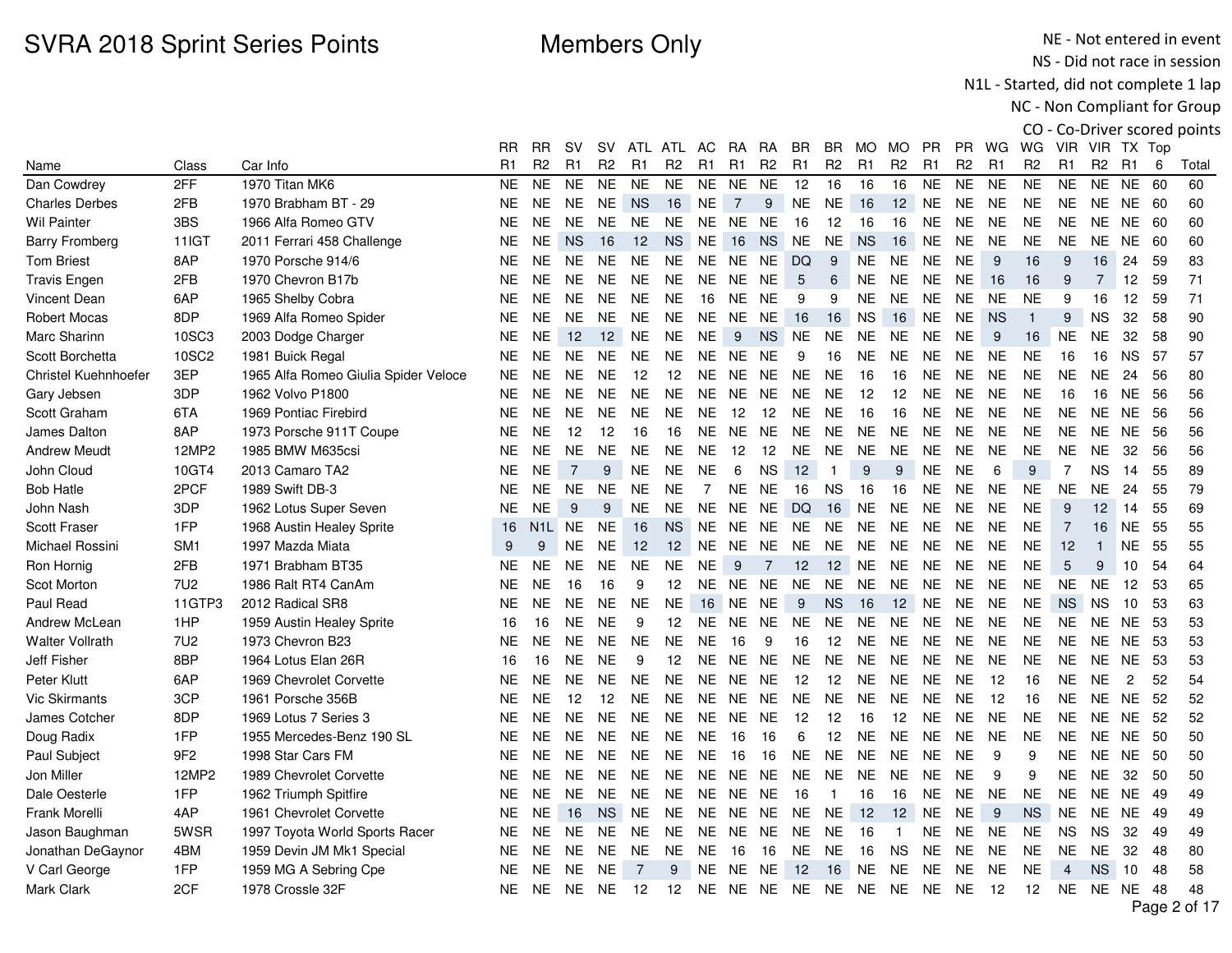NE - Not entered in event NS - Did not race in session

N1L - Started, did not complete 1 lap

|                       |        |                            |                |           |                |                |                |                |                |                |                |                |                |                 |                |                |                |                |                  |                |                |                |      | CO - Co-Driver scored points |
|-----------------------|--------|----------------------------|----------------|-----------|----------------|----------------|----------------|----------------|----------------|----------------|----------------|----------------|----------------|-----------------|----------------|----------------|----------------|----------------|------------------|----------------|----------------|----------------|------|------------------------------|
|                       |        |                            | RR             | <b>RR</b> | <b>SV</b>      | SV.            |                | ATL ATL AC     |                | <b>RA</b>      | RA             | BR             | BR.            | MO MO           |                | <b>PR</b>      | <b>PR</b>      | WG             | WG               |                | VIR VIR TX Top |                |      |                              |
| Name                  | Class  | Car Info                   | R <sub>1</sub> | R2        | R1             | R <sub>2</sub> | R <sub>1</sub> | R <sub>2</sub> | R <sub>1</sub> | R <sub>1</sub> | R <sub>2</sub> | R <sub>1</sub> | R <sub>2</sub> | R <sub>1</sub>  | R <sub>2</sub> | R <sub>1</sub> | R <sub>2</sub> | R <sub>1</sub> | R <sub>2</sub>   | R <sub>1</sub> | R <sub>2</sub> | R <sub>1</sub> | 6    | Total                        |
| George C. Balbach     | 3CP    | 1961 Porsche 356B          | <b>NE</b>      | <b>NE</b> | <b>NE</b>      | <b>NE</b>      | <b>NE</b>      | <b>NE</b>      | <b>NE</b>      | 12             | 12             | <b>NE</b>      | <b>NE</b>      | <b>NE</b>       | <b>NE</b>      | <b>NE</b>      | <b>NE</b>      | <b>NE</b>      | <b>NE</b>        | <b>NE</b>      | <b>NE</b>      | 24             | 48   | 48                           |
| David Gussack         | 3EP    | 1963 Triumph Spitfire      | <b>NE</b>      | <b>NE</b> | <b>NE</b>      | <b>NE</b>      | <b>NE</b>      | <b>NE</b>      | <b>NE</b>      | NE.            | <b>NE</b>      | <b>NE</b>      | <b>NE</b>      | <b>NE</b>       | <b>NE</b>      | <b>NE</b>      | <b>NE</b>      | <b>NE</b>      | <b>NE</b>        | 16             | <b>NS</b>      | 32             | 48   | 48                           |
| Thor Johnson          | 5FM2   | 1959 Lotus 17              | NE.            | <b>NE</b> | <b>NE</b>      | <b>NE</b>      | <b>NE</b>      | <b>NE</b>      | <b>NE</b>      | NE             | NE             | <b>NE</b>      | <b>NE</b>      | NE.             | <b>NE</b>      | 16             | <b>NS</b>      | <b>NE</b>      | <b>NE</b>        | NE.            | <b>NE</b>      | 32             | 48   | 48                           |
| Cal Meeker            | 9FA    | 1979 Tyrrell F1            | NE.            | <b>NE</b> | <b>NE</b>      | <b>NE</b>      | <b>NE</b>      | <b>NE</b>      | 16             | <b>NE</b>      | <b>NE</b>      | 16             | 16             | NE.             | <b>NE</b>      | $N\mathsf{E}$  | <b>NE</b>      | <b>NE</b>      | <b>NE</b>        | <b>NE</b>      | <b>NE</b>      | <b>NE</b>      | 48   | 48                           |
| <b>Tom Dooley</b>     | 11GTP1 | 1988 Porsche 962           | NE             | <b>NE</b> | <b>NE</b>      | <b>NE</b>      | <b>NE</b>      | <b>NE</b>      | 16             | NE             | <b>NE</b>      | <b>NE</b>      | NE.            | <b>NE</b>       | <b>NE</b>      | <b>NE</b>      | <b>NE</b>      | <b>NE</b>      | <b>NE</b>        | <b>NE</b>      | <b>NE</b>      | 32             | 48   | 48                           |
| Mark Congleton        | 12MP3  | 2004 Mini Cooper S         | NE             | <b>NE</b> | <b>NE</b>      | <b>NE</b>      | <b>NE</b>      | <b>NE</b>      | <b>NE</b>      | <b>NE</b>      | <b>NE</b>      | <b>NE</b>      | <b>NE</b>      | 16              | <b>NS</b>      | <b>NE</b>      | <b>NE</b>      | 16             | 16               | <b>NE</b>      | NE.            | <b>NE</b>      | 48   | 48                           |
| Michael O'Connor      | 12MP2  | 1987 BMW 325               | <b>NE</b>      | <b>NE</b> | 16             | 16             | <b>NE</b>      | <b>NE</b>      | <b>NE</b>      | <b>NE</b>      | <b>NE</b>      | <b>NE</b>      | <b>NE</b>      | <b>NE</b>       | <b>NE</b>      | <b>NE</b>      | <b>NE</b>      | <b>NE</b>      | <b>NE</b>        | 16             | <b>NS</b>      | <b>NE</b>      | 48   | 48                           |
| Thor Johnson          | 12GTO  | 1974 BMW Schnitzer 2800CSL | NE.            | <b>NE</b> | <b>NE</b>      | <b>NE</b>      | <b>NE</b>      | <b>NE</b>      | <b>NE</b>      | NE.            | <b>NE</b>      | NE.            | <b>NE</b>      | <b>NE</b>       | <b>NE</b>      | 16             | <b>NS</b>      | <b>NE</b>      | <b>NE</b>        | NE.            | <b>NE</b>      | 32             | 48   | 48                           |
| Debbie Cloud          | 10SC3  | 2006 Ford Fusion SC        | NE             | NE.       | 16             | 16             | <b>NE</b>      | <b>NE</b>      | <b>NE</b>      |                | 12 NS          | NE.            | <b>NE</b>      | $\overline{1}$  | $\overline{1}$ | <b>NE</b>      | <b>NE</b>      | $\overline{1}$ | <b>NE</b>        | <b>NE</b>      | <b>NE</b>      | 24             | 47   | 71                           |
| <b>Rick Bardsley</b>  | 3CP    | 1959 Porsche 356A          | <b>NE</b>      | <b>NE</b> | <b>NE</b>      | <b>NE</b>      | <b>NE</b>      | <b>NE</b>      | NE.            | NE             | <b>NE</b>      | <b>NE</b>      | <b>NE</b>      | 12              | 16             | <b>NE</b>      | <b>NE</b>      | $\overline{7}$ | 12               | <b>NE</b>      | <b>NE</b>      | NE.            | 47   | 47                           |
| Jerry Robinson        | 12MP3  | 2010 Dodge Viper           | NE.            | <b>NE</b> | <b>NE</b>      | <b>NE</b>      | <b>NE</b>      | <b>NE</b>      | NE.            | NE.            | <b>NE</b>      | 9              | 9              | 16              | 12             | <b>NE</b>      | <b>NE</b>      | <b>NE</b>      | <b>NE</b>        | <b>NE</b>      | NE.            | 32             | 46   | 78                           |
| Dominick Incantalupo  | 11GTP2 | 2011 Oreca FLM 9           | <b>NE</b>      | <b>NE</b> | 6              | 12             | <b>NE</b>      | <b>NE</b>      | <b>NE</b>      | 12             | 16             | NE             | <b>NE</b>      | <b>NE</b>       | <b>NE</b>      | <b>NE</b>      | <b>NE</b>      | <b>NE</b>      | <b>NE</b>        | <b>NE</b>      | <b>NE</b>      | NE.            | 46   | 46                           |
| <b>Brad Babb</b>      | 1FP    | 1966 Sunbeam Alpine        | NE.            | <b>NE</b> | <b>NE</b>      | <b>NE</b>      | <b>NE</b>      | <b>NE</b>      | <b>NE</b>      | 12             | 12             | <b>NE</b>      | <b>NE</b>      | 9               | 12             | <b>NE</b>      | <b>NE</b>      | <b>NE</b>      | <b>NE</b>        | <b>NE</b>      | <b>NE</b>      | <b>NE</b>      | -46  | 45                           |
| David Hale            | 5VS2   | 1985 Lola T598             | NE.            | NE.       | <b>NE</b>      | <b>NE</b>      | <b>NE</b>      | <b>NE</b>      | <b>NE</b>      | NE.            | <b>NE</b>      | 12             | <b>NS</b>      | 16              | 16             | <b>NE</b>      | <b>NE</b>      | <b>NE</b>      | <b>NE</b>        | <b>NE</b>      | <b>NE</b>      | 14             | 44   | 58                           |
| Alan Davison          | 12MP3  | 2000 Panoz GTS             | <b>NE</b>      | <b>NE</b> | <b>NE</b>      | <b>NE</b>      | <b>NE</b>      | <b>NE</b>      | <b>NE</b>      | <b>NE</b>      | <b>NE</b>      | 12             | 16             | <b>NS</b>       | 16             | <b>NE</b>      | <b>NE</b>      | <b>NE</b>      | <b>NE</b>        | <b>NE</b>      | <b>NE</b>      | <b>NE</b>      | 44   | 44                           |
| Dan Cowdrey           | 2CF    | 1972 Crossle 25            | NE.            | <b>NE</b> | <b>NE</b>      | <b>NE</b>      | NE.            | <b>NE</b>      | <b>NE</b>      | <b>NE</b>      | <b>NE</b>      | NE.            | <b>NE</b>      | <b>NE</b>       | <b>NE</b>      | <b>NE</b>      | <b>NE</b>      | <b>NE</b>      | <b>NE</b>        | 9              | 16             | 18             | 43   | 43                           |
| Vince Vaccaro         | 8BS    | 1972 Alfa Romeo GTV        | <b>NE</b>      | <b>NE</b> | 9              | 9              | <b>NE</b>      | <b>NE</b>      | <b>NE</b>      | NE             | NE.            | <b>NE</b>      | <b>NE</b>      | <b>NE</b>       | <b>NE</b>      | <b>NE</b>      | <b>NE</b>      | 16             | <b>NS</b>        | 9              | <b>NS</b>      | <b>NE</b>      | 43   | 43                           |
| <b>Brett Johnston</b> | 9F3    | 2004 Mazda Pro Mazda       | NE             | <b>NE</b> | <b>NE</b>      | <b>NE</b>      | <b>NE</b>      | <b>NE</b>      | <b>NE</b>      | NE NE          |                | 12             | 12             | 9               | 9              | <b>NE</b>      | <b>NE</b>      | <b>NE</b>      | <b>NE</b>        | NE             | <b>NE</b>      | 12             | 42   | 54                           |
| <b>Tom Linton</b>     | 2FF    | 1969 Winkelman WD F1       | NE.            | NE.       | <b>NE</b>      | <b>NE</b>      | <b>NE</b>      | <b>NE</b>      | <b>NE</b>      | NE.            | <b>NE</b>      | <b>NE</b>      | <b>NE</b>      | <b>NE</b>       | <b>NE</b>      | $\overline{4}$ | 6              | <b>NE</b>      | <b>NE</b>        | <b>NE</b>      | <b>NE</b>      | 32             | 42   | 42                           |
| Phil Daigrepont       | 7U2    | 1978 Toj/206-24 Spider     | <b>NE</b>      | <b>NE</b> | <b>NE</b>      | <b>NE</b>      | 16             | 16             | <b>NE</b>      | <b>NE</b>      | <b>NE</b>      | <b>NE</b>      | <b>NE</b>      | <b>NE</b>       | <b>NE</b>      | <b>NE</b>      | <b>NE</b>      | 9              | $\overline{1}$   | <b>NE</b>      | <b>NE</b>      | <b>NE</b>      | 42   | 42                           |
| James Johnston        | 9F3    | 2004 Swift O14 Atlantic    | NE.            | <b>NE</b> | <b>NE</b>      | <b>NE</b>      | <b>NE</b>      | <b>NE</b>      | <b>NE</b>      | NE.            | <b>NE</b>      | <b>NE</b>      | <b>NE</b>      | 16              | 12             | <b>NE</b>      | <b>NE</b>      | <b>NE</b>      | <b>NE</b>        | <b>NE</b>      | <b>NE</b>      | 14             | 42   | 42                           |
| Scott Borchetta       | 6BP    | 1972 Chevrolet Corvette    | <b>NE</b>      | <b>NE</b> | <b>NE</b>      | <b>NE</b>      | <b>NE</b>      | <b>NE</b>      | <b>NE</b>      | <b>NE</b>      | <b>NE</b>      | <b>NS</b>      | 9              | <b>NE</b>       | <b>NE</b>      | <b>NE</b>      | <b>NE</b>      | <b>NE</b>      | <b>NE</b>        | 16             | 16             | 32             | 41   | 73                           |
| Daniel Becker         | 2CF    | 1977 Roslee 32F            | 16             | 16        | <b>NE</b>      | <b>NE</b>      | <b>NE</b>      | <b>NE</b>      |                | NE NE NE       |                | 6              | 3              | NE.             | <b>NE</b>      | <b>NE</b>      | <b>NE</b>      | <b>NE</b>      | <b>NE</b>        | NE.            | <b>NE</b>      | NE 41          |      | 41                           |
| Carlus Gann           | 6TA    | 1970 Ford Boss 302         | 16             | 16        | 9              | <b>NS</b>      | <b>NE</b>      | NE             | NE.            | NE             | <b>NE</b>      | <b>NE</b>      | <b>NE</b>      | NE.             | NE.            | NE             | NE.            | <b>NE</b>      | <b>NE</b>        | NE             | NE.            | NE.            | -41  | 41                           |
| Gary Moore            | 6BP    | 1965 Shelby GT350          | <b>NE</b>      | <b>NE</b> | 16             | 16             | <b>NE</b>      | <b>NE</b>      | <b>NE</b>      | NE             | <b>NE</b>      | <b>NE</b>      | <b>NE</b>      | <b>NE</b>       | <b>NE</b>      | <b>NE</b>      | <b>NE</b>      | 9              | <b>NS</b>        | <b>NE</b>      | <b>NE</b>      | <b>NE</b>      | -41  | 41                           |
| Michael Origer        | 6AP    | 1969 Chevrolet Corvette    | NE.            | <b>NE</b> | <b>NE</b>      | <b>NE</b>      | <b>NE</b>      | <b>NE</b>      | <b>NE</b>      | NE.            | <b>NE</b>      | <b>NE</b>      | <b>NE</b>      | 16              | 16             | <b>NE</b>      | <b>NE</b>      | 9              | <b>NS</b>        | <b>NE</b>      | NE.            | NE.            | -41  | 41                           |
| John Perry            | 12GTU  | 1972 Porsche 914/6         | <b>NE</b>      | <b>NE</b> | <b>NE</b>      | <b>NE</b>      | <b>NC</b>      | <b>NC</b>      | <b>NE</b>      | <b>NE</b>      | <b>NE</b>      | 16             | 16             | <b>NE</b>       | <b>NE</b>      | <b>NE</b>      | <b>NE</b>      | 9              | <b>NS</b>        | <b>NE</b>      | <b>NE</b>      | NE.            | - 41 | 41                           |
| <b>Hobart Buppert</b> | 7CA1   | 1969 Lola T70 MKIII        | NE.            | <b>NE</b> | 16             | <b>NS</b>      | <b>NE</b>      | <b>NE</b>      | <b>NE</b>      | <b>NE</b>      | <b>NE</b>      | 12             | <b>NS</b>      | <b>NE</b>       | <b>NE</b>      | <b>NE</b>      | <b>NE</b>      | 12             | <b>NS</b>        | <b>NS</b>      | <b>NS</b>      | 32             | 40   | 72                           |
| <b>Tony Parella</b>   | 4BP    | 1958 Chevrolet Corvette    | NE.            | NE.       | <b>NE</b>      | <b>NE</b>      | <b>NE</b>      | <b>NE</b>      | <b>NE</b>      | NE.            | <b>NE</b>      | 16             | 12             | <b>NE</b>       | <b>NE</b>      | $N\mathsf{E}$  | <b>NE</b>      | <b>NS</b>      | 12               | <b>NE</b>      | <b>NE</b>      | NE             | 40   | 40                           |
| <b>Kurt Fischer</b>   | 5VS2   | 1987 Swift DB2             | <b>NE</b>      | <b>NE</b> | <b>NE</b>      | <b>NE</b>      | 12             | 12             | NE.            | NE.            | <b>NE</b>      | <b>NE</b>      | <b>NE</b>      | NE              | <b>NE</b>      | NE             | <b>NE</b>      | 16             | N <sub>1</sub> L | <b>NE</b>      | <b>NE</b>      | NE.            | 40   | 40                           |
| <b>Bruce Hamilton</b> | 9F1    | 2008 Dallara Infinity      | NE             | <b>NE</b> | <b>NE</b>      | <b>NE</b>      | <b>NE</b>      | <b>NE</b>      | <b>NE</b>      | NE             | <b>NE</b>      | 12             | <b>NS</b>      | <b>NE</b>       | <b>NE</b>      | <b>NE</b>      | <b>NE</b>      | $\overline{7}$ | $\overline{7}$   | <b>NE</b>      | <b>NE</b>      | 14             | 40   | 40                           |
| Tim Rubright          | 10SC3  | 1997 Ford Thunderbird      | <b>NE</b>      | <b>NE</b> | <b>NE</b>      | <b>NE</b>      | <b>NE</b>      | <b>NE</b>      | <b>NE</b>      | <b>NE</b>      | <b>NE</b>      | 12             | <b>NS</b>      | <b>NE</b>       | <b>NE</b>      | <b>NE</b>      | <b>NE</b>      | 16             | <b>NS</b>        | 12             | <b>NS</b>      | NE             | 40   | 40                           |
| Ed Bull               | 12MP3  | 2010 Ford Mustang FR500c   | NE.            | <b>NE</b> | <b>NE</b>      | <b>NE</b>      | 12             | 12             | <b>NE</b>      | <b>NE</b>      | <b>NE</b>      | NE.            | <b>NE</b>      | <b>NE</b>       | <b>NE</b>      | <b>NE</b>      | <b>NE</b>      | <b>NE</b>      | <b>NE</b>        | 16             | <b>NS</b>      | NE             | -40  | 40                           |
| <b>Robert Gewirtz</b> | 11GTP2 | 2003 Riley MKXI            | NE.            | <b>NE</b> | $\overline{7}$ | 16             | <b>NE</b>      | <b>NE</b>      | <b>NE</b>      | NE             | <b>NE</b>      | <b>NE</b>      | <b>NE</b>      | <b>NS</b>       | 16             | <b>NE</b>      | <b>NE</b>      | <b>NE</b>      | <b>NE</b>        | <b>NE</b>      | <b>NE</b>      | <b>NE</b>      | 39   | 39                           |
| <b>Bruce Hamilton</b> | 2FB    | 1970 Brabham BT 36         | <b>NE</b>      | <b>NE</b> | <b>NE</b>      | <b>NE</b>      | <b>NE</b>      | <b>NE</b>      | NE.            | NE             | <b>NE</b>      | 9              | 5              | <b>NE</b>       | <b>NE</b>      | <b>NE</b>      | <b>NE</b>      | 12             | 12               | <b>NE</b>      | <b>NE</b>      | $\overline{c}$ | 38   | 40                           |
| Steve Kupferman       | 5FM1   | 1967 Bobsy SR4 Sportsracer | NE.            | <b>NE</b> | <b>NE</b>      | <b>NE</b>      | NE.            | <b>NE</b>      | <b>NE</b>      | NE             | NE.            | <b>NE</b>      | NE.            | <b>NE</b>       | <b>NE</b>      | 16             | 12             | <b>NE</b>      | <b>NE</b>        | <b>NE</b>      | <b>NE</b>      | 10             | 38   | 38                           |
| John Wiley            | 8BS    | 1970 Datsun 510            | NE             | <b>NE</b> | <b>NE</b>      | <b>NE</b>      | <b>NE</b>      | <b>NE</b>      | NE.            | NE             | <b>NE</b>      | 16             | 16             | $6\phantom{1}6$ | <b>NS</b>      | <b>NE</b>      | <b>NE</b>      | <b>NE</b>      | <b>NE</b>        | <b>NE</b>      | NE.            | NE.            | 38   | 38                           |
| <b>Lowell Marx</b>    | 8CP    | 1972 Datsun 240Z           | <b>NE</b>      | <b>NE</b> | <b>NE</b>      | <b>NE</b>      | <b>NE</b>      | <b>NE</b>      | NE NE NE       |                |                | 5              | 7              | 9               | 9              | <b>NE</b>      | <b>NE</b>      | $\overline{7}$ | <b>NS</b>        |                | NE NE NE       |                | 37   | 37                           |
|                       |        |                            |                |           |                |                |                |                |                |                |                |                |                |                 |                |                |                |                |                  |                |                |                |      | Page 3 of 17                 |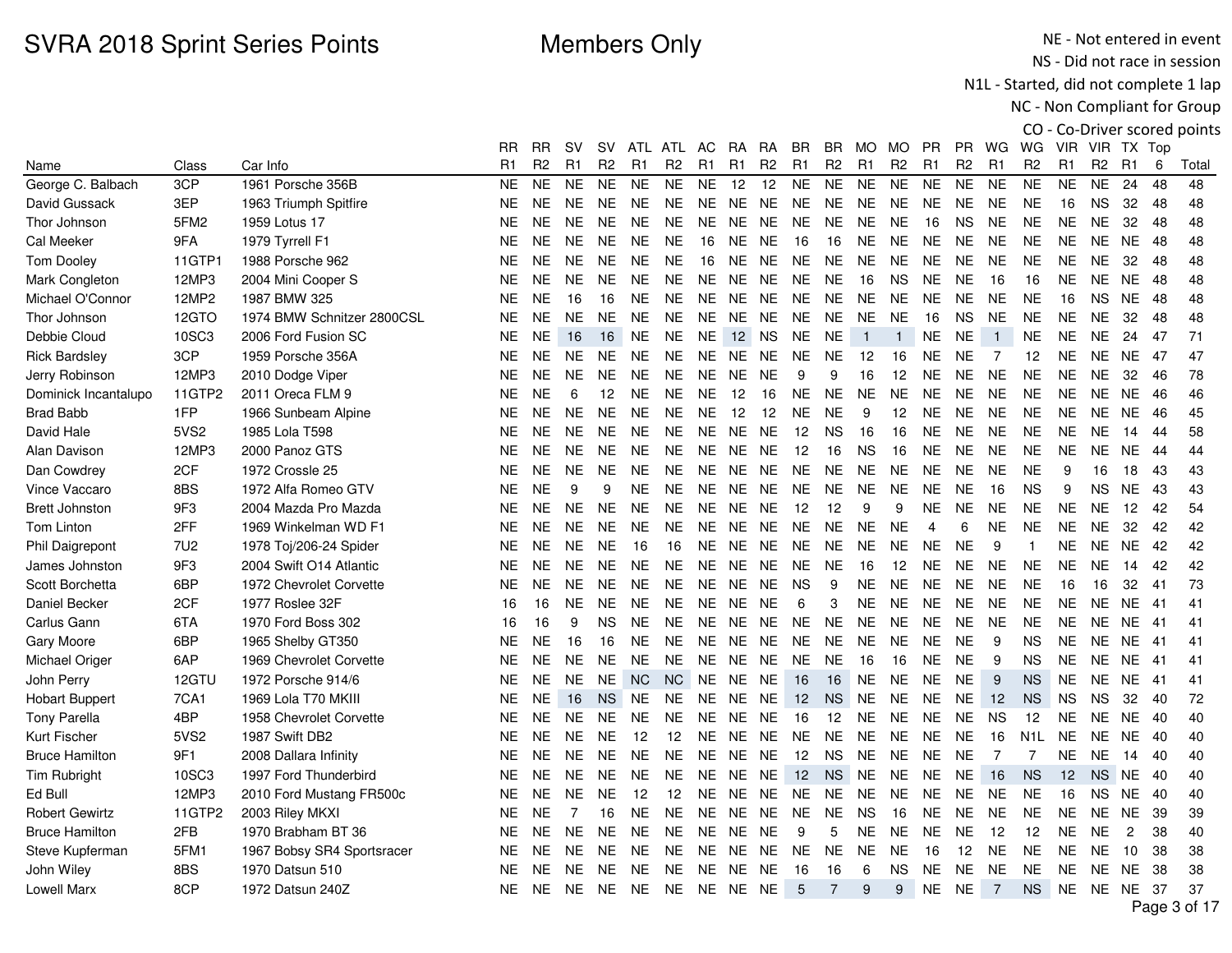NE - Not entered in event NS - Did not race in session

N1L - Started, did not complete 1 lap

|                         |                  |                                  |                |           |                |                |                 |                |                |                |                |                |                |                |                |                |                |                |                |                 |                 |                |     | CO - Co-Driver scored points |
|-------------------------|------------------|----------------------------------|----------------|-----------|----------------|----------------|-----------------|----------------|----------------|----------------|----------------|----------------|----------------|----------------|----------------|----------------|----------------|----------------|----------------|-----------------|-----------------|----------------|-----|------------------------------|
|                         |                  |                                  | RR             | <b>RR</b> | <b>SV</b>      | SV.            |                 | ATL ATL AC     |                | RA             | <b>RA</b>      | BR.            | BR.            | MO MO          |                | <b>PR</b>      |                | PR WG          | WG             |                 | VIR VIR TX Top  |                |     |                              |
| Name                    | Class            | Car Info                         | R <sub>1</sub> | R2        | R1             | R <sub>2</sub> | R1              | R <sub>2</sub> | R <sub>1</sub> | R <sub>1</sub> | R <sub>2</sub> | R <sub>1</sub> | R <sub>2</sub> | R <sub>1</sub> | R <sub>2</sub> | R <sub>1</sub> | R <sub>2</sub> | R <sub>1</sub> | R <sub>2</sub> | R <sub>1</sub>  | R <sub>2</sub>  | R <sub>1</sub> | 6   | Total                        |
| Paul Konkle Jr.         | 3DP              | 1962 MG B                        | <b>NE</b>      | <b>NE</b> | <b>NE</b>      | <b>NE</b>      | <b>NE</b>       | <b>NE</b>      | 12             | <b>NE</b>      | <b>NE</b>      | <b>NE</b>      | <b>NE</b>      | <b>NE</b>      | <b>NE</b>      | <b>NE</b>      | <b>NE</b>      | <b>NE</b>      | <b>NE</b>      | <b>NE</b>       | <b>NE</b>       | 24             | 36  | 36                           |
| Bernardo D. Martinez    | 3BS              | 1968 Alfa Romeo GTA Jr           | <b>NE</b>      | <b>NE</b> | <b>NE</b>      | <b>NE</b>      | <b>NE</b>       | <b>NE</b>      | NE.            | <b>NE</b>      | <b>NE</b>      | <b>NE</b>      | <b>NE</b>      | 12             | <b>NS</b>      | <b>NE</b>      | <b>NE</b>      | <b>NE</b>      | <b>NE</b>      | <b>NE</b>       | <b>NE</b>       | 24             | 36  | 36                           |
| Clair Schwendeman       | 6AP              | 1968 Chevrolet Corvette Roadster | <b>NE</b>      | <b>NE</b> | <b>NE</b>      | <b>NE</b>      | <b>NE</b>       | <b>NE</b>      | NE.            | NE             | <b>NE</b>      | <b>NS</b>      | 6              | <b>NE</b>      | <b>NE</b>      | <b>NE</b>      | <b>NE</b>      | <b>NE</b>      | <b>NE</b>      | 12 <sup>°</sup> | <b>NS</b>       | 18             | 36  | 36                           |
| James Cullen            | 7CA1             | 1970 Lola T70 MK IIIB            | <b>NE</b>      | <b>NE</b> | 9              | 9              | <b>NE</b>       | <b>NE</b>      | <b>NE</b>      | <b>NE</b>      | <b>NE</b>      | <b>NE</b>      | <b>NE</b>      | <b>NE</b>      | <b>NE</b>      | <b>NE</b>      | <b>NE</b>      | <b>NE</b>      | <b>NE</b>      | <b>NE</b>       | <b>NE</b>       | 18             | 36  | 36                           |
| <b>Rial Barnett</b>     | 8BSL             | 1969 BMW 2002                    | <b>NE</b>      | <b>NE</b> | <b>NE</b>      | <b>NE</b>      | <b>NE</b>       | <b>NE</b>      | <b>NE</b>      | <b>NE</b>      | <b>NE</b>      | 9              | 9              | <b>NE</b>      | <b>NE</b>      | <b>NE</b>      | <b>NE</b>      | <b>NE</b>      | <b>NE</b>      | <b>NE</b>       | <b>NE</b>       | 18             | 36  | 36                           |
| Joel Quadracci          | 11GTP3           | 2010 Lola B08/90                 | <b>NE</b>      | <b>NE</b> | <b>NE</b>      | <b>NE</b>      | <b>NE</b>       | <b>NE</b>      | <b>NE</b>      | 12             | 12             | <b>NE</b>      | <b>NE</b>      | <b>NE</b>      | <b>NE</b>      | <b>NE</b>      | <b>NE</b>      | <b>NE</b>      | <b>NE</b>      | <b>NE</b>       | NE.             | 12             | 36  | 36                           |
| Joe Blacker             | 2FB              | 1969 Brabham BT29                | <b>NE</b>      | <b>NE</b> | <b>NE</b>      | <b>NE</b>      | <b>NE</b>       | <b>NE</b>      | <b>NE</b>      | <b>NE</b>      | <b>NE</b>      | <b>NE</b>      | <b>NE</b>      | <b>NS</b>      | 16             | <b>NE</b>      | <b>NE</b>      | <b>NE</b>      | <b>NE</b>      | $\overline{7}$  | 12 <sup>2</sup> | <b>NE</b>      | 35  | 35                           |
| Steven Egger            | 2CF              | 1979 Lola T540                   | <b>NE</b>      | <b>NE</b> | <b>NE</b>      | <b>NE</b>      | <b>NE</b>       | <b>NE</b>      |                | NE NE NE       |                | $\overline{1}$ | 6              | 5              | 9              | <b>NE</b>      | <b>NE</b>      | <b>NE</b>      | <b>NE</b>      | <b>NE</b>       | <b>NE</b>       | 14             | 35  | 35                           |
| Jim Johnston            | 9BOSS            | 2002 G Force Indy Car            | <b>NE</b>      | <b>NE</b> | <b>NE</b>      | <b>NE</b>      | <b>NE</b>       | <b>NE</b>      | NE             | NE.            | <b>NE</b>      | 12             | 9              | <b>NE</b>      | <b>NE</b>      | <b>NE</b>      | <b>NE</b>      | <b>NE</b>      | <b>NE</b>      | NE.             | <b>NE</b>       | 14             | 35  | 35                           |
| <b>Bruce Raymond</b>    | 10GT2            | 1985 Pontiac Firebird            | <b>NE</b>      | <b>NE</b> | $\overline{1}$ | <b>NS</b>      | <b>NE</b>       | <b>NE</b>      | NE.            | NE             | <b>NE</b>      | 16             | $\overline{1}$ | <b>NE</b>      | <b>NE</b>      | <b>NE</b>      | <b>NE</b>      | 16             | $\mathbf{1}$   | <b>NE</b>       | <b>NE</b>       | <b>NE</b>      | 35  | 35                           |
| <b>Rick Fraser</b>      | 1FP              | 1972 MG Midget                   | <b>NE</b>      | <b>NE</b> | <b>NE</b>      | <b>NE</b>      | $6\phantom{1}6$ | 7              | NE.            | <b>NE</b>      | <b>NE</b>      | $\overline{7}$ | 6              | <b>NE</b>      | <b>NE</b>      | <b>NE</b>      | <b>NE</b>      | <b>NE</b>      | <b>NE</b>      | $\overline{2}$  | 6               | NE.            | -34 | 34                           |
| <b>Anthony Hess</b>     | 3DP              | 1973 MG B                        | <b>NE</b>      | <b>NE</b> | 6              | 7              | <b>NE</b>       | <b>NE</b>      | <b>NE</b>      | <b>NE</b>      | <b>NE</b>      | <b>NE</b>      | <b>NE</b>      | <b>NE</b>      | <b>NE</b>      | <b>NE</b>      | <b>NE</b>      | 9              | 12             | <b>NE</b>       | NE.             | <b>NE</b>      | -34 | 34                           |
| Jerry Groose            | 12MP1            | 1963 Chevrolet Corvette          | <b>NE</b>      | <b>NE</b> | <b>NE</b>      | <b>NE</b>      | <b>NE</b>       | <b>NE</b>      | <b>NE</b>      | 9              | 9              | <b>NE</b>      | <b>NE</b>      | <b>NS</b>      | 16             | <b>NE</b>      | <b>NE</b>      | <b>NE</b>      | <b>NE</b>      | NE.             | <b>NE</b>       | NE 34          |     | 34                           |
| <b>Justin Frick</b>     | 7U <sub>2</sub>  | 1976 Osella PA6/8                | <b>NE</b>      | <b>NE</b> | N1L            | $\overline{1}$ | NE.             | <b>NE</b>      | NE.            | NE.            | <b>NE</b>      | <b>NE</b>      | <b>NE</b>      | <b>NE</b>      | <b>NE</b>      | <b>NE</b>      | <b>NE</b>      | 16             | 16             | NE.             | <b>NE</b>       | 32             | 33  | 65                           |
| <b>Rick Mooney</b>      | 6BP              | 1968 Chevrolet Corvette Roadster | <b>NE</b>      | <b>NE</b> | <b>NE</b>      | <b>NE</b>      | <b>NE</b>       | <b>NE</b>      | <b>NE</b>      | $\mathbf{1}$   | N1L            | <b>NE</b>      | <b>NE</b>      | <b>NE</b>      | <b>NE</b>      | <b>NE</b>      | <b>NE</b>      | 16             | 16             | <b>NE</b>       | <b>NE</b>       | <b>NE</b>      | -33 | 33                           |
| Eric Lux                | 10GT4            | 2011 Mercedes SLS                | <b>NE</b>      | <b>NE</b> | <b>NE</b>      | <b>NE</b>      | <b>NE</b>       | NE.            | <b>NE</b>      | <b>NE</b>      | NE.            | NE.            | <b>NE</b>      | 16             | 16             | <b>NE</b>      | <b>NE</b>      | $\overline{1}$ | <b>NS</b>      | <b>NE</b>       | NE.             | NE.            | -33 | 33                           |
| Jack Donnellan          | 11GTP3           | 2007 Lola B07/90                 | <b>NE</b>      | <b>NE</b> | <b>NE</b>      | <b>NE</b>      | <b>NE</b>       | <b>NE</b>      | <b>NE</b>      | <b>NE</b>      | <b>NE</b>      | $\overline{7}$ | 12             | <b>NE</b>      | <b>NE</b>      | <b>NE</b>      | <b>NE</b>      | <b>NE</b>      | <b>NE</b>      | <b>NE</b>       | <b>NE</b>       | 14             | 33  | 33                           |
| David Huber             | 12GTU            | 1979 Datsun 280ZX                | <b>NE</b>      | <b>NE</b> | <b>NE</b>      | <b>NE</b>      | <b>NE</b>       | <b>NE</b>      | <b>NE</b>      | <b>NE</b>      | <b>NE</b>      | <b>NE</b>      | <b>NE</b>      | <b>NS</b>      | 16             | <b>NE</b>      | <b>NE</b>      | 16             | $\overline{1}$ | <b>NE</b>       | <b>NE</b>       | <b>NE</b>      | 33  | 33                           |
| James Cope              | 5VS <sub>2</sub> | 1986 Swift DB 2                  | <b>NE</b>      | <b>NE</b> | <b>NE</b>      | <b>NE</b>      | <b>NE</b>       | <b>NE</b>      | <b>NE</b>      | 16             | 16             | NE             | <b>NE</b>      | NE             | <b>NE</b>      | <b>NE</b>      | NE             | <b>NE</b>      | <b>NE</b>      | <b>NE</b>       | <b>NE</b>       | 32             | 32  | 64                           |
| Lisa Hansen             | 8BP              | 1969 Porsche 911S                | <b>NE</b>      | <b>NE</b> | <b>NE</b>      | <b>NE</b>      | <b>NE</b>       | <b>NE</b>      | <b>NE</b>      | 16             | 16             | <b>NE</b>      | <b>NE</b>      | <b>NE</b>      | <b>NE</b>      | <b>NE</b>      | <b>NE</b>      | <b>NE</b>      | <b>NE</b>      | <b>NE</b>       | <b>NE</b>       | 32             | 32  | 64                           |
| <b>Justin Frick</b>     | 9F1              | 1997 Lola 97/20                  | <b>NE</b>      | <b>NE</b> | <b>NE</b>      | <b>NE</b>      | <b>NE</b>       | <b>NE</b>      | <b>NE</b>      | NE.            | <b>NE</b>      | <b>NE</b>      | <b>NE</b>      | <b>NE</b>      | <b>NE</b>      | <b>NE</b>      | <b>NE</b>      | 16             | 16             | NE.             | <b>NE</b>       | 32             | 32  | 64                           |
| Alan Davison            | 10GT3            | 2000 Panoz GTS                   | <b>NE</b>      | <b>NE</b> | <b>NE</b>      | <b>NE</b>      | <b>NE</b>       | <b>NE</b>      | NE.            | <b>NE</b>      | <b>NE</b>      | <b>NE</b>      | <b>NE</b>      | <b>NE</b>      | <b>NE</b>      | <b>NE</b>      | <b>NE</b>      | 16             | 16             | <b>NE</b>       | <b>NE</b>       | 32             | 32  | 64                           |
| Don Yount               | 11GTP2           | 2007 Oreca Challenge Car         | <b>NE</b>      | <b>NE</b> | <b>NE</b>      | <b>NE</b>      | <b>NE</b>       | <b>NE</b>      | NE             | NE.            | <b>NE</b>      | 16             | 16             | <b>NE</b>      | <b>NE</b>      | <b>NE</b>      | <b>NE</b>      | <b>NE</b>      | <b>NE</b>      | <b>NE</b>       | NE.             | 32             | 32  | 64                           |
| John F Boxhorn          | 7CA1             | 1969 Lola T163                   | <b>NE</b>      | NE.       | <b>NE</b>      | NE.            | <b>NE</b>       | <b>NE</b>      | <b>NE</b>      | 16             | 16             | NE.            | <b>NE</b>      | <b>NE</b>      | <b>NE</b>      | <b>NE</b>      | <b>NE</b>      | <b>NE</b>      | <b>NE</b>      | <b>NE</b>       | <b>NE</b>       | 24             | 32  | 56                           |
| Kurt DelBene            | 9BOSS            | 1998 Benetton 198                | <b>NE</b>      | <b>NE</b> | <b>NE</b>      | <b>NE</b>      | <b>NE</b>       | <b>NE</b>      | <b>NE</b>      | <b>NE</b>      | <b>NE</b>      | <b>NE</b>      | <b>NE</b>      | <b>NE</b>      | <b>NE</b>      | 16             | 16             | <b>NE</b>      | <b>NE</b>      | <b>NE</b>       | <b>NE</b>       | 24             | 32  | 56                           |
| Joel Quadracci          | 9F1              | 1997 Lola T97/20                 | <b>NE</b>      | <b>NE</b> | <b>NE</b>      | <b>NE</b>      | <b>NE</b>       | <b>NE</b>      | <b>NE</b>      | 16             | 16             | <b>NE</b>      | <b>NE</b>      | <b>NE</b>      | <b>NE</b>      | <b>NE</b>      | <b>NE</b>      | <b>NE</b>      | <b>NE</b>      | <b>NE</b>       | <b>NE</b>       | 24             | 32  | 56                           |
| <b>Alain Matrat</b>     | 9F <sub>2</sub>  | 1987 Martini MK 53 Super Vee     | <b>NE</b>      | <b>NE</b> | <b>NE</b>      | <b>NE</b>      | <b>NE</b>       | <b>NE</b>      | <b>NE</b>      | <b>NE</b>      | <b>NE</b>      | <b>NE</b>      | <b>NE</b>      | 16             | 16             | <b>NE</b>      | <b>NE</b>      | <b>NE</b>      | <b>NE</b>      | <b>NE</b>       | <b>NE</b>       | 14             | 32  | 46                           |
| Tom Benjamin            | 8BS              | 1969 Alfa Romeo GTV              | <b>NE</b>      | <b>NE</b> | 16             | 16             | <b>NE</b>       | <b>NE</b>      |                | NE NE          | <b>NE</b>      | <b>NE</b>      | <b>NE</b>      | <b>NE</b>      | <b>NE</b>      | <b>NE</b>      | <b>NE</b>      | <b>NE</b>      | <b>NE</b>      | NE.             | <b>NE</b>       | 10             | 32  | 42                           |
| Lee Eberle              | 6BP              | 1964 Jaguar E Type               | <b>NE</b>      | <b>NE</b> | <b>NE</b>      | <b>NE</b>      | NE.             | <b>NE</b>      | NE             | NE.            | NE.            | NE.            | NE.            | NE             | $N\mathsf{E}$  | 16             | 16             | <b>NE</b>      | <b>NE</b>      | <b>NE</b>       | <b>NE</b>       | $\overline{c}$ | 32  | 34                           |
| <b>William Carson</b>   | 1FP              | 1967 MG Midget                   | <b>NE</b>      | <b>NE</b> | <b>NE</b>      | <b>NE</b>      | NE.             | <b>NE</b>      | <b>NE</b>      | NE             | <b>NE</b>      | NE.            | <b>NE</b>      | <b>NE</b>      | <b>NE</b>      | 16             | 16             | <b>NE</b>      | <b>NE</b>      | <b>NE</b>       | NE.             | <b>NE</b>      | 32  | 32                           |
| <b>Rick Fraser</b>      | 1GP              | 1972 MG Midget                   | 16             | 16        | <b>NE</b>      | <b>NE</b>      | <b>NE</b>       | <b>NE</b>      | <b>NE</b>      | <b>NE</b>      | <b>NE</b>      | <b>NE</b>      | <b>NE</b>      | <b>NE</b>      | <b>NE</b>      | <b>NE</b>      | <b>NE</b>      | <b>NE</b>      | <b>NE</b>      | <b>NE</b>       | NE.             | <b>NE</b>      | 32  | 32                           |
| <b>Rick Frazee</b>      | 1HP              | 1959 Morgan 4/4                  | <b>NE</b>      | <b>NE</b> | <b>NE</b>      | NE.            | <b>NE</b>       | <b>NE</b>      | <b>NE</b>      | <b>NE</b>      | <b>NE</b>      | 16             | 16             | <b>NE</b>      | <b>NE</b>      | <b>NE</b>      | <b>NE</b>      | <b>NE</b>      | <b>NE</b>      | <b>NE</b>       | <b>NE</b>       | <b>NE</b>      | -32 | 32                           |
| <b>William Goldkind</b> | 1FJ <sub>2</sub> | 1962 Lotus 20 F-Jr               | <b>NE</b>      | <b>NE</b> | <b>NE</b>      | <b>NE</b>      | <b>NE</b>       | <b>NE</b>      | NE.            | NE             | <b>NE</b>      | 16             | 16             | <b>NE</b>      | <b>NE</b>      | <b>NE</b>      | <b>NE</b>      | <b>NE</b>      | <b>NE</b>      | <b>NE</b>       | NE.             | NE             | -32 | 32                           |
| <b>Andrew McLean</b>    | 1GP              | 1959 Austin Healey Sprite        | <b>NE</b>      | <b>NE</b> | <b>NE</b>      | <b>NE</b>      | NE.             | <b>NE</b>      | <b>NE</b>      | NE.            | NE.            | NE.            | <b>NE</b>      | <b>NE</b>      | <b>NE</b>      | <b>NE</b>      | <b>NE</b>      | <b>NE</b>      | <b>NE</b>      | 16              | 16              | <b>NE</b>      | 32  | 32                           |
| <b>Richard Thomas</b>   | 1GP              | 1956 Austin Healey 100M          | <b>NE</b>      | <b>NE</b> | <b>NE</b>      | <b>NE</b>      | NE.             | <b>NE</b>      | <b>NE</b>      | NE.            | <b>NE</b>      | <b>NE</b>      | <b>NE</b>      | <b>NE</b>      | <b>NE</b>      | 16             | 16             | <b>NE</b>      | <b>NE</b>      | <b>NE</b>       | NE.             | <b>NE</b>      | 32  | 32                           |
| Ferenc Tirkala          | 1GP              | 1962 Triumph Spitfire            | <b>NE</b>      | <b>NE</b> | <b>NE</b>      | <b>NE</b>      | <b>NE</b>       | <b>NE</b>      | <b>NE</b>      | <b>NE</b>      | <b>NE</b>      | 16             | 16             | NE.            | <b>NE</b>      | <b>NE</b>      | <b>NE</b>      | <b>NE</b>      | <b>NE</b>      | <b>NE</b>       | NE.             | NE.            | 32  | 32                           |
| Geoff Brabham           | 2FF              | 1972 Titan FF MK6B               | <b>NE</b>      | <b>NE</b> | <b>NE</b>      | NE.            | NE.             | <b>NE</b>      | NE             | NE             | <b>NE</b>      | NE.            | <b>NE</b>      | <b>NE</b>      | <b>NE</b>      | 16             | 16             | <b>NE</b>      | <b>NE</b>      | <b>NE</b>       | <b>NE</b>       | NE.            | 32  | 32                           |
| J.R. Mitchell           | 2FJ <sub>2</sub> | 1960 Lotus 18 FJ                 | <b>NE</b>      | <b>NE</b> | <b>NE</b>      | <b>NE</b>      | <b>NE</b>       | <b>NE</b>      |                | NE NE NE       |                | NE.            | NE.            | NE.            | <b>NE</b>      | <b>NE</b>      | NE.            | <b>NE</b>      | <b>NE</b>      | 16              | 16              | <b>NE</b>      | 32  | 32                           |
|                         |                  |                                  |                |           |                |                |                 |                |                |                |                |                |                |                |                |                |                |                |                |                 |                 |                |     | Page 4 of 17                 |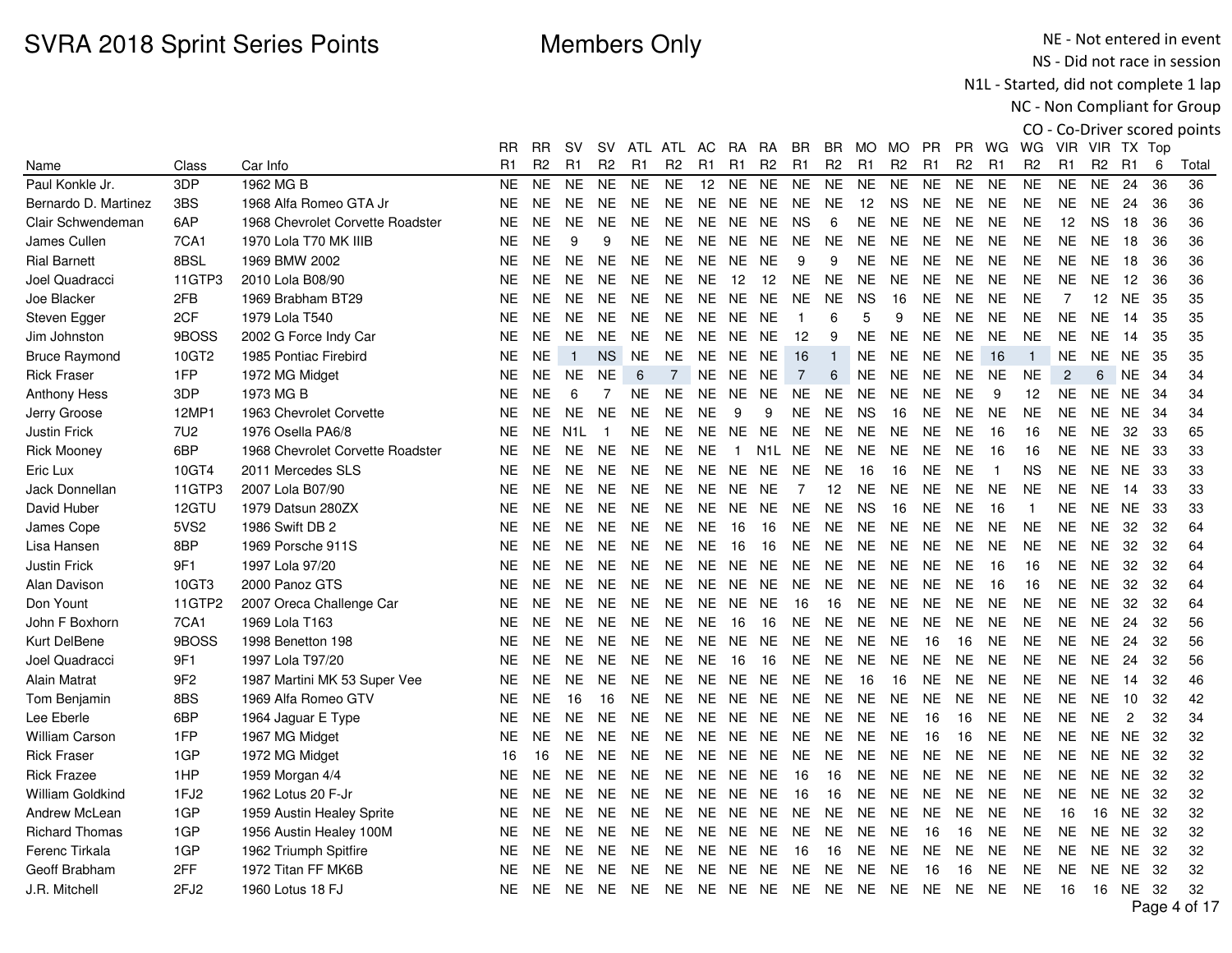NE - Not entered in event NS - Did not race in session

N1L - Started, did not complete 1 lap

|                         |                  |                              |                |           |           |                |               |                |                |                |                |                   |                  |                |                |                |                |                |                |                |                |                 |     | CO - Co-Driver scored points |
|-------------------------|------------------|------------------------------|----------------|-----------|-----------|----------------|---------------|----------------|----------------|----------------|----------------|-------------------|------------------|----------------|----------------|----------------|----------------|----------------|----------------|----------------|----------------|-----------------|-----|------------------------------|
|                         |                  |                              | RR             | <b>RR</b> | <b>SV</b> |                | SV ATL ATL AC |                |                |                | RA RA          | BR.               | BR.              | MO MO          |                | <b>PR</b>      | PR.            | WG             | WG             |                | VIR VIR TX Top |                 |     |                              |
| Name                    | Class            | Car Info                     | R <sub>1</sub> | R2        | R1        | R <sub>2</sub> | R1            | R <sub>2</sub> | R <sub>1</sub> | R <sub>1</sub> | R <sub>2</sub> | R <sub>1</sub>    | R <sub>2</sub>   | R <sub>1</sub> | R <sub>2</sub> | R <sub>1</sub> | R <sub>2</sub> | R <sub>1</sub> | R <sub>2</sub> | R <sub>1</sub> | R <sub>2</sub> | R <sub>1</sub>  | 6   | Total                        |
| Mike Denman             | 3CP              | 1966 Marcos 1800 GT          | <b>NE</b>      | <b>NE</b> | <b>NE</b> | <b>NE</b>      | <b>NE</b>     | <b>NE</b>      | NE.            | <b>NE</b>      | <b>NE</b>      | <b>NE</b>         | <b>NE</b>        | <b>NE</b>      | <b>NE</b>      | 16             | 16             | <b>NE</b>      | <b>NE</b>      | <b>NE</b>      | <b>NE</b>      | <b>NE</b>       | 32  | 32                           |
| <b>Brian Farmer</b>     | 3FP              | 1964 Austin Healey Sprite    | <b>NE</b>      | <b>NE</b> | <b>NE</b> | <b>NE</b>      | 16            | 16             | NE.            | NE.            | <b>NE</b>      | <b>NE</b>         | <b>NE</b>        | NE.            | <b>NE</b>      | <b>NE</b>      | <b>NE</b>      | <b>NE</b>      | <b>NE</b>      | <b>NE</b>      | NE.            | NE 32           |     | 32                           |
| James Jackson           | 3CP              | 1964 Porsche 356             | <b>NE</b>      | <b>NE</b> | <b>NE</b> | <b>NE</b>      | <b>NE</b>     | <b>NE</b>      | <b>NE</b>      | 16             | 16             | <b>NE</b>         | <b>NE</b>        | <b>NE</b>      | <b>NE</b>      | <b>NE</b>      | <b>NE</b>      | <b>NE</b>      | <b>NE</b>      | NE.            |                | <b>NE NE 32</b> |     | 32                           |
| Dawn Myers              | 3EP              | 1961 MG A                    | <b>NE</b>      | <b>NE</b> | 16        | 16             | <b>NE</b>     | <b>NE</b>      | <b>NE</b>      | <b>NE</b>      | <b>NE</b>      | <b>NE</b>         | <b>NE</b>        | <b>NE</b>      | <b>NE</b>      | <b>NE</b>      | <b>NE</b>      | <b>NE</b>      | <b>NE</b>      | <b>NE</b>      | NE.            | <b>NE</b>       | 32  | 32                           |
| <b>Hervey Parke</b>     | 3CP              | 1965 Ginetta G4              | <b>NE</b>      | <b>NE</b> | 16        | 16             | <b>NE</b>     | <b>NE</b>      | NE.            |                | NE NE          | <b>NE</b>         | <b>NE</b>        | <b>NE</b>      | <b>NE</b>      | <b>NE</b>      | <b>NE</b>      | <b>NE</b>      | <b>NE</b>      | NE.            | NE.            | <b>NE</b>       | -32 | 32                           |
| Frank Shober            | 3DP              | 1987 VW Golf                 | 16             | 16        | <b>NE</b> | NE.            | NE.           | <b>NE</b>      | NE.            | NE.            | <b>NE</b>      | <b>NE</b>         | <b>NE</b>        | <b>NE</b>      | <b>NE</b>      | <b>NE</b>      | <b>NE</b>      | <b>NE</b>      | <b>NE</b>      | <b>NE</b>      | NE.            | <b>NE</b>       | -32 | 32                           |
| Allan Thom              | 3EP              | 1965 Alfa Romeo Giulia TI    | <b>NE</b>      | <b>NE</b> | <b>NE</b> | <b>NE</b>      | <b>NE</b>     | <b>NE</b>      | <b>NE</b>      | 16             | 16             | <b>NE</b>         | <b>NE</b>        | <b>NE</b>      | <b>NE</b>      | <b>NE</b>      | <b>NE</b>      | <b>NE</b>      | <b>NE</b>      | <b>NE</b>      | <b>NE</b>      | <b>NE</b>       | 32  | 32                           |
| <b>Bill Thumel</b>      | 3CP              | 1959 Elva Courier            | <b>NE</b>      | <b>NE</b> | <b>NE</b> | <b>NE</b>      | <b>NE</b>     | <b>NE</b>      | <b>NE</b>      | NE NE          |                | <b>NE</b>         | <b>NE</b>        | <b>NE</b>      | <b>NE</b>      | <b>NE</b>      | <b>NE</b>      | 16             | <b>NS</b>      | 16             | <b>NS</b>      | NE 32           |     | 32                           |
| James Freeman           | 4BM              | 1958 Devin SS                | <b>NE</b>      | <b>NE</b> | 16        | 16             | <b>NE</b>     | <b>NE</b>      | NE.            | NE.            | <b>NE</b>      | <b>NE</b>         | <b>NE</b>        | <b>NE</b>      | <b>NE</b>      | <b>NE</b>      | <b>NE</b>      | <b>NE</b>      | <b>NE</b>      | ΝE             | <b>NE</b>      | <b>NE</b>       | 32  | 32                           |
| John Fudge              | 4AP              | 1961 Aston Martin DB4-384R   | <b>NE</b>      | <b>NE</b> | <b>NE</b> | <b>NE</b>      | NE.           | <b>NE</b>      | NE.            |                | NE NE          | <b>NE</b>         | <b>NE</b>        | <b>NE</b>      | <b>NE</b>      | <b>NE</b>      | <b>NE</b>      | <b>NE</b>      | <b>NE</b>      | <b>NE</b>      | <b>NE</b>      | 32              | 32  | 32                           |
| <b>Cameron Healy</b>    | 4DM              | 1953 Cooper Porsche Pooper   | <b>NE</b>      | <b>NE</b> | <b>NE</b> | NE.            | NE.           | <b>NE</b>      | NE.            | NE.            | <b>NE</b>      | <b>NE</b>         | <b>NE</b>        | <b>NE</b>      | <b>NE</b>      | 16             | 16             | <b>NE</b>      | <b>NE</b>      | <b>NE</b>      | NE.            | <b>NE</b>       | 32  | 32                           |
| John G Miller           | 4CM              | 1961 Hatch Park Spl.         | <b>NE</b>      | <b>NE</b> | <b>NE</b> | NE.            | <b>NE</b>     | <b>NE</b>      | NE.            | <b>NE</b>      | <b>NE</b>      | <b>NE</b>         | <b>NE</b>        | <b>NE</b>      | NE.            | 16             | 16             | <b>NE</b>      | <b>NE</b>      | <b>NE</b>      | <b>NE</b>      | <b>NE</b>       | 32  | 32                           |
| David Roberts           | 4BP              | 1956 Chevrolet Corvette      | <b>NE</b>      | <b>NE</b> | NE.       | <b>NE</b>      | <b>NE</b>     | NE.            |                | NE NE NE       |                | DQ                | 16               | NE.            | <b>NE</b>      | <b>NE</b>      | <b>NE</b>      | <b>NE</b>      | <b>NE</b>      | 16             | <b>NS</b>      | NE 32           |     | 32                           |
| <b>Vic Skirmants</b>    | 4DM              | 1962 Dolphin Porsche America | <b>NE</b>      | <b>NE</b> | <b>NE</b> | NE.            | <b>NE</b>     | <b>NE</b>      | NE.            |                | NE NE          | <b>NE</b>         | <b>NE</b>        | 16             | 16             | <b>NE</b>      | <b>NE</b>      | <b>NE</b>      | <b>NE</b>      | NE             | <b>NE</b>      | <b>NE</b>       | 32  | 32                           |
| David Baughman          | 5FM1             | 1969 Nerus F100              | <b>NE</b>      | <b>NE</b> | <b>NE</b> | <b>NE</b>      | NE.           | <b>NE</b>      | NE.            | NE             | NE.            | NE.               | <b>NE</b>        | 16             | 16             | <b>NE</b>      | <b>NE</b>      | <b>NE</b>      | <b>NE</b>      | <b>NE</b>      | NE.            | NE.             | 32  | 32                           |
| Thomas Kane             | 5HS <sub>2</sub> | 1983 Tiga SC83               | <b>NE</b>      | <b>NE</b> | <b>NE</b> | <b>NE</b>      | <b>NE</b>     | <b>NE</b>      | NE.            | <b>NE</b>      | <b>NE</b>      | <b>NE</b>         | <b>NE</b>        | 16             | 16             | <b>NE</b>      | <b>NE</b>      | <b>NE</b>      | <b>NE</b>      | <b>NE</b>      | NE.            | NE.             | 32  | 32                           |
| <b>Fred Knoll</b>       | 5S <sub>2</sub>  | 1990 Swift DB5               | <b>NE</b>      | <b>NE</b> | <b>NE</b> | <b>NE</b>      | <b>NE</b>     | <b>NE</b>      | <b>NE</b>      | <b>NE</b>      | <b>NE</b>      | <b>NE</b>         | <b>NE</b>        | <b>NE</b>      | <b>NE</b>      | <b>NE</b>      | <b>NE</b>      | 16             | 16             | <b>NE</b>      | <b>NE</b>      | <b>NE</b>       | 32  | 32                           |
| <b>Ralf Kuehnhoefer</b> | 5BSR             | 1971 Chevron B19             | <b>NE</b>      | <b>NE</b> | NE.       | <b>NE</b>      | NE.           | <b>NE</b>      | NE.            | NE NE          |                | <b>NE</b>         | NE.              | <b>NE</b>      | <b>NE</b>      | NE.            | <b>NE</b>      | <b>NE</b>      | <b>NE</b>      | <b>NE</b>      | <b>NE</b>      | 32              | 32  | 32                           |
| <b>Wade Leathers</b>    | 5VS2             | 1984 Swift DB2               | <b>NE</b>      | <b>NE</b> | <b>NE</b> | <b>NE</b>      | 16            | 16             | NE.            |                | NE NE          | <b>NE</b>         | <b>NE</b>        | <b>NE</b>      | <b>NE</b>      | <b>NE</b>      | <b>NE</b>      | <b>NE</b>      | <b>NE</b>      | NE.            | <b>NE</b>      | <b>NE</b>       | 32  | 32                           |
| <b>Claude Malette</b>   | 5S2              | 1990 Lola T90/91             | <b>NE</b>      | <b>NE</b> | 16        | 16             | <b>NE</b>     | <b>NE</b>      | NE.            | NE NE          |                | <b>NE</b>         | <b>NE</b>        | <b>NE</b>      | <b>NE</b>      | <b>NE</b>      | <b>NE</b>      | <b>NE</b>      | <b>NE</b>      | <b>NE</b>      | NE.            | <b>NE</b>       | 32  | 32                           |
| Tom Ragonetti           | 5FM2             | 1956 Alfa Romeo Special      | <b>NE</b>      | <b>NE</b> | <b>NE</b> | <b>NE</b>      | <b>NE</b>     | <b>NE</b>      | NE.            | NE             | <b>NE</b>      | <b>NE</b>         | <b>NE</b>        | <b>NE</b>      | NE.            | <b>NE</b>      | <b>NE</b>      | 16             | 16             | <b>NE</b>      | <b>NE</b>      | <b>NE</b>       | 32  | 32                           |
| <b>Fritz Seidel</b>     | 5S <sub>2</sub>  | 2004 Carbir CS2              | <b>NE</b>      | <b>NE</b> | <b>NE</b> | <b>NE</b>      | NE.           | <b>NE</b>      | NE.            | <b>NE</b>      | <b>NE</b>      | <b>NE</b>         | <b>NE</b>        | <b>NE</b>      | NE.            | <b>NE</b>      | <b>NE</b>      | <b>NE</b>      | <b>NE</b>      | <b>NE</b>      | <b>NE</b>      | 32              | 32  | 32                           |
| Justin Withoff          | 5SRF             | 1990 SRF3                    | <b>NE</b>      | <b>NE</b> | NE.       | NE.            | <b>NE</b>     | <b>NE</b>      |                | NE NE NE       |                | 16                | <b>NS</b>        | <b>NE</b>      | <b>NE</b>      | NE.            | <b>NE</b>      | <b>NE</b>      | <b>NE</b>      | ΝS             | 16             | NE 32           |     | 32                           |
| <b>Charles Bentley</b>  | 6TA              | 1967 Chevrolet Camaro Z28    | <b>NE</b>      | <b>NE</b> | <b>NE</b> | NE.            | <b>NE</b>     | <b>NE</b>      | NE.            | <b>NE</b>      | <b>NE</b>      | <b>NE</b>         | <b>NE</b>        | <b>NE</b>      | <b>NE</b>      | <b>NE</b>      | <b>NE</b>      | 16             | 16             | NE             | <b>NE</b>      | <b>NE</b>       | 32  | 32                           |
| Erich Bollman           | 6AS              | 1969 Ford Mustang Boss       | <b>NE</b>      | <b>NE</b> | <b>NE</b> | <b>NE</b>      | 16            | 16             | NE.            | NE.            | NE.            | NE.               | <b>NE</b>        | <b>NE</b>      | <b>NE</b>      | <b>NE</b>      | <b>NE</b>      | <b>NE</b>      | <b>NE</b>      | <b>NE</b>      | NE.            | NE.             | 32  | 32                           |
| <b>Chris Fennell</b>    | 6BP              | 1965 Chevrolet Corvette      | <b>NE</b>      | <b>NE</b> | <b>NE</b> | <b>NE</b>      | <b>NE</b>     | <b>NE</b>      | <b>NE</b>      | 9              | 16             | <b>NE</b>         | <b>NE</b>        | <b>NS</b>      | $\overline{7}$ | <b>NE</b>      | <b>NE</b>      | <b>NE</b>      | <b>NE</b>      | <b>NE</b>      | NE.            | <b>NE</b>       | 32  | 32                           |
| Jeffrey Garrett         | 6AS              | 1967 Ford Mustang            | <b>NE</b>      | <b>NE</b> | <b>NE</b> | <b>NE</b>      | <b>NE</b>     | <b>NE</b>      | <b>NE</b>      | <b>NE</b>      | <b>NE</b>      | <b>NE</b>         | <b>NE</b>        | <b>NE</b>      | <b>NE</b>      | <b>NE</b>      | <b>NE</b>      | <b>NE</b>      | <b>NE</b>      | <b>NE</b>      | <b>NE</b>      | 32              | 32  | 32                           |
| <b>Frank Marcum</b>     | 6TA              | 1964 Ford Falcon             | <b>NE</b>      | <b>NE</b> | <b>NE</b> | NE.            | <b>NE</b>     | <b>NE</b>      | NE.            | NE NE          |                | <b>NE</b>         | <b>NE</b>        | <b>NE</b>      | <b>NE</b>      | NE.            | <b>NE</b>      | <b>NE</b>      | <b>NE</b>      | 16             | 16             | NE 32           |     | 32                           |
| Ray Mulacek             | 6AP              | 1969 Chevrolet Camaro        | <b>NE</b>      | <b>NE</b> | <b>NE</b> | NE.            | <b>NE</b>     | <b>NE</b>      | <b>NE</b>      | 16             | 16             | NE.               | <b>NE</b>        | <b>NE</b>      | <b>NE</b>      | <b>NE</b>      | <b>NE</b>      | <b>NE</b>      | <b>NE</b>      | <b>NE</b>      | <b>NE</b>      | <b>NE</b>       | 32  | 32                           |
| Jody O'Donnell          | 6AP              | 1969 Chevrolet Corvette      | <b>NE</b>      | <b>NE</b> | <b>NE</b> | NE.            | <b>NE</b>     | <b>NE</b>      | NE.            | NE NE          |                | <b>NS</b>         | N <sub>1</sub> L | <b>NE</b>      | <b>NE</b>      | <b>NE</b>      | <b>NE</b>      | <b>NE</b>      | <b>NE</b>      | <b>NE</b>      | <b>NE</b>      | 32              | 32  | 32                           |
| <b>Todd Treffert</b>    | 6AP              | 1974 Porsche 911             | <b>NE</b>      | <b>NE</b> | 16        | 16             | <b>NE</b>     | <b>NE</b>      | NE.            | <b>NE</b>      | <b>NE</b>      | <b>NE</b>         | <b>NE</b>        | <b>NE</b>      | NE.            | <b>NE</b>      | <b>NE</b>      | <b>NE</b>      | <b>NE</b>      | <b>NE</b>      | NE.            | <b>NE</b>       | 32  | 32                           |
| Henry Vicioso           | 6AS              | 1965 Ford Mustang            | <b>NE</b>      | <b>NE</b> | <b>NE</b> | <b>NE</b>      | <b>NE</b>     | <b>NE</b>      | <b>NE</b>      | 16             | 16             | <b>NE</b>         | <b>NE</b>        | <b>NE</b>      | <b>NE</b>      | <b>NE</b>      | <b>NE</b>      | <b>NE</b>      | <b>NE</b>      | NE.            | <b>NE</b>      | <b>NE</b>       | -32 | 32                           |
| Alex MacAllister        | 7CA1             | 1971 McLaren M8F             | <b>NE</b>      | <b>NE</b> | <b>NE</b> | NE.            | <b>NE</b>     | <b>NE</b>      | <b>NE</b>      | NE NE          |                | 16                | 16               | <b>NE</b>      | <b>NE</b>      | NE.            | <b>NE</b>      | <b>NE</b>      | <b>NE</b>      | <b>NE</b>      |                | NE NE 32        |     | 32                           |
| Geoff Brabham           | 8CP              | 1965 Lotus Elan              | <b>NE</b>      | <b>NE</b> | <b>NE</b> | <b>NE</b>      | <b>NE</b>     | <b>NE</b>      | <b>NE</b>      | <b>NE</b>      | <b>NE</b>      | <b>NE</b>         | <b>NE</b>        | <b>NE</b>      | <b>NE</b>      | 16             | 16             | <b>NE</b>      | <b>NE</b>      | NE             | <b>NE</b>      | <b>NE</b>       | 32  | 32                           |
| Matthew Goetzinger      | 8CP              | 1967 Porsche 911             | <b>NE</b>      | <b>NE</b> | <b>NE</b> | NE.            | <b>NE</b>     | <b>NE</b>      | NE.            | 16             | 16             | <b>NE</b>         | <b>NE</b>        | <b>NE</b>      | <b>NE</b>      | <b>NE</b>      | <b>NE</b>      | <b>NE</b>      | <b>NE</b>      | <b>NE</b>      | NE.            | <b>NE</b>       | 32  | 32                           |
| Juan Lopez-Santini      | 8BP              | 1969 Porsche 911S            | <b>NE</b>      | <b>NE</b> | 16        | 16             | <b>NE</b>     | <b>NE</b>      | NE.            | <b>NE</b>      | <b>NE</b>      | <b>NE</b>         | <b>NE</b>        | <b>NE</b>      | NE.            | <b>NE</b>      | <b>NE</b>      | <b>NE</b>      | <b>NE</b>      | NE.            | NE.            | <b>NE</b>       | 32  | 32                           |
| <b>Glenn Maurer</b>     | 8RS              | 1984 Alfa Romeo GTV 6        | <b>NE</b>      | <b>NE</b> | <b>NE</b> | <b>NE</b>      | <b>NE</b>     | <b>NE</b>      | <b>NE</b>      | <b>NE</b>      | <b>NE</b>      | <b>NE</b>         | <b>NE</b>        | <b>NE</b>      | <b>NE</b>      | <b>NE</b>      | <b>NE</b>      | <b>NE</b>      | <b>NE</b>      | 16             | 16             | <b>NE</b>       | 32  | 32                           |
| Joe Sullivan            | 8BP              | 1989 Porsche 944 s2          | <b>NE</b>      | NE.       | NE.       | NE.            | 16            | 16             |                |                |                | NE NE NE NE NE NE |                  |                | NE.            | NE.            | <b>NE</b>      | <b>NE</b>      | <b>NE</b>      | NE.            |                | NE NE           | -32 | 32                           |
|                         |                  |                              |                |           |           |                |               |                |                |                |                |                   |                  |                |                |                |                |                |                |                |                |                 |     | Page 5 of 17                 |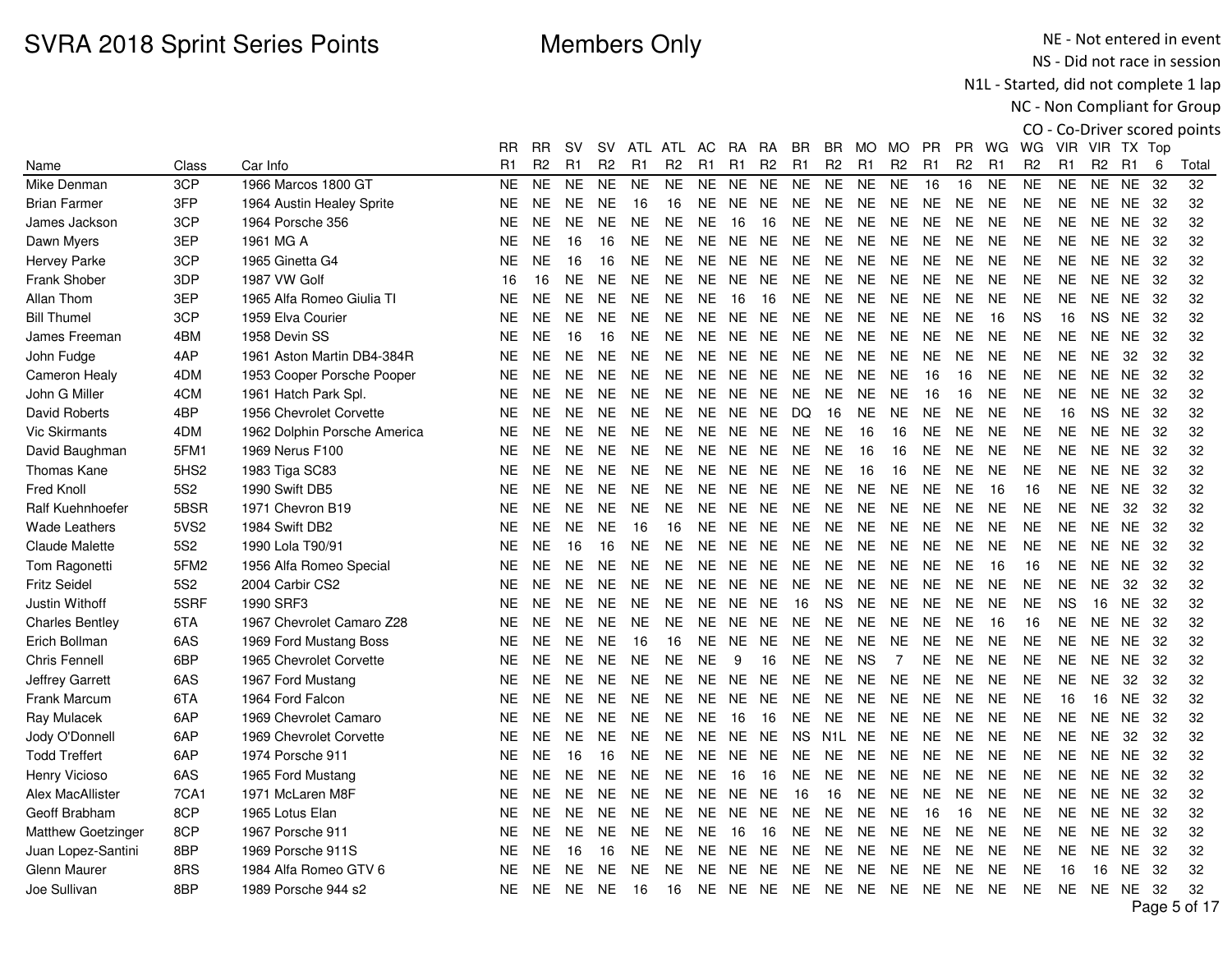NE - Not entered in event NS - Did not race in session

N1L - Started, did not complete 1 lap

|                       |           |                                  |           |                |                |                |                |                |                |                |                |                |                |                |                |                |                |                |                |                |                |                |     | CO - Co-Driver scored points |
|-----------------------|-----------|----------------------------------|-----------|----------------|----------------|----------------|----------------|----------------|----------------|----------------|----------------|----------------|----------------|----------------|----------------|----------------|----------------|----------------|----------------|----------------|----------------|----------------|-----|------------------------------|
|                       |           |                                  | RR        | <b>RR</b>      | <b>SV</b>      |                | SV ATL ATL AC  |                |                | <b>RA</b>      | RA             | BR.            | BR.            | MO MO          |                | <b>PR</b>      | PR.            | WG             | WG             |                | VIR VIR TX Top |                |     |                              |
| Name                  | Class     | Car Info                         | R1        | R <sub>2</sub> | R <sub>1</sub> | R <sub>2</sub> | R <sub>1</sub> | R <sub>2</sub> | R <sub>1</sub> | R <sub>1</sub> | R <sub>2</sub> | R <sub>1</sub> | R <sub>2</sub> | R1             | R <sub>2</sub> | R <sub>1</sub> | R <sub>2</sub> | R1             | R <sub>2</sub> | R <sub>1</sub> | R <sub>2</sub> | R <sub>1</sub> | 6   | Total                        |
| Tom Vail Jr           | 8AP       | 1974 Ferrari 308 GT4             | <b>NE</b> | <b>NE</b>      | <b>NE</b>      | <b>NE</b>      | <b>NE</b>      | <b>NE</b>      | NE.            | NE.            | <b>NE</b>      | 16             | 16             | <b>NE</b>      | <b>NE</b>      | NE.            | <b>NE</b>      | <b>NE</b>      | <b>NE</b>      | <b>NE</b>      | <b>NE</b>      | <b>NE</b>      | 32  | 32                           |
| Lisa Weinberger       | 8GT       | 1972 Toyota Celica               | <b>NE</b> | <b>NE</b>      | <b>NE</b>      | <b>NE</b>      | <b>NE</b>      | <b>NE</b>      | NE.            | NE             | <b>NE</b>      | <b>NE</b>      | <b>NE</b>      | <b>NE</b>      | <b>NE</b>      | <b>NE</b>      | <b>NE</b>      | <b>NE</b>      | <b>NE</b>      | <b>NE</b>      | NE.            | 32             | 32  | 32                           |
| <b>Eddie Claridge</b> | 9FA5      | 1982 Theodore TY02               | <b>NE</b> | <b>NE</b>      | NE.            | <b>NE</b>      | <b>NE</b>      | <b>NE</b>      | NE.            | NE NE          |                | <b>NE</b>      | <b>NE</b>      | <b>NE</b>      | <b>NE</b>      | <b>NE</b>      | <b>NE</b>      | 16             | 16             | NE.            | NE.            | NE 32          |     | 32                           |
| Jim Edmonds           | 9F2       | 1995 Van Diemn Form Continental  | <b>NE</b> | <b>NE</b>      | NE.            | NE.            | <b>NE</b>      | <b>NE</b>      | NE.            | <b>NE</b>      | NE.            | <b>NE</b>      | <b>NE</b>      | <b>NE</b>      | <b>NE</b>      | 12             | 12             | <b>NE</b>      | <b>NE</b>      | <b>NE</b>      | <b>NE</b>      | 8              | 32  | 32                           |
| <b>Brian French</b>   | 9BOSS     | 1997 Benetton B197               | <b>NE</b> | <b>NE</b>      | <b>NE</b>      | NE.            | <b>NE</b>      | <b>NE</b>      | <b>NE</b>      | <b>NE</b>      | <b>NE</b>      | 16             | 16             | <b>NE</b>      | <b>NE</b>      | <b>NE</b>      | <b>NE</b>      | <b>NE</b>      | <b>NE</b>      | <b>NE</b>      | NE             | <b>NE</b>      | 32  | 32                           |
| <b>Justin Frick</b>   | 9F1       | 1997 Lola 97/20                  | <b>NE</b> | <b>NE</b>      | <b>NE</b>      | <b>NE</b>      | <b>NE</b>      | <b>NE</b>      | NE.            | NE.            | NE.            | <b>NE</b>      | <b>NE</b>      | <b>NE</b>      | <b>NE</b>      | <b>NE</b>      | <b>NE</b>      | <b>NE</b>      | <b>NE</b>      | <b>NE</b>      | <b>NE</b>      | 32             | 32  | 32                           |
| <b>Bruce Hamilton</b> | 9F3       | 2002 Swift 014a                  | <b>NE</b> | <b>NE</b>      | 16             | 16             | <b>NE</b>      | <b>NE</b>      | <b>NE</b>      | <b>NE</b>      | <b>NE</b>      | <b>NE</b>      | <b>NE</b>      | <b>NE</b>      | <b>NE</b>      | <b>NE</b>      | <b>NE</b>      | <b>NE</b>      | <b>NE</b>      | <b>NE</b>      | <b>NE</b>      | <b>NE</b>      | 32  | 32                           |
| Jerome Mee            | 9BOSS     | 2015 Dallara F2                  | <b>NE</b> | <b>NE</b>      | <b>NE</b>      | <b>NE</b>      | <b>NE</b>      | <b>NE</b>      | <b>NE</b>      | NE NE          |                | <b>NE</b>      | <b>NE</b>      | <b>NE</b>      | <b>NE</b>      | <b>NE</b>      | <b>NE</b>      | <b>NE</b>      | <b>NE</b>      | <b>NE</b>      | <b>NE</b>      | 32             | 32  | 32                           |
| <b>Charles Monk</b>   | 9F1       | 1997 Lola T97/20                 | <b>NE</b> | <b>NE</b>      | NE.            | <b>NE</b>      | <b>NE</b>      | <b>NE</b>      | NE             | NE.            | <b>NE</b>      | <b>NE</b>      | <b>NE</b>      | 16             | 16             | <b>NE</b>      | <b>NE</b>      | <b>NE</b>      | <b>NE</b>      | <b>NE</b>      | <b>NE</b>      | <b>NE</b>      | 32  | 32                           |
| <b>Walter Brown</b>   | 10GT2     | 1987 Chevrolet Camaro            | <b>NE</b> | <b>NE</b>      | <b>NE</b>      | NE.            | <b>NE</b>      | <b>NE</b>      | NE.            |                | NE NE          | <b>NE</b>      | <b>NE</b>      | <b>NE</b>      | <b>NE</b>      | <b>NE</b>      | <b>NE</b>      | <b>NE</b>      | <b>NE</b>      | <b>NE</b>      | <b>NE</b>      | 32             | 32  | 32                           |
| <b>Buzz Dyer</b>      | 10SC2     | 1993 Chevrolet Lumina            | <b>NE</b> | <b>NE</b>      | <b>NE</b>      | NE.            | <b>NE</b>      | <b>NE</b>      | NE.            | NE.            | NE.            | <b>NE</b>      | <b>NE</b>      | <b>NE</b>      | <b>NE</b>      | 16             | 16             | <b>NE</b>      | <b>NE</b>      | <b>NE</b>      | NE.            | <b>NE</b>      | 32  | 32                           |
| Gregory Galdi         | 10GT2     | 2000 BMW E46 M3                  | <b>NE</b> | <b>NE</b>      | <b>NE</b>      | NE.            | <b>NE</b>      | <b>NE</b>      | NE.            | <b>NE</b>      | <b>NE</b>      | <b>NE</b>      | <b>NE</b>      | 16             | 16             | <b>NE</b>      | <b>NE</b>      | <b>NE</b>      | <b>NE</b>      | <b>NE</b>      | <b>NE</b>      | <b>NE</b>      | 32  | 32                           |
| <b>Cameron Healy</b>  | 10GT3     | 1977 Porsche 911 RSR             | <b>NE</b> | <b>NE</b>      | NE.            | NE.            | NE.            | <b>NE</b>      | NE.            | NE NE          |                | <b>NE</b>      | <b>NE</b>      | NE.            | <b>NE</b>      | 16             | 16             | <b>NE</b>      | <b>NE</b>      | NE.            | NE.            | NE 32          |     | 32                           |
| Ron Myska             | 10SC1     | 1969 Ford Talladega              | <b>NE</b> | <b>NE</b>      | <b>NE</b>      | NE.            | <b>NE</b>      | <b>NE</b>      | NE.            | <b>NE</b>      | <b>NE</b>      | 16             | 16             | <b>NE</b>      | <b>NE</b>      | <b>NE</b>      | <b>NE</b>      | <b>NE</b>      | <b>NE</b>      | <b>NE</b>      | <b>NE</b>      | <b>NE</b>      | 32  | 32                           |
| Don Noe               | 10GT4     | 1993 Ford Mustang                | NE        | <b>NE</b>      | <b>NE</b>      | NE.            | <b>NE</b>      | <b>NE</b>      | NE.            | NE.            | <b>NE</b>      | NE.            | <b>NE</b>      | <b>NE</b>      | <b>NE</b>      | <b>NE</b>      | <b>NE</b>      | <b>NE</b>      | <b>NE</b>      | <b>NE</b>      | <b>NE</b>      | 32             | 32  | 32                           |
| <b>Fritz Seidel</b>   | 10GTO     | 1972 Porsche RSR                 | <b>NE</b> | <b>NE</b>      | <b>NE</b>      | NE.            | <b>NE</b>      | <b>NE</b>      | <b>NE</b>      | 16             | 16             | <b>NE</b>      | <b>NE</b>      | <b>NE</b>      | <b>NE</b>      | <b>NE</b>      | <b>NE</b>      | <b>NE</b>      | <b>NE</b>      | <b>NE</b>      | NE.            | <b>NE</b>      | 32  | 32                           |
| Denis Boulle          | 11IGT     | 2012 Porsche GT3 Cup             | <b>NE</b> | <b>NE</b>      | <b>NE</b>      | <b>NE</b>      | <b>NE</b>      | <b>NE</b>      | <b>NE</b>      | <b>NE</b>      | <b>NE</b>      | <b>NE</b>      | <b>NE</b>      | <b>NE</b>      | <b>NE</b>      | <b>NE</b>      | <b>NE</b>      | <b>NE</b>      | <b>NE</b>      | <b>NE</b>      | <b>NE</b>      | 32             | 32  | 32                           |
| <b>Steve Forrer</b>   | 11GTP3    | 1994 Ralt RT 41                  | <b>NE</b> | <b>NE</b>      | <b>NE</b>      | NE.            | NE.            | <b>NE</b>      | NE.            | NE NE          |                | <b>NE</b>      | <b>NE</b>      | NE.            | <b>NE</b>      | NE.            | <b>NE</b>      | <b>NE</b>      | <b>NE</b>      | <b>NE</b>      | <b>NE</b>      | 32             | 32  | 32                           |
| David Nikolas         | 11GTP1    | 1988 Fabcar GTP                  | <b>NE</b> | <b>NE</b>      | <b>NE</b>      | NE.            | <b>NE</b>      | <b>NE</b>      | NE.            | NE             | <b>NE</b>      | <b>NE</b>      | <b>NE</b>      | 16             | 16             | <b>NE</b>      | <b>NE</b>      | <b>NE</b>      | <b>NE</b>      | NE.            | <b>NE</b>      | <b>NE</b>      | 32  | 32                           |
| <b>Bill Keith</b>     | 12MP1     | 1973 Porsche 911 RSR             | <b>NE</b> | <b>NE</b>      | 16             | 16             | <b>NE</b>      | <b>NE</b>      | NE.            | NE NE          |                | <b>NE</b>      | <b>NE</b>      | <b>NE</b>      | <b>NE</b>      | <b>NE</b>      | <b>NE</b>      | <b>NE</b>      | <b>NE</b>      | <b>NE</b>      | NE.            | <b>NE</b>      | 32  | 32                           |
| Eric Lux              | 12GTO     | 1973 Porsche 911                 | <b>NE</b> | <b>NE</b>      | <b>NE</b>      | <b>NE</b>      | <b>NE</b>      | <b>NE</b>      | NE.            | <b>NE</b>      | <b>NE</b>      | <b>NE</b>      | <b>NE</b>      | 16             | 16             | <b>NE</b>      | <b>NE</b>      | <b>NE</b>      | <b>NE</b>      | <b>NE</b>      | NE.            | <b>NE</b>      | 32  | 32                           |
| Jonathan Pfeffer      | 12MP2     | 1990 Chevrolet Corvette          | <b>NE</b> | <b>NE</b>      | <b>NE</b>      | <b>NE</b>      | <b>NE</b>      | <b>NE</b>      | NE.            | <b>NE</b>      | <b>NE</b>      | 16             | 16             | <b>NE</b>      | <b>NE</b>      | <b>NE</b>      | <b>NE</b>      | <b>NE</b>      | <b>NE</b>      | <b>NE</b>      | NE.            | <b>NE</b>      | 32  | 32                           |
| <b>Tim Rubright</b>   | 12MP3     | 2012 Ford Mustang Boss 302s      | <b>NE</b> | <b>NE</b>      | NE.            | <b>NE</b>      | 16             | 16             | NE.            | NE NE          |                | <b>NE</b>      | <b>NE</b>      | NE.            | <b>NE</b>      | NE.            | <b>NE</b>      | <b>NE</b>      | <b>NE</b>      | NE.            | NE.            | NE .           | 32  | 32                           |
| <b>Steve Walker</b>   | 12GTU     | 1973 BMW CSL                     | <b>NE</b> | <b>NE</b>      | <b>NE</b>      | NE.            | <b>NE</b>      | <b>NE</b>      | NE.            | <b>NE</b>      | <b>NE</b>      | <b>NE</b>      | <b>NE</b>      | <b>NE</b>      | <b>NE</b>      | <b>NE</b>      | <b>NE</b>      | <b>NE</b>      | <b>NE</b>      | <b>NE</b>      | <b>NE</b>      | 32             | 32  | 32                           |
| <b>Bradley Gray</b>   | 12MP3     | 2004 Mustang Cobra               | <b>NE</b> | <b>NE</b>      | <b>NE</b>      | NE.            | <b>NE</b>      | <b>NE</b>      | <b>NE</b>      |                | NE NE          | NE.            | <b>NE</b>      | <b>NE</b>      | <b>NE</b>      | 16             | 16             | <b>NE</b>      | <b>NE</b>      | <b>NE</b>      | <b>NE</b>      | NE.            | 32  | 32                           |
| <b>Steve Walker</b>   | 12MP2     | 1987 BMW E30 M3 EVO 3            | <b>NE</b> | <b>NE</b>      | <b>NE</b>      | <b>NE</b>      | <b>NE</b>      | <b>NE</b>      | NE.            | NE.            | NE.            | <b>NE</b>      | <b>NE</b>      | <b>NE</b>      | <b>NE</b>      | 16             | 16             | <b>NE</b>      | <b>NE</b>      | <b>NE</b>      | NE.            | <b>NE</b>      | 32  | 32                           |
| John Hasty            | 3DP       | 1959 Triumph TR3A                | <b>NE</b> | <b>NE</b>      | 12             | 12             | <b>NE</b>      | <b>NE</b>      | NE.            | <b>NE</b>      | <b>NE</b>      | <b>NE</b>      | <b>NE</b>      | <b>NE</b>      | <b>NE</b>      | <b>NE</b>      | <b>NE</b>      | $\overline{7}$ | <b>NS</b>      | <b>NE</b>      | <b>NE</b>      | <b>NE</b>      | 31  | 31                           |
| Susan Patterson       | 3CP       | 1959 Elvar Courier Roadster      | <b>NE</b> | <b>NE</b>      | NE.            | NE.            | NE.            | <b>NE</b>      | NE.            | NE NE          |                | <b>NE</b>      | <b>NE</b>      | $\overline{7}$ | <b>NS</b>      | <b>NE</b>      | <b>NE</b>      | <b>NE</b>      | <b>NE</b>      | 6              | <b>NS</b>      | 18             | -31 | 31                           |
| <b>Drew Neubauer</b>  | 8AP       | 1978 Datsun 280Z                 | <b>NE</b> | <b>NE</b>      | <b>NE</b>      | NE.            | <b>NE</b>      | <b>NE</b>      | <b>NE</b>      | NE.            | <b>NE</b>      | $\overline{1}$ | 12             | <b>NE</b>      | <b>NE</b>      | <b>NE</b>      | <b>NE</b>      | <b>NE</b>      | <b>NE</b>      | <b>NE</b>      | <b>NE</b>      | 18             | 31  | 31                           |
| <b>Steve Beck</b>     | 10SC2     | 1993 Ford Thunderbird            | <b>NE</b> | <b>NE</b>      | NE.            | NE.            | <b>NE</b>      | <b>NS</b>      | $\overline{7}$ |                | NE NE          | 12             | 12             | <b>NE</b>      | <b>NE</b>      | <b>NE</b>      | <b>NE</b>      | <b>NE</b>      | <b>NE</b>      | <b>NE</b>      | NE.            | NE.            | -31 | 31                           |
| Ken D'Arcy            | 10GT4     | 2008 BMW E92 M3                  | <b>NE</b> | <b>NE</b>      | <b>NE</b>      | NE.            | <b>NE</b>      | <b>NE</b>      | NE.            | NE.            | NE.            | <b>NE</b>      | <b>NE</b>      | NE.            | <b>NE</b>      | <b>NE</b>      | <b>NE</b>      | $\overline{4}$ | 5              | 6              | 16             | <b>NE</b>      | -31 | 31                           |
| Marc Giroux           | 2FB       | 1969 Brabham BT29                | <b>NE</b> | <b>NE</b>      | <b>NE</b>      | NE.            | <b>NE</b>      | <b>NE</b>      | <b>NE</b>      |                | NE NE          | <b>NE</b>      | <b>NE</b>      | NE.            | <b>NE</b>      | <b>NE</b>      | <b>NE</b>      | 9              | 9              | 6              | 6              | <b>NE</b>      | -30 | 30                           |
| Michael Donohue       | 6BP       | 1963 Chevrolet Corvette Roadster | NE.       | <b>NE</b>      | <b>NE</b>      | NE.            | <b>NE</b>      | <b>NE</b>      | NE.            | NE NE          |                | NE.            | NE.            | <b>NE</b>      | <b>NE</b>      | <b>NE</b>      | <b>NE</b>      | <b>NS</b>      | 6              | NE             | NE.            | 24             | 30  | 30                           |
| Tom Shelton           | 6BP       | 1966 Shelby GT350                | <b>NE</b> | <b>NE</b>      | <b>NE</b>      | <b>NE</b>      | <b>NE</b>      | <b>NE</b>      | <b>NE</b>      | <b>NE</b>      | <b>NE</b>      | <b>NE</b>      | $N\mathsf{E}$  | <b>NS</b>      | 9              | <b>NE</b>      | <b>NE</b>      | <b>NE</b>      | <b>NE</b>      | 9              | 12             | <b>NE</b>      | 30  | 30                           |
| Patrick Mcgovern      | <b>SM</b> | 1993 Mazda Miata                 | <b>NE</b> | <b>NE</b>      | <b>NE</b>      | NE.            | <b>NE</b>      | <b>NE</b>      | NE.            | NE NE          |                | <b>NE</b>      | <b>NE</b>      | 6              | 6              | <b>NE</b>      | <b>NE</b>      | <b>NE</b>      | <b>NE</b>      | 9              | 9              | <b>NE</b>      | 30  | 30                           |
| <b>Tim Cornelius</b>  | 6TA       | 1969 Chevrolet Camaro Z28        | <b>NE</b> | <b>NE</b>      | <b>NE</b>      | <b>NE</b>      | <b>NE</b>      | <b>NE</b>      | <b>NE</b>      | $\overline{7}$ | 9              | <b>NE</b>      | <b>NE</b>      | $\overline{1}$ | 12             | NE.            | <b>NE</b>      | <b>NE</b>      | <b>NE</b>      | <b>NE</b>      | <b>NE</b>      | <b>NE</b>      | 29  | 29                           |
| Arnold Carbaugh Jr    | 1F        | 1969 Lynx B                      | <b>NE</b> | <b>NE</b>      | <b>NE</b>      | <b>NE</b>      | <b>NE</b>      | <b>NE</b>      | <b>NE</b>      | <b>NE</b>      | <b>NE</b>      | <b>NE</b>      | <b>NE</b>      | <b>NE</b>      | <b>NE</b>      | <b>NE</b>      | <b>NE</b>      | 16             | 12             | <b>NE</b>      | <b>NE</b>      | <b>NE</b>      | 28  | 28                           |
| John Gorsline         | 1CS       | 1964 Mini Cooper                 | NE.       | <b>NE</b>      | <b>NE</b>      | NE             | NE             | <b>NE</b>      |                | NE NE NE       |                | 12             | <b>NS</b>      | <b>NE</b>      | NE.            | NE.            | NE.            | 16             | <b>NS</b>      | NE.            |                | NE NE          | -28 | 28                           |
|                       |           |                                  |           |                |                |                |                |                |                |                |                |                |                |                |                |                |                |                |                |                |                |                |     | Page 6 of 17                 |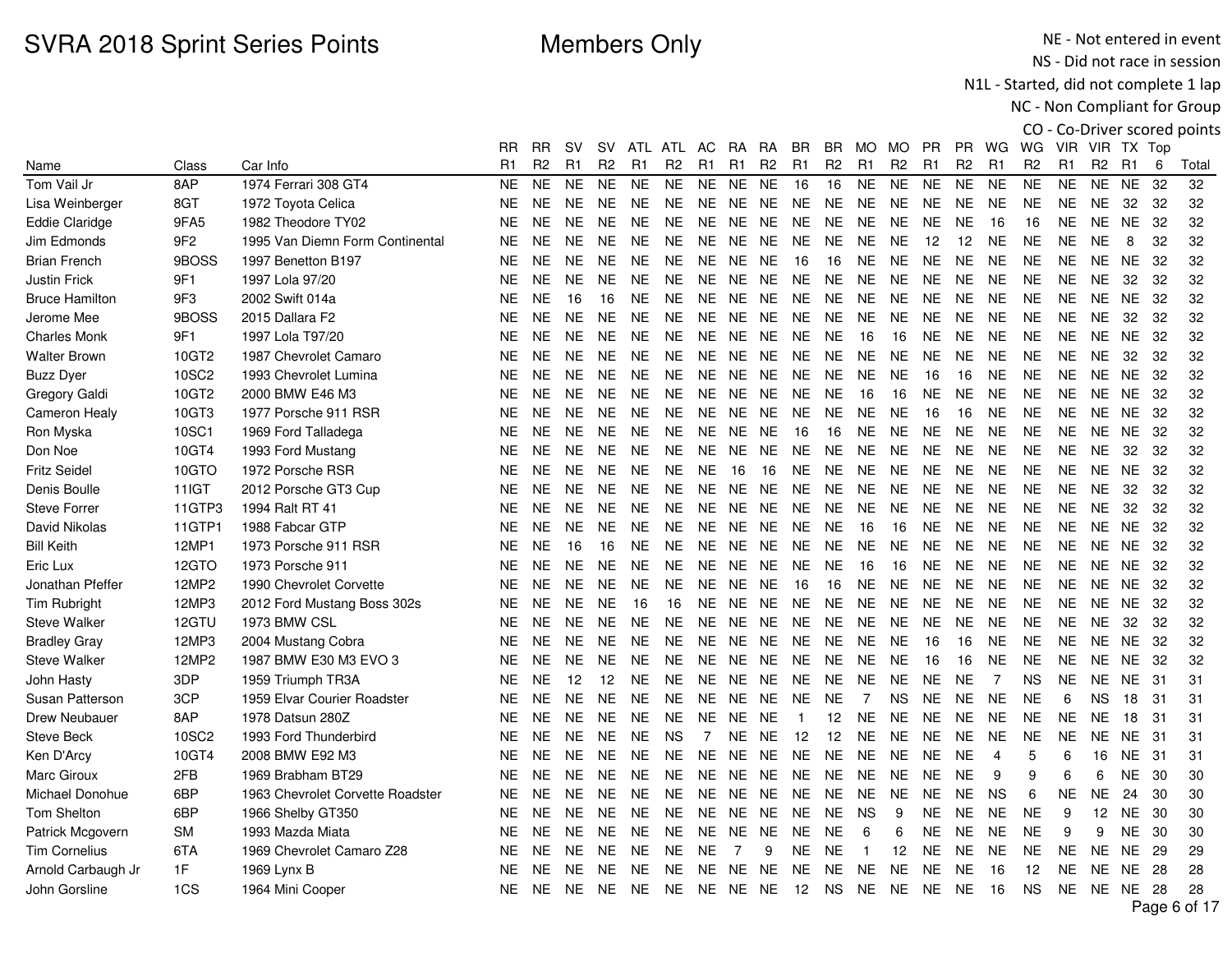NE - Not entered in event NS - Did not race in session

N1L - Started, did not complete 1 lap

|                         |                 |                                  |           |                  |                |                |                |                |                |                   |                |                |                |                |                |                |                |                |                |                |                |                 |      | CO - Co-Driver scored points |
|-------------------------|-----------------|----------------------------------|-----------|------------------|----------------|----------------|----------------|----------------|----------------|-------------------|----------------|----------------|----------------|----------------|----------------|----------------|----------------|----------------|----------------|----------------|----------------|-----------------|------|------------------------------|
|                         |                 |                                  | RR        | <b>RR</b>        | .SV            | SV.            |                | ATL ATL        | AC.            | RA.               | RA.            | BR             | BR.            |                | MO MO          | <b>PR</b>      | <b>PR</b>      | WG             | WG             | VIR VIR TX Top |                |                 |      |                              |
| Name                    | Class           | Car Info                         | R1        | R2               | R1             | R <sub>2</sub> | R <sub>1</sub> | R <sub>2</sub> | R <sub>1</sub> | R <sub>1</sub>    | R <sub>2</sub> | R <sub>1</sub> | R <sub>2</sub> | R <sub>1</sub> | R <sub>2</sub> | R <sub>1</sub> | R <sub>2</sub> | R <sub>1</sub> | R <sub>2</sub> | R1             | R <sub>2</sub> | R1              | 6    | Total                        |
| Peter Nielsen           | 1F              | 1965 Autodynamics MK III         | <b>NE</b> | <b>NE</b>        | <b>NE</b>      | <b>NE</b>      | <b>NE</b>      | <b>NE</b>      | <b>NE</b>      | <b>NE</b>         | <b>NE</b>      | <b>NE</b>      | <b>NE</b>      | <b>NE</b>      | <b>NE</b>      | <b>NE</b>      | <b>NE</b>      | 12             | 16             | <b>NE</b>      | <b>NE</b>      | <b>NE</b>       | 28   | 28                           |
| <b>Kenneth Arters</b>   | 2PCF            | 1988 Van Diemen                  | NE.       | <b>NE</b>        | <b>NE</b>      | <b>NE</b>      | NE.            | NE.            | NE.            | NE.               | NE.            | NE.            | NE.            | NE             | NE.            | NE             | NE.            | -12            | 16             | NE.            |                | NE NE           | -28  | 28                           |
| Doug Boles              | 2FF             | 1968 Caldwell D9 FF              | <b>NE</b> | <b>NE</b>        | <b>NE</b>      | <b>NE</b>      | <b>NE</b>      | <b>NE</b>      | <b>NE</b>      | <b>NE</b>         | <b>NE</b>      | 16             | 12             | <b>NE</b>      | <b>NE</b>      | <b>NE</b>      | <b>NE</b>      | <b>NE</b>      | <b>NE</b>      | <b>NE</b>      | <b>NE</b>      | <b>NE</b>       | - 28 | 28                           |
| Michael Taradash        | 2FF             | 1978 Crossle 40F                 | NE.       | <b>NE</b>        | <b>NE</b>      | <b>NE</b>      | NE.            | NE.            |                | NE NE NE          |                | <b>NE</b>      | <b>NE</b>      | <b>NE</b>      | <b>NE</b>      | <b>NE</b>      | NE.            | 12             | 16             | NE.            |                | <b>NE NE 28</b> |      | 28                           |
| Jim Victor              | 2FB             | 1970 Chevron B17                 | NE.       | NE.              | <b>NE</b>      | <b>NE</b>      | NE.            | <b>NE</b>      | <b>NE</b>      | $12 \overline{ }$ | 12             | N1L            | $\overline{4}$ | <b>NE</b>      | <b>NE</b>      | <b>NE</b>      | <b>NE</b>      | <b>NE</b>      | <b>NE</b>      | NE.            |                | NE NE           | -28  | 28                           |
| <b>Tim Baker</b>        | 3CP             | 1962 Porsche 356                 | <b>NE</b> | <b>NE</b>        | <b>NE</b>      | <b>NE</b>      | 12             | 16             | <b>NE</b>      | <b>NE</b>         | NE.            | <b>NE</b>      | <b>NE</b>      | <b>NE</b>      | <b>NE</b>      | <b>NE</b>      | <b>NE</b>      | <b>NE</b>      | <b>NE</b>      | <b>NE</b>      | NE.            | NE.             | -28  | 28                           |
| Dale Erwin              | 3CP             | 1958 Porsche 356                 | NE.       | <b>NE</b>        | <b>NE</b>      | <b>NE</b>      | 16             | 12             | <b>NE</b>      | <b>NE</b>         | <b>NE</b>      | NE.            | <b>NE</b>      | <b>NE</b>      | <b>NE</b>      | <b>NE</b>      | <b>NE</b>      | <b>NE</b>      | NE.            | <b>NE</b>      | NE.            | NE.             | -28  | 28                           |
| Robert Kann             | 3DP             | 1958 Porsche 356A                | <b>NE</b> | <b>NE</b>        | <b>NE</b>      | <b>NE</b>      | <b>NE</b>      | <b>NE</b>      | <b>NE</b>      | <b>NE</b>         | <b>NE</b>      | <b>NE</b>      | <b>NE</b>      | <b>NE</b>      | <b>NE</b>      | $\overline{7}$ | 9              | <b>NE</b>      | <b>NE</b>      | <b>NS</b>      | 12             | <b>NE</b>       | 28   | 28                           |
| <b>William Goldkind</b> | 5FM1            | 1962 Lotus 23B                   | <b>NE</b> | <b>NE</b>        | <b>NE</b>      | <b>NE</b>      | <b>NE</b>      | <b>NE</b>      | NE.            | <b>NE</b>         | <b>NE</b>      | 12             | 16             | <b>NE</b>      | <b>NE</b>      | <b>NE</b>      | <b>NE</b>      | <b>NE</b>      | <b>NE</b>      | <b>NE</b>      | NE             | <b>NE</b>       | -28  | 28                           |
| Rob Sherwood            | <b>5S2</b>      | 2002 Carbir CS2                  | NE.       | <b>NE</b>        | <b>NE</b>      | <b>NE</b>      | <b>NE</b>      | <b>NE</b>      | NE.            | NE.               | <b>NE</b>      | NE.            | <b>NE</b>      | 12             | 16             | <b>NE</b>      | NE.            | <b>NE</b>      | <b>NE</b>      | <b>NE</b>      | <b>NE</b>      | <b>NE</b>       | - 28 | 28                           |
| <b>Bill Simer</b>       | 5FM1            | 1962 Lotus 23                    | NE.       | <b>NE</b>        | <b>NE</b>      | <b>NE</b>      | <b>NE</b>      | <b>NE</b>      | <b>NE</b>      | <b>NE</b>         | <b>NE</b>      | <b>NE</b>      | <b>NE</b>      | <b>NE</b>      | <b>NE</b>      | 12             | 16             | <b>NE</b>      | <b>NE</b>      | <b>NE</b>      | NE             | <b>NE</b>       | 28   | 28                           |
| Chip Halverson          | 7U <sub>2</sub> | 1976 Chevron B36                 | <b>NE</b> | <b>NE</b>        | 9              | <b>NS</b>      | <b>NE</b>      | <b>NE</b>      | <b>NE</b>      | 12                | $\overline{7}$ | <b>NE</b>      | <b>NE</b>      | <b>NE</b>      | <b>NE</b>      | <b>NE</b>      | <b>NE</b>      | <b>NE</b>      | <b>NE</b>      | <b>NE</b>      | NE.            | <b>NE</b>       | -28  | 28                           |
| Jeff McKee              | <b>7CA1</b>     | 1968 Superformance GT40          | NE.       | <b>NE</b>        | 12             | 16             | NE.            | <b>NE</b>      | <b>NE</b>      | <b>NE</b>         | NE.            | <b>NE</b>      | <b>NE</b>      | <b>NE</b>      | <b>NE</b>      | <b>NE</b>      | <b>NE</b>      | <b>NE</b>      | <b>NE</b>      | NE.            | NE.            | NE.             | -28  | 28                           |
| Harry McPherson         | <b>7CA1</b>     | 1968 Ford GT40 MK1               | <b>NE</b> | <b>NE</b>        | 6              | 6              | NE.            | <b>NE</b>      | NE.            | <b>NE</b>         | <b>NE</b>      | <b>NE</b>      | <b>NE</b>      | <b>NE</b>      | <b>NE</b>      | <b>NE</b>      | <b>NE</b>      | <b>NE</b>      | <b>NE</b>      | <b>NS</b>      | 16             | <b>NE</b>       | 28   | 28                           |
| John Deford             | 8BP             | 1973 Porsche 914/6               | NE.       | <b>NE</b>        | 12             | <b>NS</b>      | NE.            | <b>NE</b>      |                | NE NE NE          |                | <b>NE</b>      | <b>NE</b>      | <b>NE</b>      | <b>NE</b>      | <b>NE</b>      | <b>NE</b>      | 16             | <b>NS</b>      | NE.            | NE             | NE 28           |      | 28                           |
| <b>Andrew Doll</b>      | 8CP             | 1970 Datsun 240Z                 | NE.       | NE.              | <b>NE</b>      | <b>NE</b>      | <b>NE</b>      | <b>NE</b>      | NE.            | NE.               | NE.            | <b>NE</b>      | <b>NE</b>      | 16             | 12             | <b>NE</b>      | NE.            | <b>NE</b>      | <b>NE</b>      | <b>NE</b>      | NE             | <b>NE</b>       | -28  | 28                           |
| <b>Robert Hayes</b>     | 8BP             | 1971 Porsche 911 Coupe           | NE.       | NE.              | <b>NE</b>      | <b>NE</b>      | NE.            | <b>NE</b>      | <b>NE</b>      | NE.               | <b>NE</b>      | <b>NE</b>      | <b>NE</b>      | <b>NE</b>      | <b>NE</b>      | <b>NE</b>      | <b>NE</b>      | 12             | 16             | NE.            | NE             | NE.             | 28   | 28                           |
| Jim Lenehan             | 8CP             | 1976 Porsche 914/6               | NE.       | <b>NE</b>        | <b>NE</b>      | <b>NE</b>      | <b>NE</b>      | <b>NE</b>      | NE.            | <b>NE</b>         | <b>NE</b>      | 12             | 16             | <b>NE</b>      | <b>NE</b>      | <b>NE</b>      | NE.            | <b>NE</b>      | <b>NE</b>      | <b>NE</b>      | NE.            | NE.             | 28   | 28                           |
| Dan McChesney           | 8AP             | 1973 Porsche 911 RS              | 16        | <b>NS</b>        | <b>NE</b>      | <b>NE</b>      | <b>NE</b>      | <b>NE</b>      | <b>NE</b>      | NE.               | <b>NE</b>      | <b>NE</b>      | NE.            | <b>NE</b>      | <b>NE</b>      | <b>NE</b>      | <b>NE</b>      | <b>NE</b>      | <b>NE</b>      | 12             | NS.            | NE.             | 28   | 28                           |
| Paul Stinson            | 8CP             | 1963 Lotus Super 7               | NE        | <b>NE</b>        | <b>NE</b>      | <b>NE</b>      | <b>NE</b>      | <b>NE</b>      | <b>NE</b>      | <b>NE</b>         | <b>NE</b>      | <b>NE</b>      | <b>NE</b>      | <b>NE</b>      | <b>NE</b>      | <b>NE</b>      | <b>NE</b>      | 12             | 16             | <b>NE</b>      | <b>NE</b>      | <b>NE</b>       | -28  | 28                           |
| <b>Robert Burnside</b>  | 9FB             | 1973 Brabham BT 40               | NE.       | <b>NE</b>        | <b>NE</b>      | <b>NE</b>      | NE.            | NE.            | <b>NE</b>      | NE.               | NE.            | 12             | 16             | <b>NE</b>      | <b>NE</b>      | NE.            | <b>NE</b>      | <b>NE</b>      | <b>NE</b>      | <b>NE</b>      | NE.            | NE 28           |      | 28                           |
| Alex MacAllister        | 9FB             | 1977 Ralt RT1                    | NE.       | NE.              | <b>NE</b>      | <b>NE</b>      | <b>NE</b>      | <b>NE</b>      | <b>NE</b>      | NE.               | <b>NE</b>      | 16             | 12             | <b>NE</b>      | <b>NE</b>      | <b>NE</b>      | <b>NE</b>      | <b>NE</b>      | <b>NE</b>      | NE.            | NE             | NE.             | 28   | 28                           |
| Bob Tyo                 | 10SC2           | 1983 Oldsmobile Cutlass          | NE        | <b>NE</b>        | <b>NE</b>      | <b>NE</b>      | <b>NE</b>      | <b>NE</b>      | <b>NE</b>      | NE.               | <b>NE</b>      | <b>NE</b>      | <b>NE</b>      | <b>NE</b>      | <b>NE</b>      | NE             | <b>NE</b>      | 12             | 16             | <b>NE</b>      | NE.            | NE.             | 28   | 28                           |
| Juan Gonzalez           | 11GTP2          | 2009 Oreca FLM09                 | NE.       | NE.              | <b>NE</b>      | <b>NE</b>      | 12             | <b>NS</b>      | <b>NE</b>      | 16                | <b>NS</b>      | <b>NE</b>      | NE.            | <b>NE</b>      | <b>NE</b>      | <b>NE</b>      | <b>NE</b>      | <b>NE</b>      | <b>NE</b>      | <b>NE</b>      | NE.            | NE.             | 28   | 28                           |
| Michael Kehoe           | 12MP1           | 1972 Chevrolet Corvette Roadster | <b>NE</b> | <b>NE</b>        | <b>NE</b>      | <b>NE</b>      | <b>NE</b>      | <b>NE</b>      | <b>NE</b>      | 16                | -12            | <b>NE</b>      | <b>NE</b>      | NE             | <b>NE</b>      | NE.            | <b>NE</b>      | <b>NE</b>      | <b>NE</b>      | <b>NE</b>      | NE.            | NE.             | 28   | 28                           |
| Michael Hummel          | 2CF             | 1979 Crossle 35F                 | NE        | <b>NE</b>        | <b>NE</b>      | <b>NE</b>      | <b>NE</b>      | <b>NE</b>      | NE             | <b>NE</b>         | <b>NE</b>      | <b>NE</b>      | <b>NE</b>      | <b>NE</b>      | <b>NE</b>      | <b>NE</b>      | <b>NE</b>      | <b>NE</b>      | <b>NE</b>      | 12             | 9              | 6               | 27   | 27                           |
| <b>Scott Dick</b>       | 9F1             | 2005 Dallara Infinity            | NE.       | <b>NE</b>        | <b>NE</b>      | <b>NE</b>      | NE.            | <b>NE</b>      | NE.            | <b>NE</b>         | <b>NE</b>      | 9              | 12             | <b>NE</b>      | <b>NE</b>      | <b>NE</b>      | <b>NE</b>      | 6              | <b>NS</b>      | <b>NE</b>      | NE.            | <b>NE</b>       | 27   | 27                           |
| Mike Winebrenner        | <b>SM</b>       | 1991 Mazda Miata                 | NE.       | NE.              | <b>NE</b>      | <b>NE</b>      | <b>NE</b>      | <b>NE</b>      | <b>NE</b>      | 9                 | 9              | <b>NE</b>      | <b>NE</b>      | 5              | 4              | <b>NE</b>      | <b>NE</b>      | <b>NE</b>      | <b>NE</b>      | NE.            | NE.            | <b>NE</b>       | 27   | 27                           |
| Jason Cowdrey           | 2CF             | 1972 Crossle 25                  | NE.       | <b>NE</b>        | <b>NE</b>      | <b>NE</b>      | NE.            | <b>NE</b>      | <b>NE</b>      | <b>NE</b>         | <b>NE</b>      | 3              | 5              | 9              | $\overline{7}$ | <b>NE</b>      | <b>NE</b>      | <b>NE</b>      | <b>NE</b>      | <b>NE</b>      | <b>NE</b>      | $\overline{c}$  | 26   | 26                           |
| Will Thomas             | 2FB             | 1967 Brabham BT21                | NE.       | <b>NE</b>        | <b>NE</b>      | <b>NE</b>      | NE.            | <b>NE</b>      | NE.            | <b>NE</b>         | NE.            | <b>NE</b>      | <b>NE</b>      | <b>NE</b>      | <b>NE</b>      | <b>NE</b>      | <b>NE</b>      | <b>NE</b>      | <b>NE</b>      | 12             | NS.            | 14              | 26   | 26                           |
| Mac McCombs             | 7CA1            | 1966 Ford GT40                   | <b>NE</b> | <b>NE</b>        | $\overline{7}$ | $\overline{7}$ | <b>NE</b>      | <b>NE</b>      | <b>NE</b>      | <b>NE</b>         | <b>NE</b>      | <b>NE</b>      | <b>NE</b>      | <b>NE</b>      | <b>NE</b>      | <b>NE</b>      | <b>NE</b>      | <b>NE</b>      | <b>NE</b>      | <b>NS</b>      | 12             | <b>NE</b>       | 26   | 26                           |
| <b>Steve Walker</b>     | 8BS             | 1970 BMW 2002                    | NE.       | <b>NE</b>        | <b>NE</b>      | <b>NE</b>      | NE.            | <b>NE</b>      | NE.            | NE                | NE.            | <b>NE</b>      | <b>NE</b>      | <b>NE</b>      | <b>NE</b>      | 12             | <b>NS</b>      | <b>NE</b>      | <b>NE</b>      | NE.            | <b>NE</b>      | 14              | 26   | 26                           |
| <b>Charles Meudt</b>    | 12MP2           | 1984 Jaguar XJS                  | NE.       | NE.              | <b>NE</b>      | <b>NE</b>      | NE.            | <b>NE</b>      | <b>NE</b>      | -1                | 1              | NE.            | <b>NE</b>      | <b>NE</b>      | <b>NE</b>      | <b>NE</b>      | <b>NE</b>      | <b>NE</b>      | <b>NE</b>      | <b>NE</b>      | <b>NE</b>      | 24              | 26   | 26                           |
| Roy Crowninshield       | 2CF             | 1979 Crossle Club Ford           | 12        | N <sub>1</sub> L | <b>NE</b>      | <b>NE</b>      | <b>NE</b>      | <b>NE</b>      | <b>NE</b>      | <b>NE</b>         | <b>NE</b>      | <b>NE</b>      | <b>NE</b>      | $\overline{7}$ | 6              | <b>NE</b>      | <b>NE</b>      | <b>NE</b>      | <b>NE</b>      | <b>NE</b>      | <b>NE</b>      | NE.             | 25   | 25                           |
| William Demarest Jr.    | 2FF             | 1972 Titan Mk 6B                 | <b>NE</b> | <b>NE</b>        | <b>NE</b>      | <b>NE</b>      | NE.            | <b>NE</b>      | NE.            | NE.               | <b>NE</b>      | NE.            | <b>NE</b>      | <b>NE</b>      | <b>NE</b>      | <b>NE</b>      | <b>NE</b>      | <b>NE</b>      | <b>NE</b>      | 9              | 16             | <b>NE</b>       | 25   | 25                           |
| Erik Wood               | 3EP             | 1971 Alfa Romeo Spider           | NE.       | NE.              | <b>NE</b>      | <b>NE</b>      | <b>NE</b>      | NE             | NE.            | <b>NE</b>         | <b>NE</b>      | NE.            | NE.            | <b>NE</b>      | NE.            | NE.            | NE.            | NE.            | <b>NE</b>      | 9              | 16             | NE.             | 25   | 25                           |
| <b>Burton August</b>    | 6BP             | 1966 Ford Mustang                | <b>NE</b> | <b>NE</b>        | <b>NE</b>      | <b>NE</b>      | <b>NE</b>      | <b>NE</b>      | NE.            | <b>NE</b>         | <b>NE</b>      | <b>NE</b>      | <b>NE</b>      | 12             | $\overline{1}$ | <b>NE</b>      | <b>NE</b>      | 5              | $\overline{7}$ | <b>NE</b>      | NE.            | <b>NE</b>       | 25   | 25                           |
| Bob Lima                | 6AP             | 1969 Chevrolet Corvette          | NE        | <b>NE</b>        | 6              | <b>NS</b>      |                | NE NE NE NE NE |                |                   |                | 4              |                | NS NE NE NE    |                |                | NE             | 6              | 9              | NE.            |                | <b>NE NE 25</b> |      | 25                           |
|                         |                 |                                  |           |                  |                |                |                |                |                |                   |                |                |                |                |                |                |                |                |                |                |                |                 |      | $ -$                         |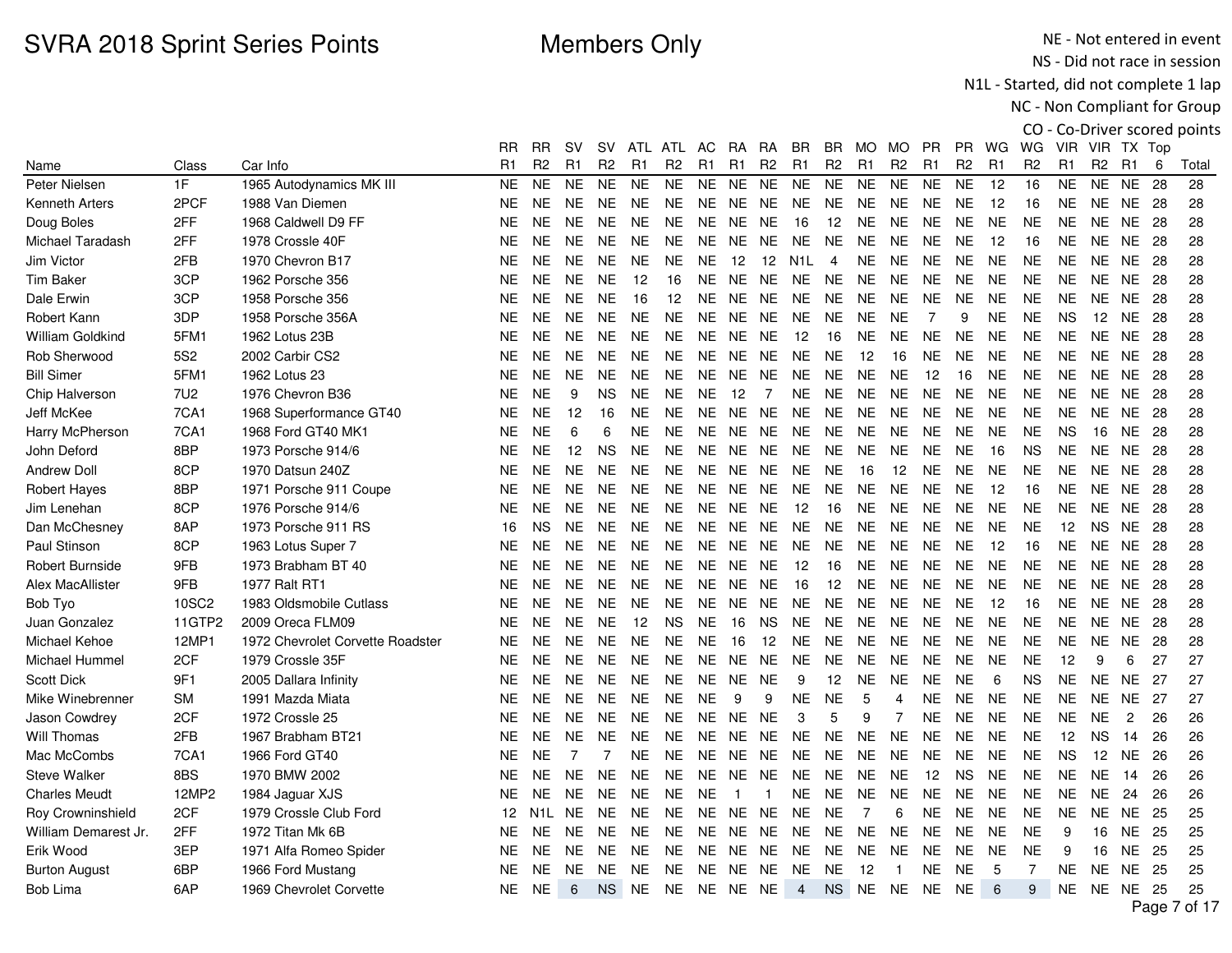NE - Not entered in event NS - Did not race in session

N1L - Started, did not complete 1 lap

|                           |                 |                               |                |           |                |                |                     |                |                |           |                |                |                |                |                |                |                |                |                |           |                |                |      | CO - Co-Driver scored points |
|---------------------------|-----------------|-------------------------------|----------------|-----------|----------------|----------------|---------------------|----------------|----------------|-----------|----------------|----------------|----------------|----------------|----------------|----------------|----------------|----------------|----------------|-----------|----------------|----------------|------|------------------------------|
|                           |                 |                               | RR.            | <b>RR</b> | <b>SV</b>      |                | SV ATL ATL AC RA RA |                |                |           |                | BR.            | BR.            | MO MO          |                | <b>PR</b>      | PR.            | WG WG          |                |           | VIR VIR TX Top |                |      |                              |
| Name                      | Class           | Car Info                      | R <sub>1</sub> | R2        | R <sub>1</sub> | R <sub>2</sub> | R <sub>1</sub>      | R <sub>2</sub> | R <sub>1</sub> | R1        | R <sub>2</sub> | R <sub>1</sub> | R <sub>2</sub> | R <sub>1</sub> | R <sub>2</sub> | R <sub>1</sub> | R <sub>2</sub> | R <sub>1</sub> | R <sub>2</sub> | R1        | R <sub>2</sub> | - R1           | 6    | Total                        |
| Michael Moss              | 7CA1            | 1969 Lola T163                | <b>NE</b>      | <b>NE</b> | <b>NE</b>      | <b>NE</b>      | <b>NE</b>           | <b>NE</b>      | <b>NE</b>      | <b>NE</b> | <b>NE</b>      | <b>NE</b>      | <b>NE</b>      | <b>NE</b>      | <b>NE</b>      | <b>NE</b>      | <b>NE</b>      | 9              | 16             | <b>NE</b> | <b>NE</b>      | <b>NE</b>      | 25   | 25                           |
| Jeff Mitchell             | 8BS             | 1974 BMW 2002                 | NE.            | <b>NE</b> | <b>NE</b>      | NE.            | <b>NE</b>           | <b>NE</b>      | NE             |           | NE NE          | NE.            | <b>NE</b>      | 16             | 9              | <b>NE</b>      | <b>NE</b>      | <b>NE</b>      | <b>NE</b>      | NE        | NE.            | NE             | -25  | 25                           |
| Paul Bacon                | 10GT4           | 2005 Porsche GT3 Cup          | NE.            | <b>NE</b> | <b>NE</b>      | <b>NE</b>      | <b>NE</b>           | <b>NE</b>      | <b>NE</b>      | <b>NE</b> | <b>NE</b>      | 9              | 16             | <b>NE</b>      | <b>NE</b>      | <b>NE</b>      | <b>NE</b>      | <b>NE</b>      | <b>NE</b>      | <b>NE</b> | <b>NE</b>      | <b>NE</b>      | -25  | 25                           |
| <b>Bob Albert</b>         | 2PCF            | 1995 Citation 95 SF           | NE.            | <b>NE</b> | <b>NE</b>      | <b>NE</b>      | <b>NE</b>           | <b>NE</b>      | NE.            |           | NE NE          | <b>NE</b>      | <b>NE</b>      | 12             | 12             | <b>NE</b>      | <b>NE</b>      | <b>NE</b>      | <b>NE</b>      | NE.       | NE             | NE 24          |      | 24                           |
| Nathan Baldauff           | 2FF             | 1969 Beach T11F               | <b>NE</b>      | <b>NE</b> | <b>NE</b>      | <b>NE</b>      | <b>NE</b>           | <b>NE</b>      | <b>NE</b>      |           | NE NE          | NE             | <b>NE</b>      | <b>NE</b>      | <b>NE</b>      | <b>NE</b>      | <b>NE</b>      | <b>NE</b>      | <b>NE</b>      | NE.       | NE.            | 24             | 24   | 24                           |
| David Bryant              | 2PCF            | 1984 Swift DB1                | NE.            | <b>NE</b> | <b>NE</b>      | <b>NE</b>      | 12                  | 12             | NE.            |           | NE NE          | NE.            | <b>NE</b>      | <b>NE</b>      | <b>NE</b>      | <b>NE</b>      | <b>NE</b>      | <b>NE</b>      | <b>NE</b>      | NE.       | NE.            | NE.            | -24  | 24                           |
| Eric Inkrott              | 2CF             | 1979 Crossle Formula Ford 35F | <b>NE</b>      | <b>NE</b> | <b>NE</b>      | <b>NE</b>      | <b>NE</b>           | <b>NE</b>      | <b>NE</b>      | NE.       | <b>NE</b>      | <b>NE</b>      | <b>NE</b>      | <b>NE</b>      | <b>NE</b>      | <b>NE</b>      | <b>NE</b>      | <b>NE</b>      | <b>NE</b>      | <b>NE</b> | <b>NE</b>      | 24             | 24   | 24                           |
| <b>Richard T. Roberts</b> | 2CF             | 1981 Crossle 45F              | <b>NE</b>      | <b>NE</b> | <b>NE</b>      | <b>NE</b>      | <b>NE</b>           | <b>NE</b>      | <b>NE</b>      | <b>NE</b> | <b>NE</b>      | <b>NE</b>      | <b>NE</b>      | <b>NE</b>      | <b>NE</b>      | 12             | 12             | <b>NE</b>      | <b>NE</b>      | <b>NE</b> | NE.            | <b>NE</b>      | 24   | 24                           |
| Michael Spence            | 2FF             | 1972 Crossle 20F              | NE.            | <b>NE</b> | <b>NE</b>      | <b>NE</b>      | <b>NE</b>           | <b>NE</b>      |                |           | NE NE NE       | NE             | <b>NE</b>      | 12             | 12             | <b>NE</b>      | <b>NE</b>      | <b>NE</b>      | <b>NE</b>      | <b>NE</b> | NE.            | NE 24          |      | 24                           |
| Dave Sweeney              | 2FB             | 1965 Brabham BT 14            | NE.            | <b>NE</b> | <b>NE</b>      | <b>NE</b>      | NE.                 | <b>NE</b>      | NE.            |           | NE NE          | NE.            | <b>NE</b>      | <b>NE</b>      | <b>NE</b>      | 12             | 12             | <b>NE</b>      | <b>NE</b>      | NE.       | NE             | <b>NE</b>      | -24  | 24                           |
| Alan Berry                | 3DP             | 1965 Triumph TR-4A            | <b>NE</b>      | <b>NE</b> | <b>NE</b>      | <b>NE</b>      | <b>NE</b>           | <b>NE</b>      | 6              | <b>NE</b> | <b>NE</b>      | <b>NE</b>      | <b>NE</b>      | <b>NE</b>      | <b>NE</b>      | <b>NE</b>      | <b>NE</b>      | <b>NE</b>      | <b>NE</b>      | NE.       | <b>NE</b>      | 18             | 24   | 24                           |
| Sean Henry                | 3EP             | 1977 Triumph Spitfire         | <b>NE</b>      | <b>NE</b> | <b>NE</b>      | <b>NE</b>      | <b>NE</b>           | <b>NE</b>      | <b>NE</b>      |           | NE NE          | NE.            | <b>NE</b>      | 12             | 12             | <b>NE</b>      | <b>NE</b>      | <b>NE</b>      | <b>NE</b>      | <b>NE</b> | NE.            | NE.            | 24   | 24                           |
| Stephen Hunter            | 3EP             | 1959 Porsche 356A             | NE.            | <b>NE</b> | <b>NE</b>      | <b>NE</b>      | <b>NE</b>           | <b>NE</b>      | <b>NE</b>      | <b>NE</b> | NE             | <b>NE</b>      | <b>NE</b>      | <b>NE</b>      | <b>NE</b>      | <b>NE</b>      | <b>NE</b>      | 12             | 12             | <b>NE</b> | NE.            | <b>NE</b>      | 24   | 24                           |
| <b>Steven Davison</b>     | 4AP             | 1962 Jaguar E Type Coupe      | <b>NE</b>      | <b>NE</b> | <b>NC</b>      | <b>NC</b>      | <b>NE</b>           | <b>NE</b>      | NE.            | NE.       | <b>NE</b>      | <b>NE</b>      | <b>NE</b>      | <b>NE</b>      | <b>NE</b>      | <b>NE</b>      | <b>NE</b>      | 12             | 12             | <b>NE</b> | NE.            | <b>NE</b>      | -24  | 24                           |
| Kurt DelBene              | 4FM2            | 1960 Lola MK1                 | NE.            | <b>NE</b> | <b>NE</b>      | <b>NE</b>      | <b>NE</b>           | <b>NE</b>      | NE.            |           | NE NE          | <b>NE</b>      | <b>NE</b>      | <b>NE</b>      | <b>NE</b>      | <b>NE</b>      | <b>NE</b>      | <b>NE</b>      | <b>NE</b>      | NE.       | NE.            | 24             | 24   | 24                           |
| <b>Stephen Steers</b>     | 4BM             | 1958 Echidna Roadster         | <b>NE</b>      | <b>NE</b> | <b>NE</b>      | <b>NE</b>      | <b>NE</b>           | <b>NE</b>      | NE.            |           | NE NE          | <b>NE</b>      | <b>NE</b>      | <b>NE</b>      | <b>NE</b>      | <b>NE</b>      | <b>NE</b>      | <b>NE</b>      | <b>NE</b>      | NE.       | <b>NE</b>      | 24             | 24   | 24                           |
| Roger Cassin              | 5S <sub>2</sub> | 1988 Swift DB2                | NE.            | <b>NE</b> | 12             | 12             | <b>NE</b>           | <b>NE</b>      | NE.            |           | NE NE          | <b>NE</b>      | <b>NE</b>      | <b>NE</b>      | <b>NE</b>      | <b>NE</b>      | <b>NE</b>      | <b>NE</b>      | <b>NE</b>      | NE.       | NE             | NE.            | -24  | 24                           |
| Jim Gewinner              | 5FM1            | 1965 Lotus 23B                | <b>NE</b>      | <b>NE</b> | <b>NE</b>      | <b>NE</b>      | NE.                 | <b>NE</b>      | NE.            | NE.       | <b>NE</b>      | <b>NE</b>      | <b>NE</b>      | <b>NE</b>      | <b>NE</b>      | <b>NE</b>      | <b>NE</b>      | <b>NE</b>      | <b>NE</b>      | <b>NE</b> | <b>NE</b>      | 24             | 24   | 24                           |
| <b>Gray Gregory</b>       | 5BSR            | 1969 Chevron B16              | <b>NE</b>      | <b>NE</b> | <b>NE</b>      | <b>NE</b>      | <b>NE</b>           | <b>NE</b>      | NE.            | <b>NE</b> | <b>NE</b>      | <b>NE</b>      | <b>NE</b>      | <b>NE</b>      | <b>NE</b>      | <b>NE</b>      | <b>NE</b>      | <b>NE</b>      | <b>NE</b>      | <b>NE</b> | <b>NE</b>      | 24             | 24   | 24                           |
| John Quadracci            | 5VS2            | 1985 Swift DB2                | NE.            | <b>NE</b> | <b>NE</b>      | <b>NE</b>      | <b>NE</b>           | <b>NE</b>      | <b>NE</b>      |           | NE NE          | <b>NE</b>      | <b>NE</b>      | <b>NE</b>      | <b>NE</b>      | <b>NE</b>      | <b>NE</b>      | <b>NE</b>      | <b>NE</b>      | ΝE        | <b>NE</b>      | 24             | 24   | 24                           |
| <b>William Deary</b>      | 6BP             | 1966 Shelby GT350             | NE.            | <b>NE</b> | <b>NE</b>      | <b>NE</b>      | NE.                 | <b>NE</b>      | <b>NE</b>      | 12        | 12             | <b>NE</b>      | <b>NE</b>      | <b>NE</b>      | <b>NE</b>      | <b>NE</b>      | <b>NE</b>      | <b>NE</b>      | <b>NE</b>      | NE.       | NE             | <b>NE</b>      | -24  | 24                           |
| Robert Gee                | 6AP             | 1969 Chevrolet Corvette       | <b>NE</b>      | <b>NE</b> | <b>NE</b>      | <b>NE</b>      | <b>NE</b>           | <b>NE</b>      | NE.            | <b>NE</b> | <b>NE</b>      | <b>NE</b>      | <b>NE</b>      | 12             | 12             | <b>NE</b>      | <b>NE</b>      | <b>NE</b>      | <b>NE</b>      | NE.       | <b>NE</b>      | <b>NE</b>      | -24  | 24                           |
| <b>James Heck</b>         | 6BP             | 1964 Chevrolet Corvette       | <b>NE</b>      | <b>NE</b> | <b>NE</b>      | <b>NE</b>      | <b>NE</b>           | <b>NE</b>      | NE.            |           | NE NE          | 12             | $\overline{7}$ | <b>NE</b>      | <b>NE</b>      | <b>NE</b>      | <b>NE</b>      | $\overline{1}$ | <b>NS</b>      | <b>NE</b> | <b>NE</b>      | $\overline{4}$ | 24   | 24                           |
| <b>Herb Hilton</b>        | 6AS             | 1967 Ford Mustang             | NE.            | <b>NE</b> | <b>NE</b>      | <b>NE</b>      | <b>NE</b>           | <b>NE</b>      | <b>NE</b>      | <b>NE</b> | NE             | <b>NE</b>      | <b>NE</b>      | <b>NE</b>      | <b>NE</b>      | <b>NE</b>      | <b>NE</b>      | <b>NE</b>      | <b>NE</b>      | <b>NE</b> | <b>NE</b>      | 24             | 24   | 24                           |
| <b>Fritz Seidel</b>       | 6AP             | 1973 Porsche 911 IROC-RSR     | NE.            | <b>NE</b> | 12             | 12             | <b>NE</b>           | <b>NE</b>      | NE.            | <b>NE</b> | <b>NE</b>      | <b>NE</b>      | <b>NE</b>      | <b>NE</b>      | <b>NE</b>      | <b>NE</b>      | <b>NE</b>      | <b>NE</b>      | <b>NE</b>      | <b>NE</b> | NE.            | <b>NE</b>      | -24  | 24                           |
| Louis Gladfelter          | 8BS             | 1971 Datsun 510               | NE.            | <b>NE</b> | <b>NE</b>      | <b>NE</b>      | 12                  | 12             | NE.            |           | NE NE          | <b>NE</b>      | <b>NE</b>      | <b>NE</b>      | <b>NE</b>      | <b>NE</b>      | <b>NE</b>      | <b>NE</b>      | <b>NE</b>      | NE.       | NE.            | NE 24          |      | 24                           |
| Keith Lippiatt            | 8BSL            | 1967 BMW 2002                 | <b>NE</b>      | <b>NE</b> | <b>NE</b>      | <b>NE</b>      | <b>NE</b>           | <b>NE</b>      | NE.            |           | NE NE          | 12             | 12             | <b>NE</b>      | <b>NE</b>      | <b>NE</b>      | <b>NE</b>      | <b>NE</b>      | <b>NE</b>      | NE.       | <b>NE</b>      | <b>NE</b>      | -24  | 24                           |
| <b>Marc Nichols</b>       | 8CP             | 1964 Lotus Super 7 S2         | NE.            | <b>NE</b> | <b>NE</b>      | <b>NE</b>      | <b>NE</b>           | <b>NE</b>      | <b>NE</b>      | <b>NE</b> | <b>NE</b>      | <b>NE</b>      | <b>NE</b>      | <b>NE</b>      | <b>NE</b>      | 12             | 12             | <b>NE</b>      | <b>NE</b>      | <b>NE</b> | NE.            | NE.            | -24  | 24                           |
| Paul Quackenbush          | 8CP             | 1963 Lotus Super 7            | <b>NE</b>      | <b>NE</b> | <b>NE</b>      | <b>NE</b>      | NE.                 | <b>NE</b>      | NE.            | <b>NE</b> | <b>NE</b>      | <b>NE</b>      | <b>NE</b>      | <b>NE</b>      | <b>NE</b>      | <b>NE</b>      | <b>NE</b>      | <b>NE</b>      | <b>NE</b>      | <b>NE</b> | <b>NE</b>      | 24             | 24   | 24                           |
| Sam Smith                 | 8BS             | 1972 BMW 2002                 | <b>NE</b>      | <b>NE</b> | <b>NE</b>      | <b>NE</b>      | <b>NE</b>           | <b>NE</b>      | NE.            | <b>NE</b> | <b>NE</b>      | <b>NE</b>      | <b>NE</b>      | <b>NE</b>      | <b>NE</b>      | <b>NE</b>      | <b>NE</b>      | <b>NE</b>      | <b>NE</b>      | NE.       | <b>NE</b>      | 24             | 24   | 24                           |
| Dave Swigler              | 9F <sub>2</sub> | 1980 March 80a                | NE.            | <b>NE</b> | <b>NE</b>      | <b>NE</b>      | 12                  | 12             | <b>NE</b>      |           | NE NE          | NE.            | <b>NE</b>      | <b>NE</b>      | <b>NE</b>      | <b>NE</b>      | <b>NE</b>      | <b>NE</b>      | <b>NE</b>      | NE        | <b>NE</b>      | NE 24          |      | 24                           |
| Jim Wright                | 9F <sub>2</sub> | 1990 Swift DB4                | NE.            | <b>NE</b> | <b>NE</b>      | <b>NE</b>      | NE.                 | <b>NE</b>      | <b>NE</b>      |           | NE NE          | 12             | 12             | <b>NE</b>      | <b>NE</b>      | <b>NE</b>      | <b>NE</b>      | <b>NE</b>      | <b>NE</b>      | <b>NE</b> | NE             | NE             | - 24 | 24                           |
| <b>Stanley Crawford</b>   | 10GT2           | 1973 Porsche 911 RSR          | <b>NE</b>      | <b>NE</b> | <b>NE</b>      | <b>NE</b>      | <b>NE</b>           | <b>NE</b>      | <b>NE</b>      | <b>NE</b> | <b>NE</b>      | <b>NE</b>      | <b>NE</b>      | 12             | 12             | <b>NE</b>      | <b>NE</b>      | <b>NE</b>      | <b>NE</b>      | NE        | <b>NE</b>      | <b>NE</b>      | -24  | 24                           |
| James Cullen              | 10GT4           | 2006 Porsche GT3 Cup          | NE.            | <b>NE</b> | <b>NE</b>      | <b>NE</b>      | <b>NE</b>           | <b>NE</b>      | NE.            | <b>NE</b> | <b>NE</b>      | <b>NE</b>      | <b>NE</b>      | <b>NE</b>      | <b>NE</b>      | <b>NE</b>      | <b>NE</b>      | <b>NE</b>      | <b>NE</b>      | <b>NE</b> | <b>NE</b>      | 24             | 24   | 24                           |
| <b>Brian C Schommer</b>   | 10GT1           | 1982 Dillon / Chev Camaro     | NE.            | <b>NE</b> | <b>NE</b>      | NE.            | <b>NE</b>           | <b>NE</b>      | <b>NE</b>      | <b>NE</b> | <b>NE</b>      | <b>NE</b>      | <b>NE</b>      | 12             | 12             | <b>NE</b>      | <b>NE</b>      | <b>NE</b>      | <b>NE</b>      | <b>NE</b> | <b>NE</b>      | <b>NE</b>      | 24   | 24                           |
| Doug Schultz              | 10SC1           | 1969 Dodge Daytona            | NE.            | <b>NE</b> | <b>NE</b>      | <b>NE</b>      | <b>NE</b>           | <b>NE</b>      | NE.            | <b>NE</b> | <b>NE</b>      | 12             | 12             | <b>NE</b>      | <b>NE</b>      | <b>NE</b>      | <b>NE</b>      | <b>NE</b>      | <b>NE</b>      | <b>NE</b> | NE.            | <b>NE</b>      | 24   | 24                           |
| Ryan Thomson              | 10SC3           | 2007 Dodge Charger            | NE.            | <b>NE</b> | <b>NE</b>      | <b>NE</b>      | 12                  | 12             | NE             |           | NE NE          | NE.            | <b>NE</b>      | <b>NE</b>      | <b>NE</b>      | <b>NE</b>      | <b>NE</b>      | <b>NE</b>      | NE             | NE.       | NE.            | <b>NE</b>      | 24   | 24                           |
| John Higgins              | 11GTP1          | 1985 Porsche Fabcar           | NE.            | <b>NE</b> | <b>NE</b>      | NE.            | <b>NE</b>           | <b>NE</b>      |                |           | NE NE NE NE    |                | <b>NE</b>      | -12            | 12             | <b>NE</b>      | <b>NE</b>      | <b>NE</b>      | <b>NE</b>      | <b>NE</b> |                | NE NE 24       |      | 24                           |
|                           |                 |                               |                |           |                |                |                     |                |                |           |                |                |                |                |                |                |                |                |                |           |                |                |      | $D = 0$ $A7$                 |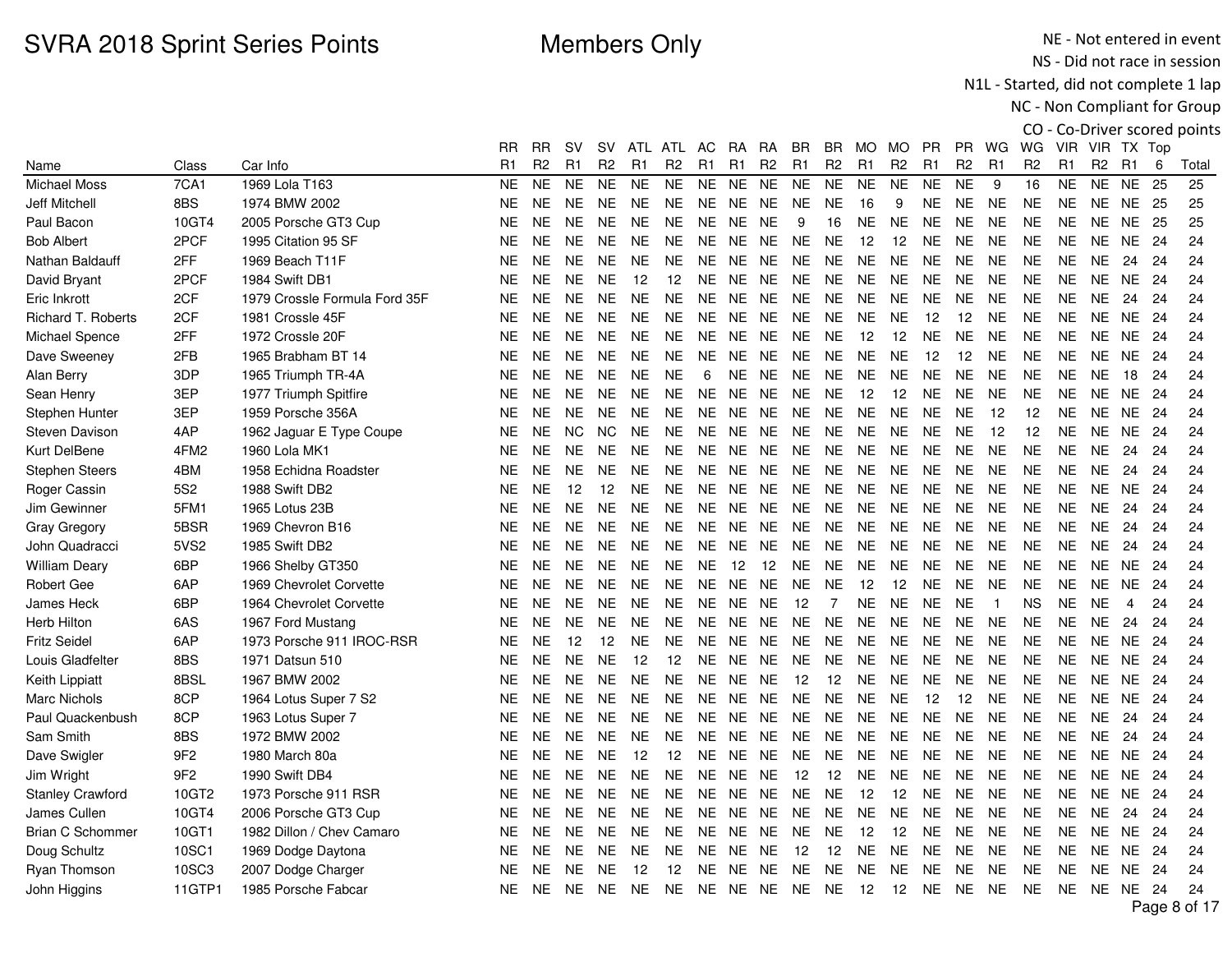NE - Not entered in event NS - Did not race in session

N1L - Started, did not complete 1 lap

|                         |                 |                             |                |                |           |                |                |                |                |                |                |                |                |                |                |                |                |                |                |                |                 |                |      | CO - Co-Driver scored points |
|-------------------------|-----------------|-----------------------------|----------------|----------------|-----------|----------------|----------------|----------------|----------------|----------------|----------------|----------------|----------------|----------------|----------------|----------------|----------------|----------------|----------------|----------------|-----------------|----------------|------|------------------------------|
|                         |                 |                             | RR             | <b>RR</b>      | <b>SV</b> | SV.            |                | ATL ATL AC     |                | <b>RA</b>      | RA             | ΒR             | BR.            | MO MO          |                | PR.            | <b>PR</b>      | WG             | WG             | VIR VIR TX Top |                 |                |      |                              |
| Name                    | Class           | Car Info                    | R <sub>1</sub> | R <sub>2</sub> | R1        | R <sub>2</sub> | R <sub>1</sub> | R <sub>2</sub> | R <sub>1</sub> | R <sub>1</sub> | R <sub>2</sub> | R <sub>1</sub> | R <sub>2</sub> | R <sub>1</sub> | R <sub>2</sub> | R <sub>1</sub> | R <sub>2</sub> | R <sub>1</sub> | R <sub>2</sub> | R <sub>1</sub> | R <sub>2</sub>  | R <sub>1</sub> | 6    | Total                        |
| Jim Sandberg            | 6AP             | 1969 Chevrolet Corvette     | <b>NE</b>      | <b>NE</b>      | <b>NE</b> | <b>NE</b>      | <b>NE</b>      | <b>NE</b>      | <b>NE</b>      | <b>NE</b>      | <b>NE</b>      | 3              | 5              | <b>NE</b>      | <b>NE</b>      | <b>NE</b>      | <b>NE</b>      | <b>NE</b>      | <b>NE</b>      | <b>NE</b>      | <b>NE</b>       | 14             | 22   | 22                           |
| <b>Thomas Grudovich</b> | 2FJ2            | 1960 Elva 200 FJ            | <b>NE</b>      | <b>NE</b>      | <b>NE</b> | <b>NE</b>      | <b>NE</b>      | <b>NE</b>      | <b>NE</b>      | NE             | <b>NE</b>      | <b>NE</b>      | <b>NE</b>      | <b>NE</b>      | <b>NE</b>      | <b>NE</b>      | <b>NE</b>      | <b>NE</b>      | <b>NE</b>      | 9              | 12              | NE             | 21   | 21                           |
| <b>Edward VanTassel</b> | 2FF             | 1970 Titan MK6              | NE             | <b>NE</b>      | <b>NE</b> | <b>NE</b>      | <b>NE</b>      | <b>NE</b>      | <b>NE</b>      | NE             | NE             | <b>NE</b>      | <b>NE</b>      | NE.            | <b>NE</b>      | 9              | 12             | <b>NE</b>      | <b>NE</b>      | <b>NE</b>      | NE.             | NE 21          |      | 21                           |
| Allen Goode             | 3CP             | 1967 Triumph TR4A           | NE.            | NE.            | <b>NE</b> | <b>NE</b>      | <b>NE</b>      | <b>NE</b>      | <b>NE</b>      | NE             | <b>NE</b>      | <b>NE</b>      | <b>NE</b>      | <b>NE</b>      | <b>NE</b>      | <b>NE</b>      | <b>NE</b>      | 5              | $\overline{7}$ | 9              | NS.             | NE             | -21  | 21                           |
| Paul Ricco              | 3DP             | 1962 Triumph TR4            | NE             | <b>NE</b>      | <b>NE</b> | <b>NE</b>      | <b>NE</b>      | <b>NE</b>      | <b>NE</b>      | 9              | 12             | <b>NE</b>      | NE             | <b>NE</b>      | <b>NE</b>      | NE             | <b>NE</b>      | <b>NE</b>      | <b>NE</b>      | <b>NE</b>      | <b>NE</b>       | NE.            | -21  | 21                           |
| Thomas Warner           | 3CP             | 1959 Porsche 356            | NE             | <b>NE</b>      | <b>NE</b> | <b>NE</b>      | <b>NE</b>      | <b>NE</b>      | <b>NE</b>      | NE.            | <b>NE</b>      | <b>NE</b>      | <b>NE</b>      | 9              | 12             | <b>NE</b>      | <b>NE</b>      | <b>NE</b>      | <b>NE</b>      | <b>NE</b>      | <b>NE</b>       | NE.            | 21   | 21                           |
| <b>Andrew Furia</b>     | 5S <sub>2</sub> | 1990 Swift DB5              | <b>NE</b>      | <b>NE</b>      | <b>NE</b> | <b>NE</b>      | <b>NE</b>      | <b>NE</b>      | <b>NE</b>      | <b>NE</b>      | <b>NE</b>      | 9              | 12             | <b>NE</b>      | <b>NE</b>      | <b>NE</b>      | <b>NE</b>      | <b>NE</b>      | <b>NE</b>      | <b>NE</b>      | <b>NE</b>       | NE.            | 21   | 21                           |
| <b>Michael Kaleel</b>   | 5FM1            | 1964 Lotus 23B              | NE.            | <b>NE</b>      | <b>NE</b> | <b>NE</b>      | <b>NE</b>      | <b>NE</b>      | <b>NE</b>      | <b>NE</b>      | <b>NE</b>      | <b>NE</b>      | <b>NE</b>      | 9              | 12             | <b>NE</b>      | <b>NE</b>      | <b>NE</b>      | <b>NE</b>      | NE.            | NE.             | NE 21          |      | 21                           |
| Sandra McNeil           | 5FM1            | 1963 Lotus 23B              | NE.            | NE.            | <b>NE</b> | <b>NE</b>      | <b>NE</b>      | <b>NE</b>      | NE             | NE             | <b>NE</b>      | NE.            | <b>NE</b>      | 12             | 9              | <b>NE</b>      | <b>NE</b>      | <b>NE</b>      | <b>NE</b>      | NE.            | NE.             | NE.            | 21   | 21                           |
| George Del Canto        | 6TA             | 1969 Ford Mustang           | <b>NE</b>      | <b>NE</b>      | <b>NE</b> | <b>NE</b>      | 9              | 12             | NE.            | NE.            | <b>NE</b>      | <b>NE</b>      | <b>NE</b>      | <b>NE</b>      | <b>NE</b>      | <b>NE</b>      | <b>NE</b>      | <b>NE</b>      | <b>NE</b>      | <b>NE</b>      | NE.             | NE.            | - 21 | 21                           |
| John Mirro              | 9FA5            | 1974 March Formula 5000     | NE.            | <b>NE</b>      | <b>NE</b> | <b>NE</b>      | <b>NE</b>      | <b>NE</b>      | NE             | NE             | NE.            | <b>NE</b>      | NE.            | <b>NE</b>      | <b>NE</b>      | <b>NE</b>      | <b>NE</b>      | 12             | 9              | <b>NE</b>      | NE.             | NE.            | -21  | 21                           |
| David Roberts           | 10GT4           | 2013 Porsche GT4 Club Sport | <b>NE</b>      | <b>NE</b>      | 3         | <b>NS</b>      | 9              | 9              | <b>NE</b>      | <b>NE</b>      | <b>NE</b>      | <b>NE</b>      | <b>NE</b>      | <b>NE</b>      | <b>NE</b>      | <b>NE</b>      | <b>NE</b>      | <b>NE</b>      | <b>NE</b>      | NE             | NE.             | NE.            | 21   | 21                           |
| Mark Brannon            | 11GTP3          | 2007 Elan DP02              | NE.            | <b>NE</b>      | <b>NE</b> | <b>NE</b>      | <b>NE</b>      | NE.            |                | NE NE NE       |                | 12             | 9              | <b>NE</b>      | <b>NE</b>      | <b>NE</b>      | <b>NE</b>      | <b>NE</b>      | <b>NE</b>      | <b>NE</b>      | <b>NE</b>       | NE 21          |      | 21                           |
| Kevin Ruble             | 12MP3           | 1998 BMW M3 Sedan           | NE.            | NE.            | <b>NE</b> | <b>NE</b>      | <b>NE</b>      | <b>NE</b>      | <b>NE</b>      | NE.            | <b>NE</b>      | 12             | 9              | NE.            | <b>NE</b>      | <b>NE</b>      | <b>NE</b>      | <b>NE</b>      | <b>NE</b>      | <b>NE</b>      | NE.             | NE.            | -21  | 21                           |
| Dan Chapman             | 2FB             | 1968 Brabham BT21B          | <b>NE</b>      | <b>NE</b>      | <b>NE</b> | <b>NE</b>      | <b>NE</b>      | <b>NE</b>      | <b>NE</b>      | <b>NE</b>      | <b>NE</b>      | <b>NE</b>      | <b>NE</b>      | <b>NE</b>      | <b>NE</b>      | <b>NE</b>      | <b>NE</b>      | $\overline{7}$ | $\overline{7}$ | <b>NE</b>      | <b>NE</b>       | 6              | 20   | 20                           |
| Russ Rosenberg          | 8BS             | 1976 BMW 2002               | <b>NE</b>      | <b>NE</b>      | <b>NE</b> | <b>NE</b>      | 9              | 9              | NE.            | <b>NE</b>      | <b>NE</b>      | NE.            | <b>NE</b>      | <b>NE</b>      | <b>NE</b>      | <b>NE</b>      | <b>NE</b>      | <b>NE</b>      | <b>NE</b>      | <b>NE</b>      | <b>NE</b>       | $\overline{2}$ | 20   | 20                           |
| Jim Edmonds             | 2PCF            | 1994 Van Diemen RF94        | <b>NE</b>      | <b>NE</b>      | <b>NE</b> | <b>NE</b>      | <b>NE</b>      | <b>NE</b>      | <b>NE</b>      | NE             | <b>NE</b>      | <b>NE</b>      | <b>NE</b>      | <b>NE</b>      | <b>NE</b>      | $\overline{7}$ | 12             | <b>NE</b>      | <b>NE</b>      | <b>NE</b>      | <b>NE</b>       | N1L 19         |      | 19                           |
| <b>Eric Fischer</b>     | 2FF             | 1970 Lola T200              | NE             | <b>NE</b>      | <b>NE</b> | <b>NE</b>      | <b>NE</b>      | <b>NE</b>      | <b>NE</b>      | NE NE          |                | <b>NE</b>      | <b>NE</b>      | <b>NE</b>      | <b>NE</b>      | <b>NE</b>      | <b>NE</b>      | $\overline{7}$ | 12             | NE             | <b>NE</b>       | NE 19          |      | 19                           |
| Stephen Shody           | 6AP             | 1965 Shelby Cobra           | NE.            | NE.            | <b>NE</b> | <b>NE</b>      | <b>NE</b>      | <b>NE</b>      | <b>NE</b>      | NE.            | NE.            | <b>NE</b>      | <b>NE</b>      | <b>NE</b>      | NE             | <b>NE</b>      | <b>NE</b>      | <b>NE</b>      | <b>NE</b>      | $\overline{7}$ | 12 <sup>2</sup> | <b>NE</b>      | -19  | 19                           |
| Dudley Cunningham       | 7U2             | 1975 Toj SC205              | <b>NE</b>      | <b>NE</b>      | <b>NE</b> | <b>NE</b>      | <b>NE</b>      | <b>NE</b>      | <b>NE</b>      | <b>NE</b>      | <b>NE</b>      | <b>NE</b>      | <b>NE</b>      | <b>NE</b>      | <b>NE</b>      | <b>NE</b>      | <b>NE</b>      | $\overline{7}$ | 12             | <b>NE</b>      | <b>NE</b>       | <b>NE</b>      | 19   | 19                           |
| Michael Popp            | 9F <sub>2</sub> | 1997 Van Diemen FC          | NE.            | <b>NE</b>      | <b>NE</b> | <b>NE</b>      | <b>NE</b>      | <b>NE</b>      | <b>NE</b>      | 12             | $\overline{7}$ | NE.            | <b>NE</b>      | <b>NE</b>      | <b>NE</b>      | <b>NE</b>      | <b>NE</b>      | <b>NE</b>      | <b>NE</b>      | <b>NE</b>      | NE.             | NE.            | -19  | 19                           |
| Michael Thomae          | SM <sub>1</sub> | 1994 Mazda Miata            | <b>NE</b>      | <b>NE</b>      | <b>NE</b> | <b>NE</b>      | <b>NE</b>      | <b>NE</b>      | <b>NE</b>      | $\overline{7}$ | 12             | <b>NE</b>      | <b>NE</b>      | <b>NE</b>      | <b>NE</b>      | <b>NE</b>      | <b>NE</b>      | NE.            | <b>NE</b>      | <b>NE</b>      | <b>NE</b>       | NE.            | - 19 | 19                           |
| <b>Charles Bamford</b>  | 1FJ2            | 1961 Cooper T56 FJ          | NE.            | <b>NE</b>      | <b>NE</b> | <b>NE</b>      | <b>NE</b>      | <b>NE</b>      |                | NE NE          | NE.            | NE.            | <b>NE</b>      | <b>NE</b>      | <b>NE</b>      | <b>NE</b>      | <b>NE</b>      | <b>NE</b>      | <b>NE</b>      | NE.            | NE.             | 18             | 18   | 18                           |
| David Conrad            | 1FP             | 1959 MG A                   | NE             | NE.            | <b>NE</b> | NE.            | <b>NE</b>      | NE.            | NE             | NE             | NE             | DQ             | 9              | NE.            | <b>NE</b>      | <b>NE</b>      | NE.            | <b>NE</b>      | <b>NE</b>      | 9              | NS.             | NE.            | 18   | 18                           |
| Samuel Partin           | 1CS             | 1969 Alfa Romeo GT Junior   | <b>NE</b>      | <b>NE</b>      | <b>NE</b> | <b>NE</b>      | <b>NE</b>      | <b>NE</b>      | <b>NE</b>      | NE             | <b>NE</b>      | <b>NE</b>      | <b>NE</b>      | <b>NE</b>      | <b>NE</b>      | <b>NE</b>      | <b>NE</b>      | <b>NE</b>      | <b>NE</b>      | <b>NE</b>      | <b>NE</b>       | 18             | 18   | 18                           |
| Wes Allen               | 2CF             | 1978 Eagle DGF              | NE.            | <b>NE</b>      | <b>NE</b> | <b>NE</b>      | <b>NE</b>      | <b>NE</b>      | <b>NE</b>      | <b>NE</b>      | <b>NE</b>      | 9              | 9              | <b>NE</b>      | <b>NE</b>      | <b>NE</b>      | <b>NE</b>      | <b>NE</b>      | <b>NE</b>      | <b>NE</b>      | NE.             | NE.            | 18   | 18                           |
| <b>Anthony Freston</b>  | 2FF             | 1972 Titan MK 6             | <b>NE</b>      | <b>NE</b>      | <b>NE</b> | <b>NE</b>      | <b>NE</b>      | <b>NE</b>      | <b>NE</b>      | NE.            | <b>NE</b>      | 9              | 9              | <b>NE</b>      | <b>NE</b>      | <b>NE</b>      | <b>NE</b>      | <b>NE</b>      | <b>NE</b>      | <b>NE</b>      | <b>NE</b>       | NE.            | 18   | 18                           |
| Peter Hardsteen         | 2FF             | 1968 Lotus 51               | NE             | <b>NE</b>      | <b>NE</b> | <b>NE</b>      | <b>NE</b>      | <b>NE</b>      | <b>NE</b>      | NE             | NE             | <b>NE</b>      | <b>NE</b>      | <b>NE</b>      | <b>NE</b>      | <b>NE</b>      | <b>NE</b>      | <b>NE</b>      | <b>NE</b>      | NE.            | <b>NE</b>       | 18             | 18   | 18                           |
| Don Yount               | 2FB             | 1965 Lotus 41 F3            | NE.            | NE.            | <b>NE</b> | <b>NE</b>      | <b>NE</b>      | <b>NE</b>      | <b>NE</b>      | NE.            | <b>NE</b>      | 7              | 9              | <b>NE</b>      | <b>NE</b>      | $N\mathsf{E}$  | <b>NE</b>      | <b>NE</b>      | <b>NE</b>      | <b>NE</b>      | <b>NE</b>       | $\overline{c}$ | 18   | 18                           |
| Ford Heacock            | 3EP             | 1960 Porsche 356B Super 90  | <b>NE</b>      | <b>NE</b>      | 9         | 9              | <b>NE</b>      | <b>NE</b>      | NE.            | NE             | <b>NE</b>      | <b>NE</b>      | <b>NE</b>      | <b>NE</b>      | <b>NE</b>      | NE             | <b>NE</b>      | <b>NE</b>      | <b>NE</b>      | <b>NE</b>      | <b>NE</b>       | <b>NE</b>      | 18   | 18                           |
| <b>Steve Sanett</b>     | 4FM2            | 1957 Lotus 11 Le Mans       | NE.            | <b>NE</b>      | <b>NE</b> | <b>NE</b>      | <b>NE</b>      | NE.            | <b>NE</b>      | NE             | <b>NE</b>      | <b>NE</b>      | <b>NE</b>      | <b>NE</b>      | <b>NE</b>      | <b>NE</b>      | <b>NE</b>      | <b>NE</b>      | <b>NE</b>      | <b>NE</b>      | <b>NE</b>       | 18             | 18   | 18                           |
| <b>Robert Davis</b>     | 5FM1            | 1963 Lotus 23B              | <b>NE</b>      | <b>NE</b>      | <b>NE</b> | <b>NE</b>      | <b>NE</b>      | <b>NE</b>      | <b>NE</b>      | NE.            | <b>NE</b>      | <b>NE</b>      | <b>NE</b>      | <b>NE</b>      | <b>NE</b>      | <b>NE</b>      | <b>NE</b>      | <b>NE</b>      | <b>NE</b>      | <b>NE</b>      | <b>NE</b>       | 18             | 18   | 18                           |
| David Gussack           | 5S <sub>2</sub> | 2001 Carbir CS2             | NE.            | <b>NE</b>      | <b>NE</b> | <b>NE</b>      | <b>NE</b>      | <b>NE</b>      | <b>NE</b>      | NE.            | <b>NE</b>      | <b>NE</b>      | <b>NE</b>      | <b>NE</b>      | NE.            | <b>NE</b>      | <b>NE</b>      | <b>NE</b>      | <b>NE</b>      | NE.            | <b>NS</b>       | 18             | 18   | 18                           |
| A.C. D'Augustine        | 6AP             | 1965 Shelby Cobra           | NE.            | <b>NE</b>      | <b>NE</b> | <b>NE</b>      | <b>NE</b>      | <b>NE</b>      | NE             | NE             | <b>NE</b>      | <b>NE</b>      | <b>NE</b>      | <b>NE</b>      | <b>NE</b>      | <b>NE</b>      | <b>NE</b>      | <b>NE</b>      | <b>NE</b>      | NE.            | <b>NE</b>       | 18             | 18   | 18                           |
| <b>Michael Evans</b>    | 6TA             | 1968 Ford Mustang           | <b>NE</b>      | <b>NE</b>      | <b>NE</b> | <b>NE</b>      | <b>NE</b>      | <b>NE</b>      | NE.            | NE             | <b>NE</b>      | 9              | 9              | <b>NE</b>      | <b>NE</b>      | <b>NE</b>      | <b>NE</b>      | <b>NE</b>      | <b>NE</b>      | <b>NE</b>      | <b>NE</b>       | NE.            | 18   | 18                           |
| Gene Hassell            | 6TA             | 1968 Ford Mustang           | NE.            | <b>NE</b>      | <b>NE</b> | <b>NE</b>      | NE.            | <b>NE</b>      | NE.            | NE             | NE.            | <b>NE</b>      | NE.            | <b>NE</b>      | <b>NE</b>      | <b>NE</b>      | <b>NE</b>      | <b>NE</b>      | <b>NE</b>      | <b>NE</b>      | <b>NE</b>       | 18             | 18   | 18                           |
| Mark Hilderbrand        | 6AP             | 1972 Chevrolet Corvette     | NE             | <b>NE</b>      | <b>NE</b> | <b>NE</b>      | <b>NE</b>      | <b>NE</b>      | NE.            | NE.            | NE.            | <b>NE</b>      | <b>NE</b>      | NE             | <b>NE</b>      | <b>NE</b>      | <b>NE</b>      | <b>NE</b>      | <b>NE</b>      | 16             | <b>NS</b>       | $\overline{c}$ | 18   | 18                           |
| Joe Robau               | 6BP             | 1964 Chevrolet Corvette     | NE.            | <b>NE</b>      | <b>NE</b> | <b>NE</b>      | <b>NE</b>      | <b>NE</b>      | NE NE NE       |                |                | 7              | 5              |                | NE NE          | <b>NE</b>      | <b>NE</b>      | <b>NE</b>      | <b>NE</b>      | <b>NE</b>      | <b>NE</b>       | 6              | 18   | 18                           |
|                         |                 |                             |                |                |           |                |                |                |                |                |                |                |                |                |                |                |                |                |                |                |                 |                |      | Page 9 of 17                 |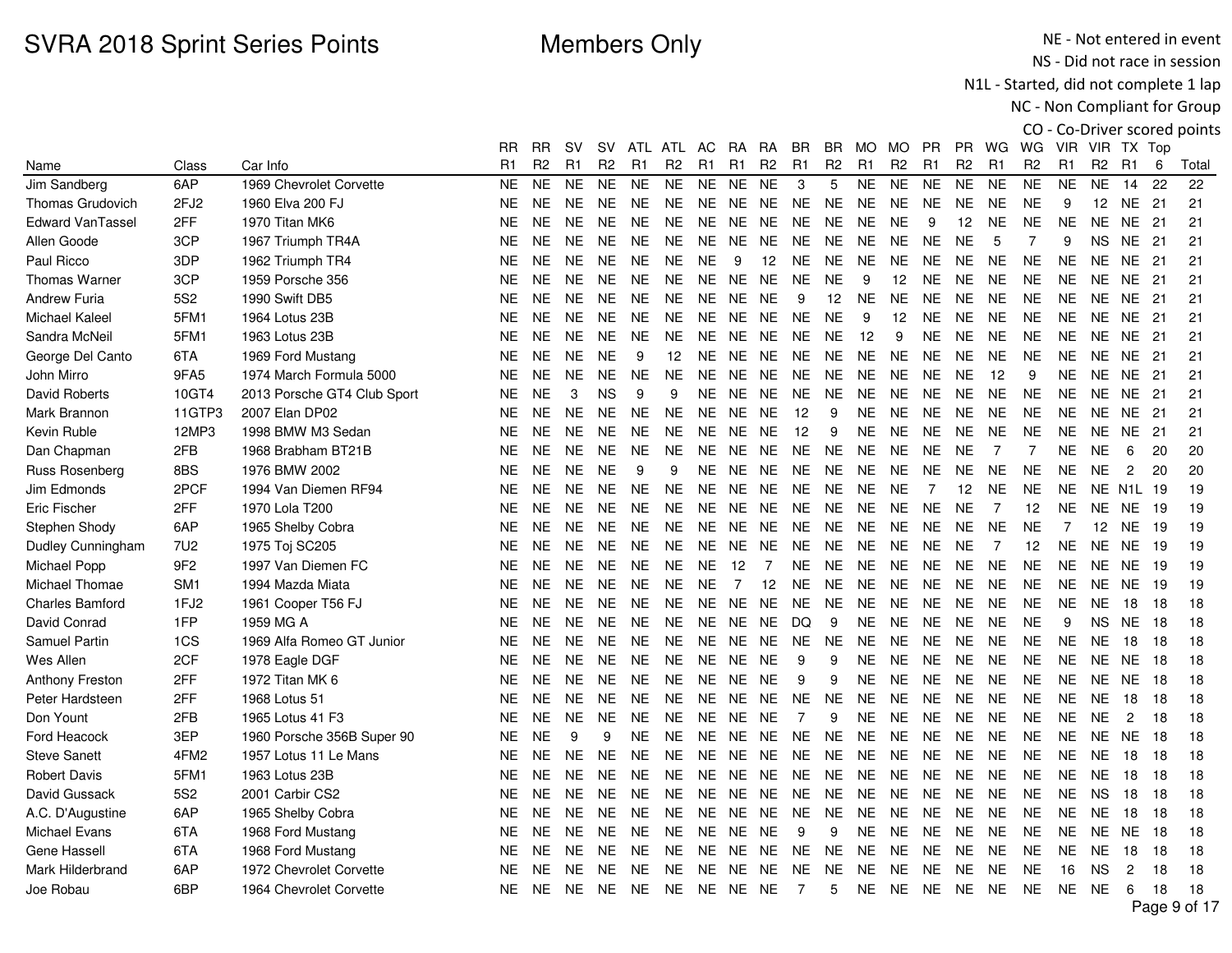NE - Not entered in event NS - Did not race in session

N1L - Started, did not complete 1 lap

|                          |                  |                                      |           |                |                |                |           |                  |                |                |                |                |                |                |                |                |                |                |                |                |                |                 |      | CO - Co-Driver scored points |
|--------------------------|------------------|--------------------------------------|-----------|----------------|----------------|----------------|-----------|------------------|----------------|----------------|----------------|----------------|----------------|----------------|----------------|----------------|----------------|----------------|----------------|----------------|----------------|-----------------|------|------------------------------|
|                          |                  |                                      | RR        | <b>RR</b>      | sv             | <b>SV</b>      |           | ATL ATL          | AC.            | RA.            | <b>RA</b>      | BR.            | BR.            | MO MO          |                | <b>PR</b>      | <b>PR</b>      | WG             | WG             |                | VIR VIR TX Top |                 |      |                              |
| Name                     | Class            | Car Info                             | R1        | R <sub>2</sub> | R1             | R <sub>2</sub> | R1        | R <sub>2</sub>   | R <sub>1</sub> | R <sub>1</sub> | R <sub>2</sub> | R <sub>1</sub> | R <sub>2</sub> | R <sub>1</sub> | R <sub>2</sub> | R <sub>1</sub> | R <sub>2</sub> | R1             | R <sub>2</sub> | R1             | R <sub>2</sub> | R <sub>1</sub>  | 6    | Total                        |
| Peter Bauer              | 8BS              | 1971 Datsun 510                      | NE.       | <b>NE</b>      | <b>NE</b>      | <b>NE</b>      | <b>NE</b> | <b>NE</b>        | <b>NE</b>      | <b>NE</b>      | <b>NE</b>      | <b>NE</b>      | <b>NE</b>      | <b>NE</b>      | <b>NE</b>      | <b>NE</b>      | <b>NE</b>      | 12             | 6              | <b>NE</b>      | <b>NE</b>      | <b>NE</b>       | 18   | 18                           |
| James Cullen             | 8BP              | 1970 Porsche 914-6                   | NE.       | <b>NE</b>      | <b>NE</b>      | <b>NE</b>      | <b>NE</b> | <b>NE</b>        | NE.            | <b>NE</b>      | <b>NE</b>      | <b>NE</b>      | <b>NE</b>      | <b>NE</b>      | <b>NE</b>      | <b>NE</b>      | NE             | <b>NE</b>      | <b>NE</b>      | <b>NE</b>      | <b>NE</b>      | 18              | 18   | 18                           |
| <b>Ryan Festerling</b>   | 8BP              | 1969 Porsche 911 S                   | NE.       | <b>NE</b>      | <b>NE</b>      | <b>NE</b>      | <b>NE</b> | <b>NE</b>        | <b>NE</b>      | 9              | 9              | <b>NE</b>      | NE             | NE.            | <b>NE</b>      | <b>NE</b>      | NE             | <b>NE</b>      | <b>NE</b>      | <b>NE</b>      |                | <b>NE NE 18</b> |      | 18                           |
| Simon Robinson           | 8AP              | 1973 Porsche 911                     | NE.       | <b>NE</b>      | <b>NE</b>      | <b>NE</b>      | <b>NE</b> | <b>NE</b>        | <b>NE</b>      | <b>NE</b>      | <b>NE</b>      | NE.            | <b>NE</b>      | NE             | <b>NE</b>      | <b>NE</b>      | <b>NE</b>      | <b>NE</b>      | <b>NE</b>      | <b>NE</b>      | <b>NE</b>      | 18              | 18   | 18                           |
| <b>Wesley Cunningham</b> | 9F3              | 2004 Elan Pro Formula Mazda          | NE.       | <b>NE</b>      | <b>NE</b>      | <b>NE</b>      | <b>NE</b> | <b>NE</b>        | <b>NE</b>      | NE.            | <b>NE</b>      | NE.            | <b>NE</b>      | NE.            | <b>NE</b>      | <b>NE</b>      | <b>NE</b>      | <b>NE</b>      | <b>NE</b>      | <b>NE</b>      | <b>NE</b>      | 18              | 18   | 18                           |
| <b>Tom Dooley</b>        | 9BOSS            | 2002 GForce IRL                      | NE.       | <b>NE</b>      | <b>NE</b>      | <b>NE</b>      | <b>NE</b> | <b>NE</b>        | <b>NE</b>      | <b>NE</b>      | <b>NE</b>      | <b>NE</b>      | <b>NE</b>      | NE.            | <b>NE</b>      | <b>NE</b>      | <b>NE</b>      | <b>NE</b>      | <b>NE</b>      | <b>NE</b>      | <b>NE</b>      | 18              | 18   | 18                           |
| Marc Giroux              | 9F1              | 1997 Lola T97/20                     | NE.       | <b>NE</b>      | <b>NE</b>      | <b>NE</b>      | <b>NE</b> | <b>NE</b>        | <b>NE</b>      | <b>NE</b>      | <b>NE</b>      | <b>NE</b>      | <b>NE</b>      | <b>NE</b>      | <b>NE</b>      | <b>NE</b>      | <b>NE</b>      | 9              | 9              | <b>NE</b>      | <b>NS</b>      | <b>NE</b>       | 18   | 18                           |
| <b>Steven Davison</b>    | 10GT4            | 2009 Aston Martin GT4                | NE.       | <b>NE</b>      | 5              | <b>NS</b>      | <b>NE</b> | <b>NE</b>        |                | NE NE          | NE.            | <b>NE</b>      | <b>NE</b>      | <b>NE</b>      | <b>NE</b>      | <b>NE</b>      | <b>NE</b>      | 9              | 4              | <b>NE</b>      |                | <b>NE NE 18</b> |      | 18                           |
| <b>Robert Pfeffer</b>    | 12MP2            | 1990 Chevrolet Corvette              | NE.       | <b>NE</b>      | <b>NE</b>      | <b>NE</b>      | <b>NE</b> | <b>NE</b>        | NE.            | NE.            | <b>NE</b>      | 9              | 9              | NE.            | <b>NE</b>      | <b>NE</b>      | NE             | <b>NE</b>      | <b>NE</b>      | <b>NE</b>      | NE             | NE.             | -18  | 18                           |
| Tom Brown                | 1FP              | 1963 Triumph Spitfire                | NE.       | <b>NE</b>      | <b>NE</b>      | <b>NE</b>      | NE        | <b>NE</b>        | <b>NE</b>      | NE.            | <b>NE</b>      | <b>NE</b>      | <b>NE</b>      | <b>NE</b>      | <b>NE</b>      | <b>NE</b>      | <b>NE</b>      | <b>NE</b>      | <b>NE</b>      | 5              | 12             | NE.             | -17  | 17                           |
| Logan Dernoshek          | 3DP              | 1966 Chevrolet Yenko Stinger Corvair | NE.       | <b>NE</b>      | <b>NE</b>      | <b>NE</b>      | <b>NE</b> | <b>NE</b>        | NE.            | NE.            | NE.            | NE.            | <b>NE</b>      | 16             | $\overline{1}$ | <b>NE</b>      | NE.            | NE.            | <b>NE</b>      | <b>NE</b>      | NE.            | NE.             | -17  | 17                           |
| <b>Steven Hitchins</b>   | 6TA              | 1970 Ford Mustang 302                | <b>NE</b> | <b>NE</b>      | 16             | -1             | NE        | <b>NE</b>        | NE             | NE.            | <b>NE</b>      | <b>NE</b>      | <b>NE</b>      | <b>NE</b>      | <b>NE</b>      | <b>NE</b>      | NE.            | <b>NE</b>      | <b>NE</b>      | <b>NE</b>      | NE.            | NE.             | -17  | 17                           |
| <b>Jeff Miller</b>       | 7U2              | 1977 Lola T496                       | NE        | <b>NE</b>      | <b>NE</b>      | <b>NE</b>      | <b>NE</b> | <b>NE</b>        | <b>NE</b>      | $\overline{1}$ | 16             | NE.            | <b>NE</b>      | NE             | <b>NE</b>      | <b>NE</b>      | <b>NE</b>      | <b>NE</b>      | <b>NE</b>      | <b>NE</b>      |                | NE NE           | 17   | 17                           |
| Dean DeSantis            | 8BS              | 1976 BMW 2002                        | NE.       | <b>NE</b>      | <b>NE</b>      | <b>NE</b>      | <b>NE</b> | <b>NE</b>        | NE.            | NE             | NE.            | <b>NE</b>      | <b>NE</b>      | <b>NE</b>      | <b>NE</b>      | <b>NE</b>      | <b>NE</b>      | 5              | 12             | <b>NE</b>      | <b>NE</b>      | NE.             | 17   | 17                           |
| <b>Carlos Dominguez</b>  | 10GT4            | 1999 Porsche GT3 Cup                 | NE.       | <b>NE</b>      | 12             | <b>NS</b>      | <b>NE</b> | <b>NE</b>        | <b>NE</b>      | <b>NE</b>      | <b>NE</b>      | <b>NE</b>      | <b>NE</b>      | <b>NE</b>      | <b>NE</b>      | <b>NE</b>      | <b>NE</b>      | <b>NE</b>      | <b>NE</b>      | 5              | <b>NS</b>      | NE.             | -17  | 17                           |
| <b>Timothy Haines</b>    | 10GT4            | 1979 Porsche 911                     | NE.       | <b>NE</b>      | $\overline{c}$ | 5              | <b>NE</b> | <b>NE</b>        | <b>NE</b>      | <b>NE</b>      | NE.            | <b>NE</b>      | <b>NE</b>      | $\overline{7}$ | $\mathbf{1}$   | <b>NE</b>      | <b>NE</b>      | $\overline{2}$ | <b>NS</b>      | <b>NE</b>      | NE.            | NE.             | -17  | 17                           |
| <b>Jesse Darrow</b>      | 1FP              | 1965 Triumph Spitfire                | NE.       | <b>NE</b>      | <b>NE</b>      | <b>NE</b>      | <b>NE</b> | <b>NE</b>        | <b>NE</b>      | <b>NE</b>      | <b>NE</b>      | <b>NE</b>      | <b>NE</b>      | <b>NE</b>      | <b>NE</b>      | <b>NE</b>      | <b>NE</b>      | $\overline{7}$ | 9              | <b>NE</b>      | <b>NE</b>      | <b>NE</b>       | -16  | 16                           |
| Jim Dentici              | 1CS              | 1972 Fiat 128SL                      | NE.       | <b>NE</b>      | <b>NE</b>      | <b>NE</b>      | <b>NE</b> | <b>NE</b>        | <b>NE</b>      | <b>NE</b>      | <b>NE</b>      | 16             | <b>NS</b>      | <b>NE</b>      | <b>NE</b>      | <b>NE</b>      | <b>NE</b>      | <b>NE</b>      | <b>NE</b>      | <b>NE</b>      |                | <b>NE NE 16</b> |      | 16                           |
| Sam McLean               | 1HP              | 1958 Austin Healey Sprite            | NE.       | <b>NE</b>      | <b>NE</b>      | <b>NE</b>      | 16        | N <sub>1</sub> L | NE.            | <b>NE</b>      | <b>NE</b>      | <b>NE</b>      | <b>NE</b>      | <b>NE</b>      | <b>NE</b>      | <b>NE</b>      | <b>NE</b>      | <b>NE</b>      | <b>NE</b>      | <b>NE</b>      | NE.            | <b>NE</b>       | - 16 | 16                           |
| James L. Williams        | 1FP              | 1959 Austin Healey Sebring Sprite    | NE.       | <b>NE</b>      | <b>NE</b>      | <b>NE</b>      | <b>NE</b> | <b>NE</b>        | <b>NE</b>      | <b>NE</b>      | <b>NE</b>      | 9              | $\overline{7}$ | <b>NE</b>      | <b>NE</b>      | <b>NE</b>      | <b>NE</b>      | <b>NE</b>      | <b>NE</b>      | <b>NE</b>      | <b>NE</b>      | <b>NE</b>       | 16   | 16                           |
| David Smoker             | 2FB              | 1971 Brabham BT-35                   | NE.       | <b>NE</b>      | <b>NE</b>      | <b>NE</b>      | NE.       | <b>NE</b>        | 16             | <b>NE</b>      | <b>NE</b>      | <b>NE</b>      | <b>NE</b>      | <b>NE</b>      | <b>NE</b>      | <b>NE</b>      | <b>NE</b>      | <b>NE</b>      | <b>NE</b>      | <b>NE</b>      | <b>NE</b>      | NE.             | -16  | 16                           |
| James Stiehr             | 2FF              | 1969 Winkelmann WDF1                 | NE.       | <b>NE</b>      | <b>NE</b>      | <b>NE</b>      | <b>NE</b> | <b>NE</b>        | <b>NE</b>      | <b>NE</b>      | <b>NE</b>      | <b>NE</b>      | <b>NE</b>      | <b>NE</b>      | <b>NE</b>      | <b>NE</b>      | <b>NE</b>      | 16             | <b>NS</b>      | <b>NE</b>      | <b>NE</b>      | <b>NE</b>       | 16   | 16                           |
| Paul Wilson              | 2PCF             | 1984 Swift DB-1                      | NE.       | <b>NE</b>      | <b>NE</b>      | <b>NE</b>      | NE.       | <b>NE</b>        | 16             | NE.            | <b>NE</b>      | NE.            | NE.            | NE.            | <b>NE</b>      | <b>NE</b>      | <b>NE</b>      | <b>NE</b>      | <b>NE</b>      | NE             |                | <b>NE NE 16</b> |      | 16                           |
| Peter Botham             | 3DP              | 1973 Porsche 914/4                   | NE.       | <b>NE</b>      | NE.            | <b>NE</b>      | <b>NE</b> | <b>NE</b>        | <b>NE</b>      | $\overline{7}$ | 9              | <b>NE</b>      | <b>NE</b>      | <b>NE</b>      | <b>NE</b>      | <b>NE</b>      | <b>NE</b>      | <b>NE</b>      | <b>NE</b>      | <b>NE</b>      | <b>NE</b>      | NE              | - 16 | 16                           |
| Hector Cademartori       | 3AP              | 1973 Datsun 240Z                     | NE.       | <b>NE</b>      | <b>NE</b>      | <b>NE</b>      | <b>NE</b> | <b>NE</b>        | 16             | <b>NE</b>      | <b>NE</b>      | <b>NE</b>      | <b>NE</b>      | NE             | <b>NE</b>      | <b>NE</b>      | <b>NE</b>      | <b>NE</b>      | <b>NE</b>      | <b>NE</b>      | <b>NE</b>      | <b>NE</b>       | 16   | 16                           |
| <b>Brian Howlett</b>     | 3CP              | 1965 Triumph TR-4A IRS               | NE.       | <b>NE</b>      | <b>NE</b>      | <b>NE</b>      | <b>NE</b> | <b>NE</b>        | 16             | <b>NE</b>      | <b>NE</b>      | <b>NE</b>      | <b>NE</b>      | <b>NE</b>      | <b>NE</b>      | <b>NE</b>      | <b>NE</b>      | <b>NE</b>      | <b>NE</b>      | <b>NE</b>      | NE.            | <b>NE</b>       | -16  | 16                           |
| William Lyon             | 3DP              | 1957 Porsche 356                     | NE.       | <b>NE</b>      | <b>NE</b>      | <b>NE</b>      | <b>NE</b> | <b>NE</b>        | 16             | <b>NE</b>      | <b>NE</b>      | <b>NE</b>      | <b>NE</b>      | <b>NE</b>      | <b>NE</b>      | <b>NE</b>      | NE.            | <b>NE</b>      | <b>NE</b>      | <b>NE</b>      | NE.            | <b>NE</b>       | 16   | 16                           |
| <b>Andrew Moore</b>      | 3EP              | 1965 MGB roadster                    | NE.       | <b>NE</b>      | <b>NE</b>      | <b>NE</b>      | <b>NE</b> | <b>NE</b>        | NE.            | <b>NE</b>      | <b>NE</b>      | <b>NE</b>      | <b>NE</b>      | NE.            | <b>NE</b>      | <b>NE</b>      | <b>NE</b>      | 16             | <b>NS</b>      | <b>NE</b>      |                | NE NE           | - 16 | 16                           |
| John Schrecker           | 3CP              | 1964 Porsche 356                     | NE.       | <b>NE</b>      | <b>NE</b>      | <b>NE</b>      | <b>NE</b> | <b>NE</b>        | <b>NE</b>      | <b>NE</b>      | <b>NE</b>      | <b>NE</b>      | <b>NE</b>      | 16             | <b>NS</b>      | <b>NE</b>      | <b>NE</b>      | <b>NE</b>      | <b>NE</b>      | <b>NE</b>      |                | NE NE           | - 16 | 16                           |
| John Stanford            | 3DP              | 1965 Turner MKIII                    | <b>NE</b> | <b>NE</b>      | <b>NE</b>      | <b>NE</b>      | NE.       | <b>NE</b>        | <b>NE</b>      | NE.            | NE             | 16             | <b>NS</b>      | NE.            | <b>NE</b>      | <b>NE</b>      | <b>NE</b>      | <b>NE</b>      | <b>NE</b>      | <b>NE</b>      |                | NE NE           | 16   | 16                           |
| Dan Walters              | 3FP              | 1960 Sunbeam Alpine                  | <b>NE</b> | <b>NE</b>      | <b>NE</b>      | <b>NE</b>      | <b>NE</b> | <b>NE</b>        | 16             | <b>NE</b>      | <b>NE</b>      | <b>NE</b>      | <b>NE</b>      | <b>NE</b>      | <b>NE</b>      | <b>NE</b>      | <b>NE</b>      | <b>NE</b>      | <b>NE</b>      | <b>NE</b>      | NE.            | <b>NE</b>       | 16   | 16                           |
| Davis Jones              | 5HS <sub>2</sub> | 1984 Tiga SC84                       | <b>NE</b> | <b>NE</b>      | <b>NE</b>      | <b>NE</b>      | <b>NE</b> | <b>NE</b>        | <b>NE</b>      | <b>NE</b>      | <b>NE</b>      | <b>NE</b>      | <b>NE</b>      | <b>NE</b>      | <b>NE</b>      | <b>NE</b>      | <b>NE</b>      | <b>NE</b>      | <b>NE</b>      | <b>NS</b>      | 16             | <b>NE</b>       | 16   | 16                           |
| Harris Koenig            | 5SRF             | 1987 Renault Sports Racer            | NE.       | <b>NE</b>      | <b>NE</b>      | <b>NE</b>      | <b>NE</b> | <b>NE</b>        | 16             | <b>NE</b>      | NE.            | <b>NE</b>      | <b>NE</b>      | <b>NE</b>      | <b>NE</b>      | NE.            | <b>NE</b>      | <b>NE</b>      | <b>NE</b>      | <b>NE</b>      |                | <b>NE NE 16</b> |      | 16                           |
| Jim Montana              | 5VS2             | 1985 Lola T598                       | NE.       | <b>NE</b>      | <b>NE</b>      | <b>NE</b>      | <b>NE</b> | <b>NE</b>        | NE.            | <b>NE</b>      | <b>NE</b>      | 16             | <b>NS</b>      | <b>NE</b>      | <b>NE</b>      | <b>NE</b>      | <b>NE</b>      | <b>NE</b>      | <b>NE</b>      | <b>NE</b>      |                | NE NE           | - 16 | 16                           |
| Greg Heacock             | 5SR              | 1967 Costin Nathan GT                | NE.       | <b>NE</b>      | <b>NE</b>      | <b>NE</b>      | NE.       | <b>NE</b>        | <b>NE</b>      | <b>NE</b>      | NE.            | <b>NE</b>      | <b>NE</b>      | <b>NE</b>      | <b>NE</b>      | 16             | <b>NS</b>      | <b>NE</b>      | <b>NE</b>      | <b>NE</b>      |                | NE NE           | -16  | 16                           |
| James Acquilano          | 6BP              | 1965 Shelby Cobra                    | NE.       | <b>NE</b>      | <b>NE</b>      | <b>NE</b>      | <b>NE</b> | <b>NE</b>        | <b>NE</b>      | <b>NE</b>      | NE.            | <b>NE</b>      | <b>NE</b>      | <b>NS</b>      | 6              | <b>NE</b>      | <b>NE</b>      | 3              | <b>NS</b>      | $\overline{7}$ |                | NS NE           | - 16 | 16                           |
| Walo Bertschinger        | 6AP              | 1966 Chevrolet Corvette GS           | <b>NE</b> | <b>NE</b>      | 7              | 9              | <b>NE</b> | <b>NE</b>        | <b>NE</b>      | NE.            | <b>NE</b>      | <b>NE</b>      | <b>NE</b>      | NE.            | <b>NE</b>      | <b>NE</b>      | <b>NE</b>      | <b>NE</b>      | <b>NE</b>      | <b>NE</b>      | NE             | NE.             | 16   | 16                           |
| James Bradley            | 6TA              | 1967 Chevrolet Camaro                | NE.       | <b>NE</b>      | <b>NE</b>      | <b>NE</b>      | <b>NE</b> | <b>NE</b>        | <b>NE</b>      | 16             | <b>NS</b>      | NE NE          |                | NE.            | <b>NE</b>      | NE.            | <b>NE</b>      | <b>NE</b>      | <b>NE</b>      | <b>NE</b>      |                | NE NE           | 16   | 16                           |
|                          |                  |                                      |           |                |                |                |           |                  |                |                |                |                |                |                |                |                |                |                |                |                |                |                 |      | Page 10 of 17                |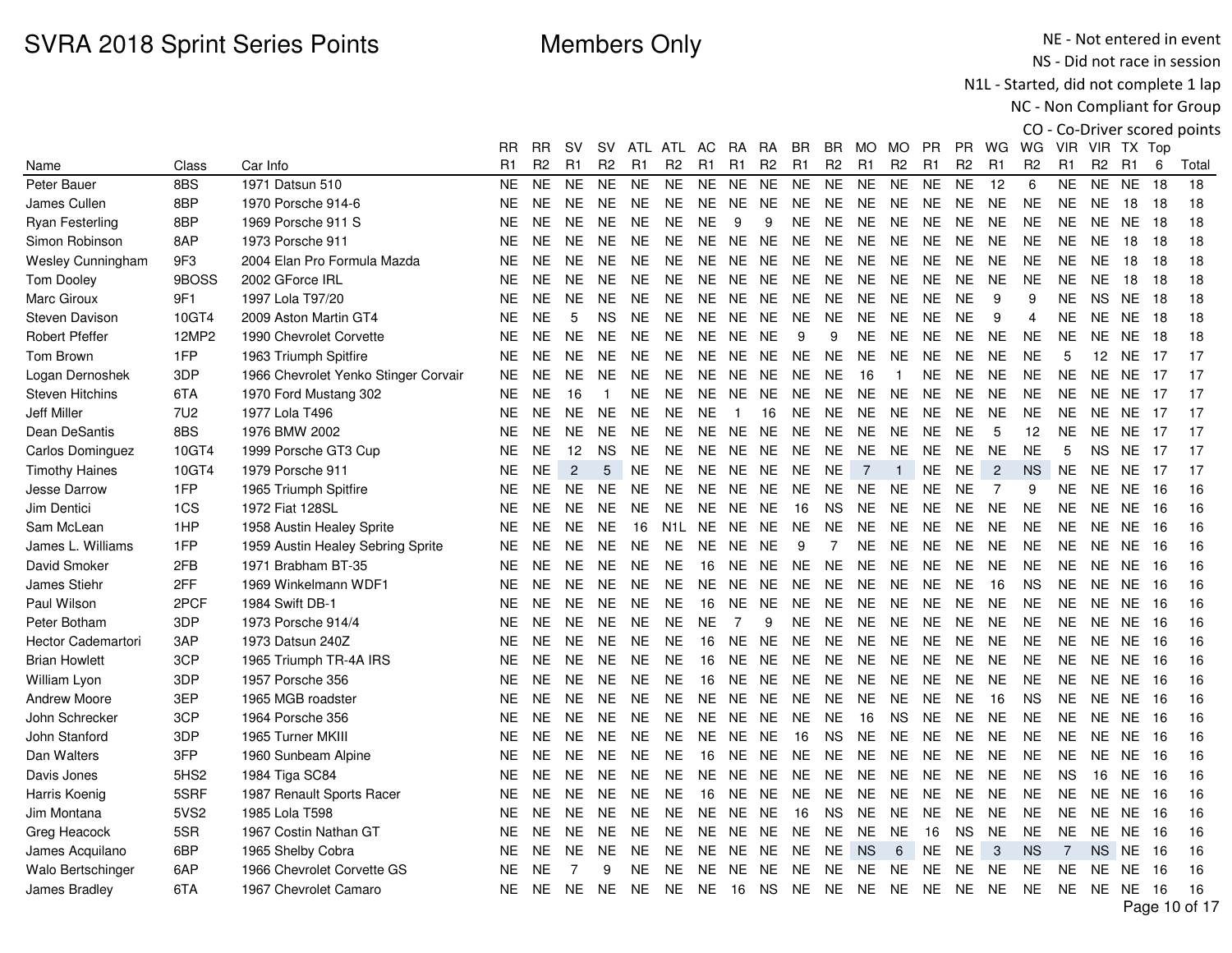NE - Not entered in event NS - Did not race in session

N1L - Started, did not complete 1 lap

|                       |                   |                                  |           |           |                |                |                |                |           |                |                |                |           |                |                |                |                |                |                |                |                |                 |      | CO - Co-Driver scored points |
|-----------------------|-------------------|----------------------------------|-----------|-----------|----------------|----------------|----------------|----------------|-----------|----------------|----------------|----------------|-----------|----------------|----------------|----------------|----------------|----------------|----------------|----------------|----------------|-----------------|------|------------------------------|
|                       |                   |                                  | RR        | <b>RR</b> | .SV            | SV.            |                | ATL ATL        | AC.       | RA.            | RA.            | BR             | BR.       | MO MO          |                | <b>PR</b>      | <b>PR</b>      | WG WG          |                |                |                | VIR VIR TX Top  |      |                              |
| Name                  | Class             | Car Info                         | R1        | R2        | R <sub>1</sub> | R <sub>2</sub> | R <sub>1</sub> | R <sub>2</sub> | R1        | R <sub>1</sub> | R <sub>2</sub> | R <sub>1</sub> | R2        | R <sub>1</sub> | R <sub>2</sub> | R <sub>1</sub> | R <sub>2</sub> | R <sub>1</sub> | R <sub>2</sub> | R1             | R <sub>2</sub> | R <sub>1</sub>  | 6    | Total                        |
| Scott Hackenson       | 6AS               | 1967 Ford Mustang                | <b>NE</b> | <b>NE</b> | <b>NE</b>      | <b>NE</b>      | <b>NE</b>      | <b>NE</b>      | <b>NE</b> | <b>NE</b>      | <b>NE</b>      | <b>NE</b>      | <b>NE</b> | <b>NE</b>      | <b>NE</b>      | <b>NE</b>      | <b>NE</b>      | <b>NE</b>      | <b>NE</b>      | 16             | <b>NS</b>      | <b>NE</b>       | 16   | 16                           |
| Eric Lux              | 6AP               | 1973 Porsche 911                 | NE.       | NE.       | <b>NE</b>      | <b>NE</b>      | <b>NE</b>      | NE             | NE.       | NE.            | NE.            | NE.            | NE.       | <b>NE</b>      | NE.            | NE.            | <b>NE</b>      | 16             | <b>NS</b>      | NE.            | NE.            | NE 16           |      | 16                           |
| <b>Craig Skeels</b>   | 6BP               | 1965 Ford Mustang                | <b>NE</b> | <b>NE</b> | <b>NE</b>      | <b>NE</b>      | <b>NE</b>      | <b>NE</b>      | 16        | <b>NE</b>      | <b>NE</b>      | <b>NE</b>      | <b>NE</b> | <b>NE</b>      | <b>NE</b>      | <b>NE</b>      | <b>NE</b>      | <b>NE</b>      | <b>NE</b>      | <b>NE</b>      | <b>NE</b>      | <b>NE</b>       | - 16 | 16                           |
| Curt Vogt             | 6BP               | 1966 Shelby Mustang GT350        | NE        | <b>NE</b> | NE.            | <b>NE</b>      | NE.            | NE.            |           | NE NE NE       |                | <b>NS</b>      | 16        | <b>NE</b>      | <b>NE</b>      | NE.            | NE.            | <b>NE</b>      | NE.            | NE.            |                | <b>NE NE 16</b> |      | 16                           |
| Dan Cowdrey           | 7CA <sub>2</sub>  | 1966 Lola T70 Mk II              | NE.       | NE.       | <b>NE</b>      | <b>NE</b>      | <b>NE</b>      | <b>NE</b>      | <b>NE</b> | <b>NE</b>      | <b>NE</b>      | N1L            | 16        | <b>NE</b>      | <b>NE</b>      | <b>NE</b>      | <b>NE</b>      | <b>NE</b>      | <b>NE</b>      | NE.            | NE             | <b>NS</b>       | -16  | 16                           |
| <b>Tom Shelton</b>    | 7CA <sub>2</sub>  | 1965 Lola T70                    | <b>NE</b> | <b>NE</b> | <b>NE</b>      | <b>NE</b>      | <b>NE</b>      | <b>NE</b>      | <b>NE</b> | <b>NE</b>      | NE.            | NE.            | <b>NE</b> | <b>NE</b>      | <b>NE</b>      | <b>NE</b>      | <b>NE</b>      | 16             | <b>NS</b>      | NE.            | NE.            | NE.             | 16   | 16                           |
| <b>Bill Thumel</b>    | <b>7CA1</b>       | 1968 Lola T70 coupe              | NE.       | NE.       | <b>NE</b>      | <b>NE</b>      | NE.            | <b>NE</b>      | <b>NE</b> | <b>NE</b>      | NE.            | NE.            | <b>NE</b> | <b>NE</b>      | <b>NE</b>      | <b>NE</b>      | <b>NE</b>      | 16             | <b>NS</b>      | <b>NE</b>      | NE.            | NE.             | 16   | 16                           |
| David Baughman        | 8BP               | 1985 Toyota MR2                  | <b>NE</b> | <b>NE</b> | <b>NE</b>      | <b>NE</b>      | <b>NE</b>      | <b>NE</b>      | <b>NE</b> | <b>NE</b>      | <b>NE</b>      | <b>NE</b>      | <b>NE</b> | <b>NE</b>      | <b>NE</b>      | <b>NE</b>      | <b>NE</b>      | <b>NE</b>      | <b>NE</b>      | 16             | <b>NS</b>      | NE.             | 16   | 16                           |
| Robert T. Davis       | 8RS               | 1972 Mazda RX-3                  | NE        | <b>NE</b> | <b>NE</b>      | <b>NE</b>      | <b>NE</b>      | <b>NE</b>      | 16        | <b>NE</b>      | <b>NE</b>      | NE.            | <b>NE</b> | <b>NE</b>      | <b>NE</b>      | <b>NE</b>      | <b>NE</b>      | <b>NE</b>      | <b>NE</b>      | <b>NE</b>      | <b>NE</b>      | <b>NE</b>       | -16  | 16                           |
| Jack Ingold           | 8BS               | 1969 BMW 2002                    | NΕ        | NE.       | <b>NE</b>      | <b>NE</b>      | NE.            | <b>NE</b>      | <b>NE</b> | NE.            | NE.            | NE.            | <b>NE</b> | <b>NE</b>      | <b>NE</b>      | NE.            | NE.            | NE.            | <b>NE</b>      | $\overline{7}$ | 9              | NE.             | 16   | 16                           |
| Scott Kissinger       | 8AP               | 1971 Datsun 240Z                 | <b>NE</b> | <b>NE</b> | <b>NE</b>      | <b>NE</b>      | <b>NE</b>      | <b>NE</b>      | NE.       | <b>NE</b>      | <b>NE</b>      | <b>NE</b>      | <b>NE</b> | <b>NE</b>      | <b>NE</b>      | <b>NE</b>      | <b>NE</b>      | <b>NE</b>      | <b>NE</b>      | 16             | <b>NS</b>      | <b>NE</b>       | 16   | 16                           |
| <b>Steve Link</b>     | 8BS               | 1968 Datsun 510 Sedan            | NΕ        | <b>NE</b> | <b>NE</b>      | <b>NE</b>      | <b>NE</b>      | <b>NE</b>      | 16        | NE.            | <b>NE</b>      | <b>NE</b>      | NE.       | <b>NE</b>      | <b>NE</b>      | <b>NE</b>      | <b>NE</b>      | <b>NE</b>      | <b>NE</b>      | <b>NE</b>      | <b>NE</b>      | NE.             | -16  | 16                           |
| <b>Russell Poole</b>  | 8CP               | 1970 Porsche 914/6               | NE.       | <b>NE</b> | <b>NS</b>      | 16             | <b>NE</b>      | <b>NE</b>      | <b>NE</b> | <b>NE</b>      | <b>NE</b>      | <b>NE</b>      | <b>NE</b> | <b>NE</b>      | <b>NE</b>      | <b>NE</b>      | <b>NE</b>      | <b>NE</b>      | <b>NE</b>      | <b>NE</b>      | NE.            | <b>NE</b>       | 16   | 16                           |
| Dave Vincent          | 8AP               | 1972 Datsun 240Z                 | <b>NE</b> | NE.       | <b>NE</b>      | <b>NE</b>      | <b>NE</b>      | <b>NE</b>      | <b>NE</b> | NE.            | <b>NE</b>      | <b>NE</b>      | <b>NE</b> | <b>NS</b>      | 16             | <b>NE</b>      | <b>NE</b>      | <b>NE</b>      | <b>NE</b>      | NE.            | NE.            | NE.             | -16  | 16                           |
| Josh Boller           | 9FB               | 1975 Chevron B29                 | NE.       | <b>NE</b> | <b>NE</b>      | <b>NE</b>      | NE.            | <b>NE</b>      | <b>NE</b> | 16             | <b>NS</b>      | <b>NE</b>      | <b>NE</b> | <b>NE</b>      | <b>NE</b>      | <b>NE</b>      | <b>NE</b>      | <b>NE</b>      | <b>NE</b>      | <b>NE</b>      |                | <b>NE NE 16</b> |      | 16                           |
| Dudley Cunningham     | 9FA5              | 1973 Lola T332                   | NΕ        | NE.       | <b>NE</b>      | <b>NE</b>      | NE.            | <b>NE</b>      | NE.       | NE.            | <b>NE</b>      | NE.            | NE.       | <b>NS</b>      | 16             | <b>NE</b>      | <b>NE</b>      | NE.            | <b>NE</b>      | NE.            | NE             | NE.             | - 16 | 16                           |
| Kenton Greth          | 9F1               | 1997 Lola Indy Lite              | NE.       | NE.       | <b>NE</b>      | <b>NE</b>      | <b>NE</b>      | <b>NE</b>      | 16        | <b>NE</b>      | <b>NE</b>      | <b>NE</b>      | <b>NE</b> | <b>NE</b>      | <b>NE</b>      | <b>NE</b>      | <b>NE</b>      | <b>NE</b>      | <b>NE</b>      | <b>NE</b>      | NE.            | NE.             | 16   | 16                           |
| Grant Perryman        | 9FB               | 1974 Chevron B27                 | NE.       | <b>NE</b> | <b>NE</b>      | <b>NE</b>      | NE.            | <b>NE</b>      | 16        | NE.            | <b>NE</b>      | <b>NE</b>      | NE.       | <b>NE</b>      | <b>NE</b>      | <b>NE</b>      | <b>NE</b>      | <b>NE</b>      | <b>NE</b>      | <b>NE</b>      | NE.            | NE.             | 16   | 16                           |
| <b>Tom Brecht</b>     | 10GT2             | 2016 BMW M235i                   | <b>NE</b> | <b>NE</b> | <b>NE</b>      | <b>NE</b>      | <b>NE</b>      | <b>NE</b>      | 16        | <b>NE</b>      | <b>NE</b>      | <b>NE</b>      | <b>NE</b> | <b>NE</b>      | <b>NE</b>      | <b>NE</b>      | <b>NE</b>      | <b>NE</b>      | <b>NE</b>      | NE.            | NE.            | NE.             | 16   | 16                           |
| Don Corum             | 10SC3             | 2000 Chevrolet Monte Carlo       | NE        | NE.       | <b>NE</b>      | <b>NE</b>      | <b>NE</b>      | <b>NE</b>      | 16        | <b>NE</b>      | <b>NE</b>      | <b>NE</b>      | <b>NE</b> | <b>NE</b>      | <b>NE</b>      | <b>NE</b>      | <b>NE</b>      | <b>NE</b>      | <b>NE</b>      | NE.            | NE.            | NE.             | -16  | 16                           |
| <b>Rick Dittman</b>   | 10GT4             | 2007 Chevrolet Corvette          | NE.       | NE.       | <b>NE</b>      | <b>NE</b>      | <b>NE</b>      | <b>NE</b>      | NE.       | <b>NE</b>      | <b>NE</b>      | 16             | <b>NS</b> | <b>NE</b>      | <b>NE</b>      | <b>NE</b>      | NE.            | <b>NE</b>      | <b>NE</b>      | <b>NE</b>      | NE.            | NE.             | 16   | 16                           |
| Carlus Gann           | 10SC3             | 2003 Dodge Nascar Intrepid       | NE.       | NE.       | <b>NE</b>      | <b>NE</b>      | 9              |                | NE        | NE.            | NE             | <b>NE</b>      | <b>NE</b> | <b>NE</b>      | <b>NE</b>      | <b>NE</b>      | <b>NE</b>      | <b>NE</b>      | <b>NE</b>      | 6              | NS.            | NE              | 16   | 16                           |
| <b>Matt Gritt</b>     | 10SC4             | 2007 Chevrolet Monte Carlo       | <b>NE</b> | <b>NE</b> | <b>NE</b>      | <b>NE</b>      | <b>NE</b>      | <b>NE</b>      | NE.       | <b>NS</b>      | 16             | <b>NE</b>      | <b>NE</b> | <b>NE</b>      | <b>NE</b>      | <b>NE</b>      | <b>NE</b>      | <b>NE</b>      | <b>NE</b>      | <b>NE</b>      | NE.            | NE.             | -16  | 16                           |
| Will Hubbell          | 10GT4             | 2002 Chevrolet Corvette          | NE.       | <b>NE</b> | 9              | 7              | <b>NE</b>      | <b>NE</b>      | <b>NE</b> | NE.            | <b>NE</b>      | <b>NE</b>      | NE.       | <b>NE</b>      | <b>NE</b>      | <b>NE</b>      | <b>NE</b>      | NE.            | <b>NE</b>      | <b>NE</b>      | NE.            | NE.             | 16   | 16                           |
| Frank Marcum          | 10GT3             | 1966 Volvo P1800                 | <b>NE</b> | <b>NE</b> | <b>NE</b>      | <b>NE</b>      | <b>NE</b>      | <b>NE</b>      | <b>NE</b> | <b>NE</b>      | <b>NE</b>      | <b>NE</b>      | <b>NE</b> | 16             | <b>NS</b>      | <b>NE</b>      | <b>NE</b>      | <b>NE</b>      | <b>NE</b>      | <b>NE</b>      | NE.            | <b>NE</b>       | -16  | 16                           |
| Frank Marcum          | 10SC4             | 2008 Dodge Charger               | NE        | <b>NE</b> | <b>NE</b>      | <b>NE</b>      | NE.            | <b>NE</b>      | <b>NE</b> | NE.            | NE.            | 16             | <b>NS</b> | <b>NE</b>      | <b>NE</b>      | <b>NE</b>      | <b>NE</b>      | <b>NE</b>      | <b>NE</b>      | <b>NE</b>      |                | <b>NE NE 16</b> |      | 16                           |
| <b>Steve Thomas</b>   | 10SC <sub>2</sub> | 1994 Ford Thunderbird            | NE.       | NE.       | <b>NE</b>      | <b>NE</b>      | NE.            | <b>NE</b>      | 16        | NE.            | NE.            | <b>NE</b>      | <b>NE</b> | <b>NE</b>      | <b>NE</b>      | <b>NE</b>      | NE.            | <b>NE</b>      | <b>NE</b>      | NE.            | NE             | NE 16           |      | 16                           |
| Steve Scullen         | 11GTP3            | 2007 Lola B07/18 LMP1            | NE.       | NE.       | <b>NE</b>      | <b>NE</b>      | NE.            | <b>NE</b>      | <b>NE</b> | <b>NE</b>      | NE.            | <b>NE</b>      | <b>NE</b> | <b>NE</b>      | <b>NE</b>      | <b>NE</b>      | <b>NE</b>      | 16             | <b>NS</b>      | NE.            | NE             | NE.             | -16  | 16                           |
| <b>Gary Schultz</b>   | 12MP1             | 1972 Porsche 914-6               | <b>NE</b> | <b>NE</b> | <b>NE</b>      | <b>NE</b>      | NE.            | <b>NE</b>      | NE.       | <b>NE</b>      | <b>NE</b>      | <b>NE</b>      | <b>NE</b> | <b>NS</b>      | 16             | <b>NE</b>      | <b>NE</b>      | <b>NE</b>      | NE.            | NE.            | NE.            | NE.             | - 16 | 16                           |
| <b>Bruce Wing</b>     | 12MP3             | 1980 Porsche 911SC               | NE        | <b>NE</b> | <b>NE</b>      | <b>NE</b>      | NE.            | <b>NE</b>      | 16        | NE.            | <b>NE</b>      | NE.            | <b>NE</b> | <b>NE</b>      | <b>NE</b>      | NE.            | <b>NE</b>      | <b>NE</b>      | <b>NE</b>      | <b>NE</b>      | NE.            | NE.             | 16   | 16                           |
| Jim Froula            | 12GT1             | 1995 Nissan 240SX                | NE        | <b>NE</b> | <b>NE</b>      | <b>NE</b>      | <b>NE</b>      | <b>NE</b>      | <b>NE</b> | <b>NE</b>      | <b>NE</b>      | <b>NE</b>      | <b>NE</b> | <b>NE</b>      | <b>NE</b>      | 16             | <b>NS</b>      | <b>NE</b>      | <b>NE</b>      | <b>NE</b>      | NE.            | NE.             | 16   | 16                           |
| Jeremy Barnes         | SM                | 1990 Mazda Miata                 | NE.       | <b>NE</b> | <b>NE</b>      | <b>NE</b>      | NE.            | <b>NE</b>      | 16        | NE.            | NE.            | NE.            | NE.       | <b>NE</b>      | <b>NE</b>      | <b>NE</b>      | NE.            | <b>NE</b>      | NE.            | <b>NE</b>      | NE.            | NE 16           |      | 16                           |
| Michael Racy          | 2PCF              | 2006 Van Dieman RF06             | NE        | <b>NE</b> | <b>NE</b>      | <b>NE</b>      | <b>NE</b>      | <b>NE</b>      | <b>NE</b> | <b>NE</b>      | <b>NE</b>      | <b>NE</b>      | <b>NE</b> | <b>NE</b>      | <b>NE</b>      | 12             | $\mathbf{1}$   | <b>NE</b>      | <b>NE</b>      | <b>NE</b>      | <b>NE</b>      | 2               | 15   | 15                           |
| <b>Marcus Pillion</b> | 3CP               | 1960 Porsche 356B Coupe          | NE.       | <b>NE</b> | 9              | 6              | NΕ             | <b>NE</b>      | <b>NE</b> | NE.            | <b>NE</b>      | <b>NE</b>      | <b>NE</b> | NE             | <b>NE</b>      | <b>NE</b>      | <b>NE</b>      | <b>NE</b>      | <b>NE</b>      | <b>NE</b>      | NE.            | NE.             | 15   | 15                           |
| Michael Taradash      | 3CP               | 1961 Porsche 356                 | NE.       | NE.       | <b>NE</b>      | <b>NE</b>      | NE.            | <b>NE</b>      | <b>NE</b> | <b>NE</b>      | NE.            | <b>NE</b>      | <b>NE</b> | <b>NE</b>      | <b>NE</b>      | <b>NE</b>      | <b>NE</b>      | 6              | 9              | <b>NE</b>      | NE.            | NE.             | 15   | 15                           |
| Jacqulyn Mincheff     | 6AP               | 1972 Chevrolet Corvette C3       | NE        | <b>NE</b> | <b>NE</b>      | <b>NE</b>      | <b>NE</b>      | <b>NE</b>      | <b>NE</b> | <b>NE</b>      | <b>NE</b>      | <b>NE</b>      | <b>NE</b> | <b>NE</b>      | <b>NE</b>      | 9              | 6              | <b>NE</b>      | <b>NE</b>      | <b>NE</b>      | NE.            | NE.             | -15  | 15                           |
| Ron Ramsey            | 6BP               | 1965 Chevrolet Corvette Roadster | NΕ        | NE.       | <b>NE</b>      | <b>NE</b>      | <b>NE</b>      | <b>NE</b>      | NE.       | NE.            | <b>NE</b>      | NE.            | NE.       | <b>NE</b>      | <b>NE</b>      | <b>NE</b>      | <b>NE</b>      | 6              | 9              | <b>NE</b>      | NE             | NE.             | -15  | 15                           |
| Mark Nettesheim       | 8BS               | 1969 Datsun 510                  | NE.       | NE.       | NE.            | <b>NE</b>      | NE.            | <b>NE</b>      | 9         |                | NE NE          | NE NE NE       |           |                | NE             | NE.            | NE.            | NE.            | <b>NE</b>      | NE.            | NE.            | 6               | 15   | 15                           |
|                       |                   |                                  |           |           |                |                |                |                |           |                |                |                |           |                |                |                |                |                |                |                |                | D               |      |                              |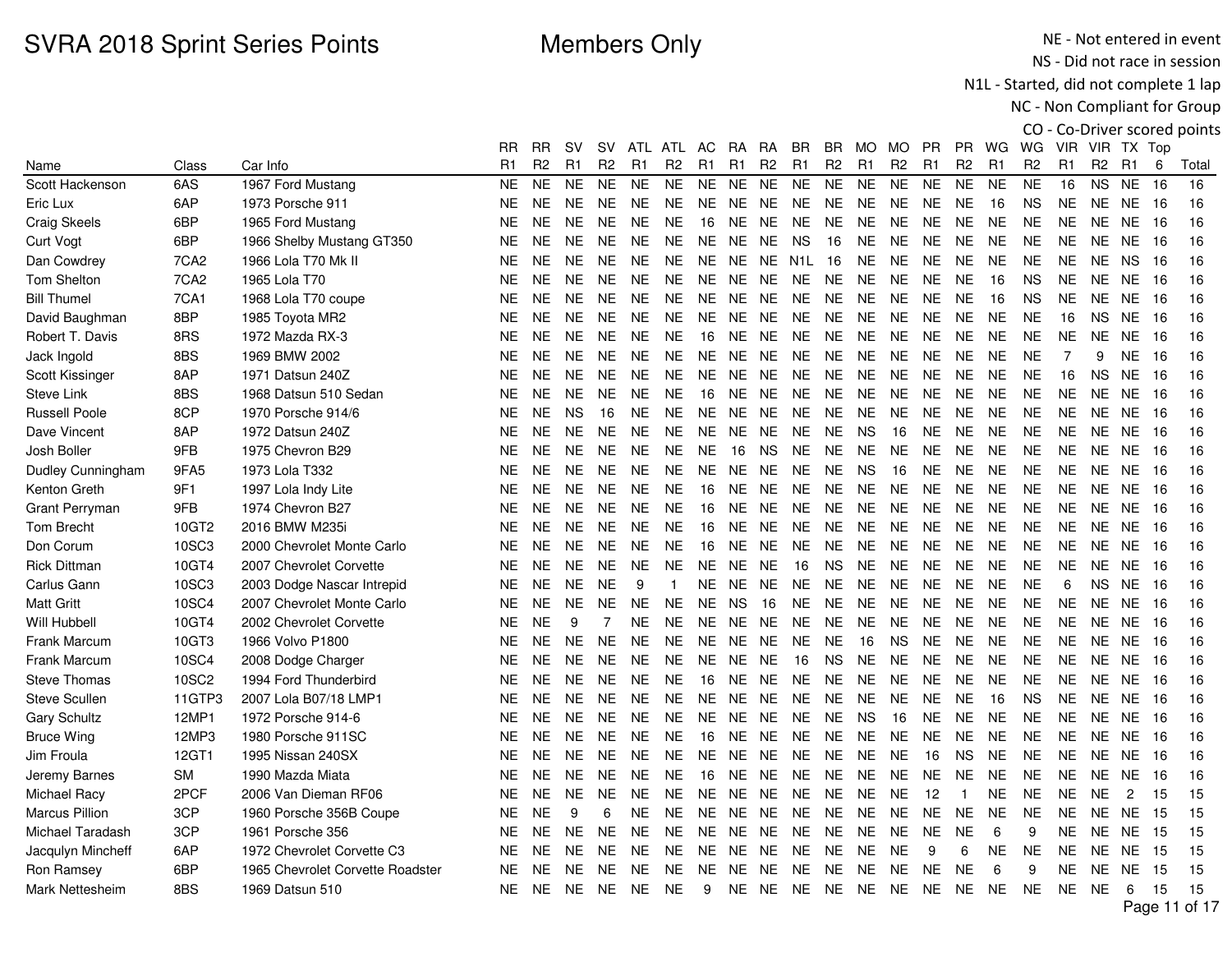NE - Not entered in event NS - Did not race in session

N1L - Started, did not complete 1 lap

|                         |                  |                                  |                  |           |                |                |                |                |                |                |                |                |                |                 |                |           |                |                |                |                  |                 |                 |      | CO - Co-Driver scored points |
|-------------------------|------------------|----------------------------------|------------------|-----------|----------------|----------------|----------------|----------------|----------------|----------------|----------------|----------------|----------------|-----------------|----------------|-----------|----------------|----------------|----------------|------------------|-----------------|-----------------|------|------------------------------|
|                         |                  |                                  | RR               | <b>RR</b> | <b>SV</b>      | <b>SV</b>      |                | ATL ATL AC     |                | RA             | <b>RA</b>      | BR.            | BR.            | MO MO           |                | <b>PR</b> |                | PR WG          | WG             |                  | VIR VIR TX Top  |                 |      |                              |
| Name                    | Class            | Car Info                         | R <sub>1</sub>   | R2        | R <sub>1</sub> | R <sub>2</sub> | R <sub>1</sub> | R <sub>2</sub> | R <sub>1</sub> | R <sub>1</sub> | R <sub>2</sub> | R1             | R <sub>2</sub> | R <sub>1</sub>  | R <sub>2</sub> | R1        | R <sub>2</sub> | R <sub>1</sub> | R <sub>2</sub> | R <sub>1</sub>   | R <sub>2</sub>  | R <sub>1</sub>  | 6    | Total                        |
| Dan Hayes               | 9F <sub>2</sub>  | 1992 Van Diemen FC               | <b>NE</b>        | <b>NE</b> | <b>NE</b>      | <b>NE</b>      | <b>NE</b>      | <b>NE</b>      | <b>NE</b>      | 6              | 9              | <b>NE</b>      | <b>NE</b>      | <b>NE</b>       | <b>NE</b>      | <b>NE</b> | <b>NE</b>      | <b>NE</b>      | <b>NE</b>      | <b>NE</b>        | <b>NE</b>       | <b>NE</b>       | 15   | 15                           |
| <b>Bruce Newcomer</b>   | 1FP              | 1966 Austin Healey Sprite        | <b>NE</b>        | <b>NE</b> | <b>NE</b>      | <b>NE</b>      | <b>NE</b>      | <b>NE</b>      | NE.            | NE             | <b>NE</b>      | 5              | 5              | NE.             | <b>NE</b>      | NE.       | <b>NE</b>      | <b>NE</b>      | <b>NE</b>      | N <sub>1</sub> L | 4               | <b>NE</b>       | - 14 | 14                           |
| <b>Cliff Murray</b>     | 3CP              | 1955 Porsche 356                 | NE.              | <b>NE</b> | $\overline{7}$ | $\overline{7}$ | <b>NE</b>      | NE.            | NE NE          |                | NE.            | <b>NE</b>      | <b>NE</b>      | <b>NE</b>       | <b>NE</b>      | <b>NE</b> | <b>NE</b>      | <b>NE</b>      | <b>NE</b>      | <b>NE</b>        |                 | NE NE 14        |      | 14                           |
| <b>Wesley Pace</b>      | 3CP              | 1967 Datsun 2000                 | NE               | NE.       | <b>NE</b>      | <b>NE</b>      | <b>NE</b>      | NE             | NE.            | NE.            | <b>NE</b>      | 9              | NS.            | NE.             | <b>NE</b>      | <b>NE</b> | <b>NE</b>      | <b>NE</b>      | <b>NE</b>      | 5                | NS.             | NE.             | - 14 | 14                           |
| Jerry Edquist           | <b>5S2</b>       | 2000 Carbir Sports 2000          | <b>NE</b>        | <b>NE</b> | <b>NE</b>      | <b>NE</b>      | <b>NE</b>      | <b>NE</b>      | <b>NE</b>      | NE.            | NE.            | NE.            | NE.            | <b>NE</b>       | <b>NE</b>      | <b>NE</b> | <b>NE</b>      | <b>NE</b>      | <b>NE</b>      | <b>NE</b>        | <b>NE</b>       | 14              | -14  | 14                           |
| Colby Lemmons           | 6AS              | 1965 Ford Mustang                | NE               | <b>NE</b> | <b>NE</b>      | <b>NE</b>      | NE.            | <b>NE</b>      | <b>NE</b>      | <b>NE</b>      | <b>NE</b>      | <b>NE</b>      | <b>NE</b>      | <b>NE</b>       | <b>NE</b>      | <b>NE</b> | <b>NE</b>      | <b>NE</b>      | <b>NE</b>      | <b>NE</b>        | <b>NE</b>       | 14              | -14  | 14                           |
| Larry Ligas             | 6AP              | 1961 Jaguar XKE                  | <b>NE</b>        | <b>NE</b> | 9              | 5              | <b>NE</b>      | <b>NE</b>      | <b>NE</b>      | <b>NE</b>      | <b>NE</b>      | <b>NE</b>      | <b>NE</b>      | <b>NE</b>       | <b>NE</b>      | <b>NE</b> | <b>NE</b>      | <b>NE</b>      | <b>NE</b>      | <b>NE</b>        | <b>NE</b>       | <b>NE</b>       | - 14 | 14                           |
| <b>Matt Parent</b>      | 6AP              | 1969 Chevrolet Corvette L88      | NE.              | <b>NE</b> | <b>NE</b>      | <b>NE</b>      | NE.            | NE.            |                | NE NE          | <b>NE</b>      | $\overline{7}$ | $\overline{7}$ | <b>NE</b>       | <b>NE</b>      | <b>NE</b> | <b>NE</b>      | <b>NE</b>      | <b>NE</b>      | <b>NE</b>        |                 | NE NE 14        |      | 14                           |
| <b>Richard Payne</b>    | 6AP              | 1970 Chevrolet Corvette Roadster | NE.              | NE.       | <b>NE</b>      | <b>NE</b>      | <b>NE</b>      | <b>NE</b>      | <b>NE</b>      | NE.            | <b>NE</b>      | $\overline{c}$ | 4              | <b>NE</b>       | <b>NE</b>      | <b>NE</b> | <b>NE</b>      | $\overline{c}$ | 6              | <b>NE</b>        |                 | NE NE 14        |      | 14                           |
| Lance Smith             | 6TA              | 1970 Chevrolet Camaro            | <b>NE</b>        | <b>NE</b> | <b>NE</b>      | <b>NE</b>      | <b>NE</b>      | <b>NE</b>      | <b>NE</b>      | NE.            | NE.            | <b>NE</b>      | <b>NE</b>      | <b>NE</b>       | <b>NE</b>      | <b>NE</b> | <b>NE</b>      | <b>NE</b>      | <b>NE</b>      | <b>NE</b>        | <b>NE</b>       | 14              | -14  | 14                           |
| <b>Phil Mulacek</b>     | 7CA1             | 1965 Ford GT40                   | <b>NE</b>        | <b>NE</b> | <b>NE</b>      | <b>NE</b>      | NE.            | <b>NE</b>      | NE.            | NE.            | NE.            | NE.            | <b>NE</b>      | <b>NE</b>       | <b>NE</b>      | <b>NE</b> | <b>NE</b>      | <b>NE</b>      | <b>NE</b>      | <b>NE</b>        | <b>NE</b>       | 14              | -14  | 14                           |
| Lee Poseidon            | 8BS              | 1966 Alfa Romeo GT Veloce        | <b>NE</b>        | <b>NE</b> | <b>NE</b>      | <b>NE</b>      | <b>NE</b>      | <b>NE</b>      | <b>NE</b>      | <b>NE</b>      | NE.            | <b>NE</b>      | <b>NE</b>      | $\overline{7}$  | 7              | <b>NE</b> | <b>NE</b>      | <b>NE</b>      | <b>NE</b>      | <b>NE</b>        | <b>NE</b>       | <b>NE</b>       | -14  | 14                           |
| Steve Rauh              | 8BS              | 1972 Alfa Romeo GTV              | NE.              | <b>NE</b> | <b>NE</b>      | <b>NE</b>      | NE.            | NE.            |                | NE NE          | NE.            | <b>NE</b>      | <b>NE</b>      | <b>NE</b>       | <b>NE</b>      | NE.       | <b>NE</b>      | $\overline{7}$ | $\overline{7}$ | <b>NE</b>        |                 | NE NE 14        |      | 14                           |
| Doug Richmond           | 10GT4            | 2008 Ford Falcon                 | NE.              | NE.       | <b>NE</b>      | <b>NE</b>      | $\mathbf{1}$   | $\mathbf{1}$   | <b>NE</b>      | <b>NE</b>      | NE.            | <b>NE</b>      | NE.            | <b>NE</b>       | <b>NE</b>      | <b>NE</b> | <b>NE</b>      | <b>NE</b>      | <b>NE</b>      | 12 <sup>2</sup>  | <b>NS</b>       | <b>NE</b>       | - 14 | 14                           |
| Jonathan Fairbanks      | SM <sub>1</sub>  | 1994 Mazda Miata                 | <b>NE</b>        | <b>NE</b> | <b>NE</b>      | <b>NE</b>      | <b>NE</b>      | <b>NE</b>      | <b>NE</b>      | <b>NE</b>      | NE.            | <b>NE</b>      | <b>NE</b>      | <b>NE</b>       | <b>NE</b>      | <b>NE</b> | <b>NE</b>      | <b>NE</b>      | <b>NE</b>      | 5                | 9               | <b>NE</b>       | -14  | 14                           |
| Mark Gobble             | <b>SM</b>        | 1991 Mazda Miata                 | N <sub>1</sub> L | <b>NS</b> | <b>NE</b>      | <b>NE</b>      | 5              | 6              | NE.            | NE.            | <b>NE</b>      | <b>NE</b>      | <b>NE</b>      | <b>NE</b>       | <b>NE</b>      | <b>NE</b> | <b>NE</b>      | <b>NE</b>      | <b>NE</b>      | 2                | $\overline{1}$  | NE.             | -14  | 14                           |
| <b>Todd Crews</b>       | 1HP              | 1959 Austin Healey Sprite Mk 1   | <b>NE</b>        | <b>NE</b> | <b>NE</b>      | <b>NE</b>      | <b>NE</b>      | <b>NE</b>      | <b>NE</b>      | <b>NE</b>      | <b>NE</b>      | $\mathbf{1}$   | NS.            | <b>NE</b>       | <b>NE</b>      | <b>NE</b> | <b>NE</b>      | <b>NE</b>      | <b>NE</b>      | 12               | <b>NS</b>       | NE              | -13  | 13                           |
| Dave Handy              | 2FB              | 1968 Brabham BT29                | NE.              | <b>NE</b> | <b>NE</b>      | <b>NE</b>      | <b>NE</b>      | <b>NE</b>      |                | NE NE          | <b>NE</b>      | 6              | $\overline{7}$ | <b>NE</b>       | <b>NE</b>      | <b>NE</b> | <b>NE</b>      | <b>NE</b>      | <b>NE</b>      | <b>NE</b>        | <b>NE</b>       | NE 13           |      | 13                           |
| <b>Scott Nettleship</b> | 2CF              | 1981 Crossle 45F                 | NE.              | NE.       | <b>NE</b>      | <b>NE</b>      | <b>NE</b>      | <b>NE</b>      | <b>NE</b>      | NE.            | <b>NE</b>      | <b>NE</b>      | NE.            | <b>NE</b>       | <b>NE</b>      | <b>NE</b> | <b>NE</b>      | <b>NE</b>      | <b>NE</b>      | 5                | 6               | $\overline{c}$  | 13   | 13                           |
| <b>Charles Schwimer</b> | 4CM              | 1965 Maserati TIPO 151           | <b>NE</b>        | <b>NE</b> | <b>NE</b>      | <b>NE</b>      | <b>NE</b>      | <b>NE</b>      | <b>NE</b>      | <b>NE</b>      | <b>NE</b>      | <b>NE</b>      | <b>NE</b>      | 12              | $\overline{1}$ | <b>NE</b> | <b>NE</b>      | <b>NE</b>      | <b>NE</b>      | <b>NE</b>        | <b>NE</b>       | <b>NE</b>       | -13  | 13                           |
| <b>Richard Lind</b>     | 6TA              | 1969 Chevrolet Camaro Z28        | NE.              | <b>NE</b> | <b>NE</b>      | <b>NE</b>      | <b>NE</b>      | <b>NE</b>      | <b>NE</b>      | 6              | $\overline{7}$ | <b>NE</b>      | NE.            | <b>NE</b>       | <b>NE</b>      | <b>NE</b> | <b>NE</b>      | <b>NE</b>      | <b>NE</b>      | <b>NE</b>        | <b>NE</b>       | NE.             | - 13 | 13                           |
| <b>Ronald Pace</b>      | <b>7U2</b>       | 1979 Lola T492/496               | <b>NE</b>        | <b>NE</b> | <b>NE</b>      | <b>NE</b>      | <b>NE</b>      | <b>NE</b>      | <b>NE</b>      | $\mathbf{1}$   | 12             | <b>NE</b>      | NE.            | <b>NE</b>       | <b>NE</b>      | <b>NE</b> | <b>NE</b>      | <b>NE</b>      | <b>NE</b>      | <b>NE</b>        |                 | NE NE           | - 13 | 13                           |
| James French            | 9BOSS            | 1997 Jordan 197                  | NE               | <b>NE</b> | <b>NE</b>      | <b>NE</b>      | <b>NE</b>      | <b>NE</b>      |                | NE NE          | <b>NE</b>      | $\mathbf{1}$   | 12             | NE.             | <b>NE</b>      | <b>NE</b> | <b>NE</b>      | <b>NE</b>      | <b>NE</b>      | NE.              |                 | <b>NE NE 13</b> |      | 13                           |
| <b>Bill Heifner</b>     | 10GT4            | 1993 Chevrolet Camaro            | NE               | <b>NE</b> | <b>NE</b>      | NE.            | <b>NE</b>      | NE             | NE.            | NE.            | NE.            | $\overline{7}$ | <b>NS</b>      | $6\phantom{1}6$ | <b>NS</b>      | <b>NE</b> | <b>NE</b>      | <b>NE</b>      | <b>NE</b>      | <b>NE</b>        |                 | <b>NE NE 13</b> |      | 13                           |
| Don Soenen              | 10GT4            | 1995 Ford Mustang TA             | <b>NE</b>        | <b>NE</b> | <b>NE</b>      | <b>NE</b>      | <b>NE</b>      | <b>NE</b>      | <b>NE</b>      | NE             | <b>NE</b>      | <b>NE</b>      | <b>NE</b>      | $\overline{1}$  | 12             | <b>NE</b> | <b>NE</b>      | <b>NE</b>      | <b>NE</b>      | <b>NE</b>        |                 | NE NE           | -13  | 13                           |
| <b>Todd Stuckart</b>    | 12MP1            | 1956 Chevrolet Corvette Roadster | NE.              | <b>NE</b> | NE.            | <b>NE</b>      | <b>NE</b>      | <b>NE</b>      | <b>NE</b>      | 12             | $\overline{1}$ | <b>NE</b>      | NE.            | <b>NE</b>       | <b>NE</b>      | <b>NE</b> | <b>NE</b>      | <b>NE</b>      | <b>NE</b>      | <b>NE</b>        |                 | NE NE           | - 13 | 13                           |
| Dietmar Bauerle         | 1F               | 1972 Caldwell D-13               | <b>NE</b>        | <b>NE</b> | <b>NE</b>      | <b>NE</b>      | <b>NE</b>      | <b>NE</b>      | 12             | <b>NE</b>      | <b>NE</b>      | <b>NE</b>      | <b>NE</b>      | <b>NE</b>       | <b>NE</b>      | <b>NE</b> | <b>NE</b>      | <b>NE</b>      | <b>NE</b>      | <b>NE</b>        |                 | NE NE           | 12   | 12                           |
| Erick Zanner            | 1FP              | 1973 MG Midget                   | NE               | <b>NE</b> | <b>NE</b>      | <b>NE</b>      | <b>NE</b>      | <b>NE</b>      |                | NE NE          | <b>NE</b>      | <b>NE</b>      | <b>NE</b>      | 12              | <b>NS</b>      | <b>NE</b> | <b>NE</b>      | <b>NE</b>      | <b>NE</b>      | <b>NE</b>        |                 | NE NE           | 12   | 12                           |
| David Allison           | 2FF              | 1969 Alexis MK15                 | NE               | NE.       | <b>NE</b>      | <b>NE</b>      | <b>NE</b>      | NE             | NE             | NE.            | NE             | NE.            | NE.            | <b>NE</b>       | <b>NE</b>      | <b>NE</b> | NE.            | <b>NE</b>      | <b>NE</b>      | 16               | 12 <sup>°</sup> | NE.             | -12  | 12                           |
| <b>Grant Perryman</b>   | 2FB              | 1967 Brabham BT21                | <b>NE</b>        | <b>NE</b> | <b>NE</b>      | <b>NE</b>      | <b>NE</b>      | <b>NE</b>      | 12             | NE.            | NE.            | NE.            | NE.            | <b>NE</b>       | <b>NE</b>      | <b>NE</b> | <b>NE</b>      | <b>NE</b>      | <b>NE</b>      | <b>NE</b>        |                 | NE NE           | 12   | 12                           |
| <b>Brian Thomas</b>     | 2FF              | 1969 Lotus 51                    | <b>NE</b>        | <b>NE</b> | <b>NE</b>      | <b>NE</b>      | NE.            | <b>NE</b>      | <b>NE</b>      | <b>NE</b>      | <b>NE</b>      | <b>NE</b>      | <b>NE</b>      | <b>NE</b>       | <b>NE</b>      | <b>NE</b> | <b>NE</b>      | <b>NE</b>      | <b>NE</b>      | 12               | <b>NS</b>       | <b>NE</b>       | 12   | 12                           |
| Allen Goode             | 3DP              | 1967 Triumph TR4A                | <b>NE</b>        | <b>NE</b> | <b>NE</b>      | <b>NE</b>      | <b>NE</b>      | <b>NE</b>      | <b>NE</b>      | <b>NE</b>      | <b>NE</b>      | 12             | <b>NS</b>      | <b>NE</b>       | <b>NE</b>      | <b>NE</b> | <b>NE</b>      | <b>NE</b>      | <b>NE</b>      | <b>NE</b>        |                 | NE NE           | 12   | 12                           |
| <b>Terry Stephens</b>   | 3CP              | 1962 Triumph TR4                 | 12               | <b>NS</b> | <b>NE</b>      | <b>NE</b>      | NE.            | NE.            |                | NE NE          | <b>NE</b>      | <b>NE</b>      | <b>NE</b>      | NE.             | <b>NE</b>      | <b>NE</b> | <b>NE</b>      | <b>NE</b>      | <b>NE</b>      | <b>NE</b>        |                 | <b>NE NE 12</b> |      | 12                           |
| Marc Cendron            | 5FM <sub>2</sub> | 1957 Tojeiro Sports Racer        | NE               | <b>NE</b> | <b>NE</b>      | <b>NE</b>      | <b>NE</b>      | <b>NE</b>      | <b>NE</b>      | <b>NE</b>      | NE.            | NE.            | <b>NE</b>      | <b>NE</b>       | <b>NE</b>      | <b>NE</b> | <b>NE</b>      | 12             | <b>NS</b>      | <b>NE</b>        |                 | NE NE           | 12   | 12                           |
| Dan Chapman             | 5FM1             | 1965 Brabham BT8                 | <b>NE</b>        | <b>NE</b> | <b>NE</b>      | <b>NE</b>      | <b>NE</b>      | <b>NE</b>      | <b>NE</b>      | 12             | <b>NS</b>      | NE.            | <b>NE</b>      | <b>NE</b>       | <b>NE</b>      | <b>NE</b> | <b>NE</b>      | <b>NE</b>      | <b>NE</b>      | <b>NE</b>        |                 | NE NE           | 12   | 12                           |
| <b>Justin Frick</b>     | 5S <sub>2</sub>  | 2000 Carbir CS2                  | <b>NE</b>        | <b>NE</b> | <b>NE</b>      | NE.            | NE.            | <b>NE</b>      | NE.            | NE             | <b>NE</b>      | NE.            | <b>NE</b>      | 5               | $\overline{7}$ | <b>NE</b> | <b>NE</b>      | <b>NE</b>      | <b>NE</b>      | <b>NE</b>        |                 | NE NE           | 12   | 12                           |
| Glenn Jividen Jr.       | 5S2              | 2006 Doran JE-1                  | <b>NE</b>        | <b>NE</b> | <b>NE</b>      | <b>NE</b>      | <b>NE</b>      | <b>NE</b>      | <b>NE</b>      | <b>NE</b>      | NE.            | <b>NE</b>      | <b>NE</b>      | $\overline{7}$  | 5              | <b>NE</b> | <b>NE</b>      | <b>NE</b>      | <b>NE</b>      | <b>NE</b>        | <b>NE</b>       | NE.             | -12  | 12                           |
| Willis Murphey Jr       | 5FM1             | 1963 Elva Mk7S                   | <b>NE</b>        | <b>NE</b> | <b>NE</b>      | <b>NE</b>      | NE.            | NE NE NE NE NE |                |                |                |                | NE NE          |                 | <b>NE</b>      | <b>NE</b> | <b>NE</b>      | <b>NE</b>      | <b>NE</b>      | <b>NE</b>        | <b>NE</b>       | 12              | 12   | 12                           |
|                         |                  |                                  |                  |           |                |                |                |                |                |                |                |                |                |                 |                |           |                |                |                |                  |                 |                 |      | Page 12 of 17                |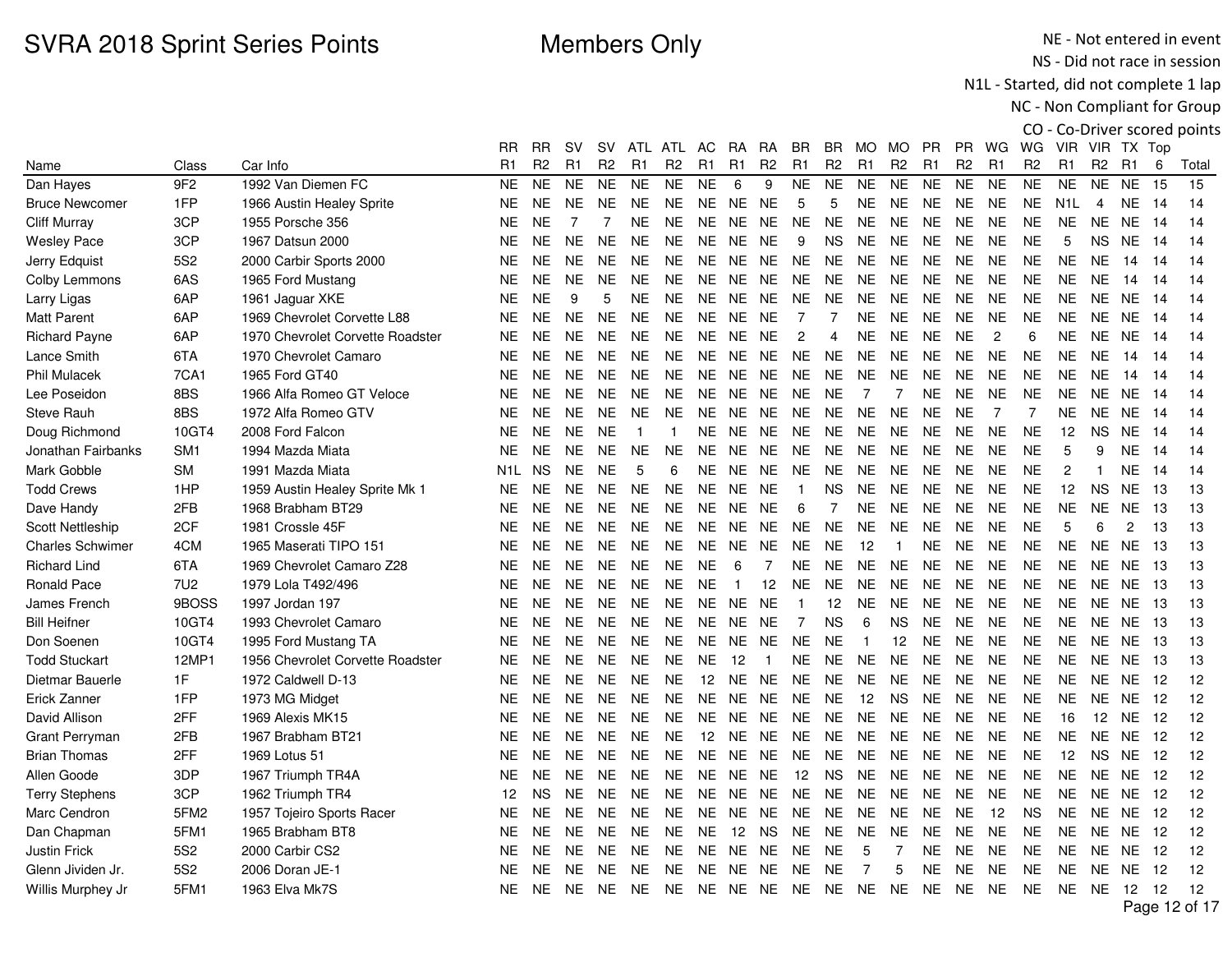NE - Not entered in event NS - Did not race in session

N1L - Started, did not complete 1 lap

|                        |                 |                                   |                |                |           |                |                |                |                   |                |                |                |                |                |                |                |                |                |                |                |                |                |       | CO - Co-Driver scored points |
|------------------------|-----------------|-----------------------------------|----------------|----------------|-----------|----------------|----------------|----------------|-------------------|----------------|----------------|----------------|----------------|----------------|----------------|----------------|----------------|----------------|----------------|----------------|----------------|----------------|-------|------------------------------|
|                        |                 |                                   | RR             | <b>RR</b>      | <b>SV</b> | <b>SV</b>      |                | ATL ATL AC     |                   | - RA           | RA             | BR             | BR.            | MO MO          |                | <b>PR</b>      |                | PR WG          | WG             |                | VIR VIR TX Top |                |       |                              |
| Name                   | Class           | Car Info                          | R <sub>1</sub> | R <sub>2</sub> | R1        | R <sub>2</sub> | R <sub>1</sub> | R <sub>2</sub> | R <sub>1</sub>    | R <sub>1</sub> | R <sub>2</sub> | R <sub>1</sub> | R <sub>2</sub> | R <sub>1</sub> | R <sub>2</sub> | R <sub>1</sub> | R <sub>2</sub> | R <sub>1</sub> | R <sub>2</sub> | R <sub>1</sub> | R <sub>2</sub> | R <sub>1</sub> | 6     | Total                        |
| Nathan Scigliano       | 5S <sub>2</sub> | 2004 Carbir S2                    | <b>NE</b>      | <b>NE</b>      | <b>NE</b> | <b>NE</b>      | <b>NE</b>      | <b>NE</b>      | <b>NE</b>         | <b>NE</b>      | <b>NE</b>      | <b>NE</b>      | <b>NE</b>      | 6              | 6              | <b>NE</b>      | <b>NE</b>      | <b>NE</b>      | <b>NE</b>      | <b>NE</b>      | <b>NE</b>      | <b>NE</b>      | 12    | 12                           |
| Kurt DelBene           | 5FM2            | 1960 Lola MK1                     | <b>NE</b>      | <b>NE</b>      | <b>NE</b> | <b>NE</b>      | <b>NE</b>      | <b>NE</b>      | <b>NE</b>         | NE             | NE.            | <b>NE</b>      | <b>NE</b>      | <b>NE</b>      | <b>NE</b>      | 12             | <b>NS</b>      | <b>NE</b>      | <b>NE</b>      | NE.            | <b>NE</b>      | NE.            | 12    | 12                           |
| <b>James Bittle</b>    | 6TA             | 1968 Ford Mustang Tunnel Port 302 | <b>NE</b>      | <b>NE</b>      | <b>NE</b> | <b>NE</b>      | <b>NE</b>      | <b>NE</b>      | 12                | NE             | NE             | NE.            | <b>NE</b>      | NE.            | NE.            | <b>NE</b>      | <b>NE</b>      | <b>NE</b>      | <b>NE</b>      | NE.            | NE.            | NE 12          |       | 12                           |
| Jim Caudle             | 6BP             | 1969 Chevrolet Corvette           | NE.            | NE.            | <b>NE</b> | <b>NE</b>      | <b>NE</b>      | <b>NE</b>      | <b>NE</b>         | NE             | <b>NE</b>      | <b>NE</b>      | <b>NE</b>      | <b>NE</b>      | <b>NE</b>      | $N\mathsf{E}$  | <b>NE</b>      | <b>NE</b>      | <b>NE</b>      | <b>NE</b>      | <b>NE</b>      | 12             | -12   | 12                           |
| Vincent Dean           | 6AP             | 1965 Shelby Cobra                 | NE             | <b>NE</b>      | <b>NE</b> | <b>NE</b>      | <b>NE</b>      | NE.            | NE.               | NE.            | <b>NE</b>      | <b>NE</b>      | NE             | <b>NE</b>      | NE.            | NE             | <b>NE</b>      | <b>NE</b>      | <b>NE</b>      | <b>NE</b>      | <b>NE</b>      | 12             | 12    | 12                           |
| Mike lannone           | 6AP             | 1965 Chevrolet Corvette           | NE             | <b>NE</b>      | <b>NE</b> | <b>NE</b>      | <b>NE</b>      | <b>NE</b>      | 12                | <b>NE</b>      | <b>NE</b>      | NE.            | <b>NE</b>      | <b>NE</b>      | <b>NE</b>      | <b>NE</b>      | <b>NE</b>      | <b>NE</b>      | <b>NE</b>      | <b>NE</b>      | NE.            | <b>NE</b>      | 12    | 12                           |
| Matthew Jensen         | 6AP             | 1969 Chevrolet Corvette           | <b>NE</b>      | <b>NE</b>      | <b>NE</b> | <b>NE</b>      | <b>NE</b>      | <b>NE</b>      | <b>NE</b>         | <b>NS</b>      | 12             | <b>NE</b>      | <b>NE</b>      | <b>NE</b>      | <b>NE</b>      | <b>NE</b>      | <b>NE</b>      | <b>NE</b>      | <b>NE</b>      | <b>NE</b>      | <b>NE</b>      | <b>NE</b>      | 12    | 12                           |
| <b>Robert Kelley</b>   | 6BP             | 1966 Chevrolet Corvette           | NE.            | <b>NE</b>      | <b>NE</b> | <b>NE</b>      | <b>NE</b>      | <b>NE</b>      | 12                | <b>NE</b>      | <b>NE</b>      | NE.            | <b>NE</b>      | NE.            | <b>NE</b>      | <b>NE</b>      | <b>NE</b>      | <b>NE</b>      | <b>NE</b>      | NE.            | <b>NE</b>      | <b>NE</b>      | 12    | 12                           |
| <b>Frank Marcum</b>    | 6BP             | 1966 Ford GT350                   | NE.            | NE.            | <b>NE</b> | <b>NE</b>      | <b>NE</b>      | <b>NE</b>      | <b>NE</b>         | NE.            | <b>NE</b>      | NE.            | <b>NE</b>      | <b>NS</b>      | 12             | <b>NE</b>      | <b>NE</b>      | <b>NE</b>      | <b>NE</b>      | <b>NE</b>      | <b>NE</b>      | <b>NE</b>      | 12    | 12                           |
| Jim Reiss              | 6TA             | 1969 Ford Mustang                 | <b>NE</b>      | <b>NE</b>      | <b>NE</b> | <b>NE</b>      | <b>NE</b>      | <b>NE</b>      | NE.               | NE.            | <b>NE</b>      | <b>NE</b>      | <b>NE</b>      | <b>NE</b>      | <b>NE</b>      | <b>NE</b>      | <b>NE</b>      | <b>NE</b>      | <b>NE</b>      | <b>NE</b>      | <b>NE</b>      | 12             | 12    | 12                           |
| Lee Follansbee         | <b>7S2</b>      | 1997 Beasley B2                   | NE.            | <b>NE</b>      | <b>NE</b> | <b>NE</b>      | <b>NE</b>      | <b>NE</b>      | 12                | NE.            | NE.            | NE.            | NE.            | NE.            | NE.            | <b>NE</b>      | <b>NE</b>      | <b>NE</b>      | <b>NE</b>      | <b>NE</b>      | NE.            | NE.            | -12   | 12                           |
| <b>Gray Gregory</b>    | <b>7U2</b>      | 1973 Chevron B 26                 | <b>NE</b>      | <b>NE</b>      | <b>NE</b> | <b>NE</b>      | <b>NE</b>      | <b>NE</b>      | <b>NE</b>         | <b>NE</b>      | <b>NE</b>      | 12             | <b>NS</b>      | <b>NE</b>      | <b>NE</b>      | <b>NE</b>      | <b>NE</b>      | <b>NE</b>      | <b>NE</b>      | <b>NE</b>      | NE.            | NE             | -12   | 12                           |
| Dominick Incantalupo   | 7U2             | 1973 Chevron B23                  | NE.            | <b>NE</b>      | 12        | N1L            | <b>NE</b>      | <b>NE</b>      |                   | NE NE NE       |                | NE.            | <b>NE</b>      | <b>NE</b>      | <b>NE</b>      | <b>NE</b>      | <b>NE</b>      | <b>NE</b>      | <b>NE</b>      | <b>NE</b>      | NE.            | NE 12          |       | 12                           |
| <b>Tim Brecht</b>      | 8BS             | 1969 BMW 2002                     | NE.            | <b>NE</b>      | <b>NE</b> | <b>NE</b>      | <b>NE</b>      | <b>NE</b>      | $12 \overline{ }$ | NE.            | NE.            | <b>NE</b>      | <b>NE</b>      | <b>NE</b>      | <b>NE</b>      | <b>NE</b>      | <b>NE</b>      | <b>NE</b>      | <b>NE</b>      | NE.            | <b>NE</b>      | <b>NE</b>      | 12    | 12                           |
| John Coyle             | 8BS             | 1975 BMW 2002                     | <b>NE</b>      | <b>NE</b>      | <b>NE</b> | <b>NE</b>      | <b>NE</b>      | <b>NE</b>      | <b>NE</b>         | <b>NE</b>      | <b>NE</b>      | 12             | <b>NS</b>      | <b>NE</b>      | <b>NE</b>      | <b>NE</b>      | <b>NE</b>      | <b>NE</b>      | <b>NE</b>      | <b>NE</b>      | NE.            | NE.            | 12    | 12                           |
| Dick Howe              | 8DP             | 1980 Porsche 924                  | <b>NE</b>      | <b>NE</b>      | <b>NS</b> | 12             | NE.            | <b>NE</b>      | NE.               | <b>NE</b>      | <b>NE</b>      | NE.            | <b>NE</b>      | NE.            | <b>NE</b>      | <b>NE</b>      | <b>NE</b>      | <b>NE</b>      | <b>NE</b>      | <b>NE</b>      | NE.            | NE.            | 12    | 12                           |
| Thomas Koehler         | 8CP             | 1983 Porsche 944                  | <b>NE</b>      | <b>NE</b>      | <b>NE</b> | <b>NE</b>      | <b>NE</b>      | <b>NE</b>      | <b>NE</b>         | NE             | NE.            | <b>NE</b>      | <b>NE</b>      | <b>NE</b>      | <b>NE</b>      | <b>NE</b>      | <b>NE</b>      | <b>NS</b>      | 12             | <b>NE</b>      | <b>NE</b>      | NE.            | 12    | 12                           |
| <b>Richard Kurtz</b>   | 8BS             | 1975 Datsun 510                   | NE             | <b>NE</b>      | <b>NE</b> | <b>NE</b>      | <b>NE</b>      | <b>NE</b>      | <b>NE</b>         | NE NE          |                | <b>NE</b>      | <b>NE</b>      | <b>NS</b>      | 12             | <b>NE</b>      | <b>NE</b>      | <b>NE</b>      | <b>NE</b>      | NE             | <b>NE</b>      | <b>NE</b>      | 12    | 12                           |
| Jim Lenehan            | 8AP             | 1976 Porsche 914/6                | NE.            | NE.            | <b>NE</b> | <b>NE</b>      | <b>NE</b>      | <b>NE</b>      | <b>NE</b>         | NE.            | NE.            | <b>NE</b>      | <b>NE</b>      | <b>NE</b>      | NE             | <b>NE</b>      | <b>NE</b>      | 12             | <b>NS</b>      | <b>NE</b>      | <b>NE</b>      | <b>NE</b>      | 12    | 12                           |
| William Lyon           | 8CP             | 1967 Porsche 912                  | <b>NE</b>      | <b>NE</b>      | <b>NE</b> | <b>NE</b>      | <b>NE</b>      | <b>NE</b>      | 12                | <b>NE</b>      | <b>NE</b>      | <b>NE</b>      | <b>NE</b>      | <b>NE</b>      | <b>NE</b>      | <b>NE</b>      | <b>NE</b>      | <b>NE</b>      | <b>NE</b>      | <b>NE</b>      | <b>NE</b>      | <b>NE</b>      | 12    | 12                           |
| <b>Richard Naze</b>    | 8CP             | 1972 Porsche 911                  | <b>NE</b>      | <b>NE</b>      | <b>NE</b> | <b>NE</b>      | <b>NE</b>      | <b>NE</b>      | <b>NE</b>         | NE.            | NE.            | <b>NS</b>      | 12             | NE.            | <b>NE</b>      | <b>NE</b>      | <b>NE</b>      | <b>NE</b>      | <b>NE</b>      | <b>NE</b>      | NE.            | NE.            | 12    | 12                           |
| <b>Hal Nichols</b>     | 8BS             | 1971 Alfa Romeo GTV               | <b>NE</b>      | <b>NE</b>      | <b>NE</b> | <b>NE</b>      | <b>NE</b>      | <b>NE</b>      | <b>NE</b>         | NE             | NE.            | <b>NE</b>      | <b>NE</b>      | 12             | <b>NS</b>      | <b>NE</b>      | <b>NE</b>      | <b>NE</b>      | <b>NE</b>      | <b>NE</b>      | <b>NE</b>      | <b>NE</b>      | 12    | 12                           |
| Dennis Olthoff         | 8DP             | 1962 GSM Dart                     | NE.            | <b>NE</b>      | <b>NE</b> | <b>NE</b>      | <b>NE</b>      | <b>NE</b>      |                   | NE NE NE       |                | NE.            | <b>NE</b>      | <b>NE</b>      | <b>NE</b>      | <b>NE</b>      | <b>NE</b>      | <b>NE</b>      | <b>NE</b>      | 12             | <b>NS</b>      | <b>NE</b>      | 12    | 12                           |
| Kyle Buxton            | 9FA             | 1977 March F2                     | NE             | <b>NE</b>      | <b>NE</b> | NE.            | <b>NE</b>      | NE.            | 12                | NE.            | NE.            | NE.            | NE.            | NE.            | NE.            | NE             | NE.            | <b>NE</b>      | <b>NE</b>      | NE             | NE.            | NE.            | -12   | 12                           |
| David Dwoskin          | 9F <sub>2</sub> | 1995 RALT RT 41                   | <b>NE</b>      | <b>NE</b>      | <b>NE</b> | <b>NE</b>      | <b>NE</b>      | <b>NE</b>      | 12                | <b>NE</b>      | <b>NE</b>      | <b>NE</b>      | <b>NE</b>      | <b>NE</b>      | <b>NE</b>      | <b>NE</b>      | <b>NE</b>      | <b>NE</b>      | <b>NE</b>      | <b>NE</b>      | <b>NE</b>      | <b>NE</b>      | 12    | 12                           |
| Kurt Engelmann         | 9FA5            | 1971 Lola T192                    | NE.            | <b>NE</b>      | <b>NE</b> | <b>NE</b>      | <b>NE</b>      | <b>NE</b>      | <b>NE</b>         | NE.            | <b>NE</b>      | <b>NE</b>      | <b>NE</b>      | <b>NE</b>      | <b>NE</b>      | <b>NE</b>      | <b>NE</b>      | <b>NS</b>      | 12             | <b>NE</b>      | NE.            | NE.            | 12    | 12                           |
| Doris Siebert          | 9F <sub>2</sub> | 2008 Dallara F007                 | <b>NE</b>      | <b>NE</b>      | <b>NE</b> | <b>NE</b>      | <b>NE</b>      | <b>NE</b>      | <b>NE</b>         | NE.            | <b>NE</b>      | <b>NE</b>      | <b>NE</b>      | <b>NE</b>      | <b>NE</b>      | <b>NE</b>      | <b>NE</b>      | <b>NE</b>      | <b>NE</b>      | <b>NE</b>      | <b>NE</b>      | 12             | 12    | 12                           |
| Glenn Andrew           | 10GT2           | 1995 Pontiac Grand Prix           | NE             | <b>NE</b>      | <b>NE</b> | <b>NE</b>      | <b>NE</b>      | <b>NE</b>      | <b>NE</b>         | NE             | <b>NE</b>      | 12             | <b>NS</b>      | <b>NE</b>      | <b>NE</b>      | <b>NE</b>      | <b>NE</b>      | <b>NE</b>      | <b>NE</b>      | <b>NE</b>      | <b>NE</b>      | NE             | 12    | 12                           |
| <b>Bradley Briscoe</b> | 10GT2           | 1976 Chevrolet Corvette           | NE.            | NE.            | <b>NE</b> | <b>NE</b>      | <b>NE</b>      | <b>NE</b>      | NE.               | NE.            | <b>NE</b>      | <b>NE</b>      | <b>NE</b>      | NE             | <b>NE</b>      | 12             | <b>NS</b>      | <b>NE</b>      | <b>NE</b>      | <b>NE</b>      | NE.            | NE             | -12   | 12                           |
| <b>Bryan Collyer</b>   | 10SC3           | 2001 Chevrolet Monte Carlo        | NE             | <b>NE</b>      | <b>NE</b> | <b>NE</b>      | <b>NE</b>      | NE.            | NE.               | NE             | <b>NE</b>      | <b>NE</b>      | NE             | NE             | <b>NE</b>      | NE             | <b>NE</b>      | 12             | <b>NS</b>      | <b>NE</b>      | <b>NE</b>      | NE.            | 12    | 12                           |
| Joseph Galdi           | 10GT4           | 1995 Porsche 911 RSR              | NE             | <b>NE</b>      | <b>NE</b> | <b>NE</b>      | <b>NE</b>      | <b>NE</b>      | <b>NE</b>         | NE             | <b>NE</b>      | <b>NE</b>      | <b>NE</b>      | 5              | $\overline{7}$ | <b>NE</b>      | <b>NE</b>      | <b>NE</b>      | <b>NE</b>      | <b>NE</b>      | <b>NE</b>      | <b>NE</b>      | 12    | 12                           |
| Jerry Kaufman          | 10GT4           | 2006 Volvo S40                    | <b>NE</b>      | <b>NE</b>      | -1        | 4              | <b>NE</b>      | <b>NE</b>      | <b>NE</b>         | NE.            | <b>NE</b>      | <b>NE</b>      | <b>NE</b>      | <b>NE</b>      | <b>NE</b>      | <b>NE</b>      | <b>NE</b>      | <b>NE</b>      | <b>NE</b>      | $\overline{7}$ | <b>NS</b>      | <b>NE</b>      | 12    | 12                           |
| John Burke             | 11GTP3          | 1999 Riley & Scott MK III         | NE.            | <b>NE</b>      | <b>NE</b> | <b>NE</b>      | <b>NE</b>      | <b>NE</b>      | <b>NE</b>         | <b>NE</b>      | NE.            | NE.            | <b>NE</b>      | <b>NE</b>      | NE.            | <b>NE</b>      | <b>NE</b>      | 12             | <b>NS</b>      | <b>NE</b>      | NE.            | NE             | 12    | 12                           |
| Scott Daiger           | 11IGT           | 2015 Porsche 911 Cup              | NE.            | <b>NE</b>      | 12        | <b>NS</b>      | <b>NE</b>      | <b>NE</b>      | NE                | NE             | <b>NE</b>      | NE.            | <b>NE</b>      | <b>NE</b>      | <b>NE</b>      | <b>NE</b>      | <b>NE</b>      | <b>NE</b>      | <b>NE</b>      | NE.            | NE.            | NE.            | 12    | 12                           |
| Claude Malette         | 11GTP2          | 2013 Lola Toyota Bebellion        | <b>NE</b>      | <b>NE</b>      | 12        | <b>NS</b>      | <b>NE</b>      | <b>NE</b>      | NE.               | NE             | <b>NE</b>      | <b>NE</b>      | <b>NE</b>      | <b>NE</b>      | <b>NE</b>      | <b>NE</b>      | <b>NE</b>      | <b>NE</b>      | <b>NE</b>      | <b>NE</b>      | NE.            | NE.            | 12    | 12                           |
| <b>Mike Slusarz</b>    | SM <sub>1</sub> | 1994 Mazda Miata                  | NE.            | <b>NE</b>      | <b>NE</b> | <b>NE</b>      | 6              | 6              | NE                | NE             | NE.            | NE.            | <b>NE</b>      | <b>NE</b>      | <b>NE</b>      | <b>NE</b>      | <b>NE</b>      | <b>NE</b>      | <b>NE</b>      | NE.            | NE.            | NE.            | -12   | 12                           |
| Richard Rzepkowski     | 1FP             | 1971 MG Midget                    | <b>NE</b>      | <b>NE</b>      | <b>NE</b> | <b>NE</b>      | <b>NE</b>      | <b>NE</b>      | NE.               | NE.            | NE.            | <b>NE</b>      | NE.            | <b>NE</b>      | <b>NE</b>      | <b>NE</b>      | <b>NE</b>      | 5              | 6              | <b>NE</b>      | NE.            | NE.            | -11   | 11                           |
| Debbie Cloud           | 6TA             | 1967 Chevrolet Camaro             | NE.            | <b>NE</b>      | <b>NE</b> | <b>NE</b>      | <b>NE</b>      | NE.            | <b>NE</b>         | 4              | <b>NS</b>      | NE.            | NE.            | <b>NS</b>      | $\overline{7}$ | <b>NE</b>      | <b>NE</b>      | <b>NE</b>      | <b>NE</b>      | NE.            | NE NE          |                | $-11$ | 11                           |
|                        |                 |                                   |                |                |           |                |                |                |                   |                |                |                |                |                |                |                |                |                |                |                |                |                |       | Page 13 of 17                |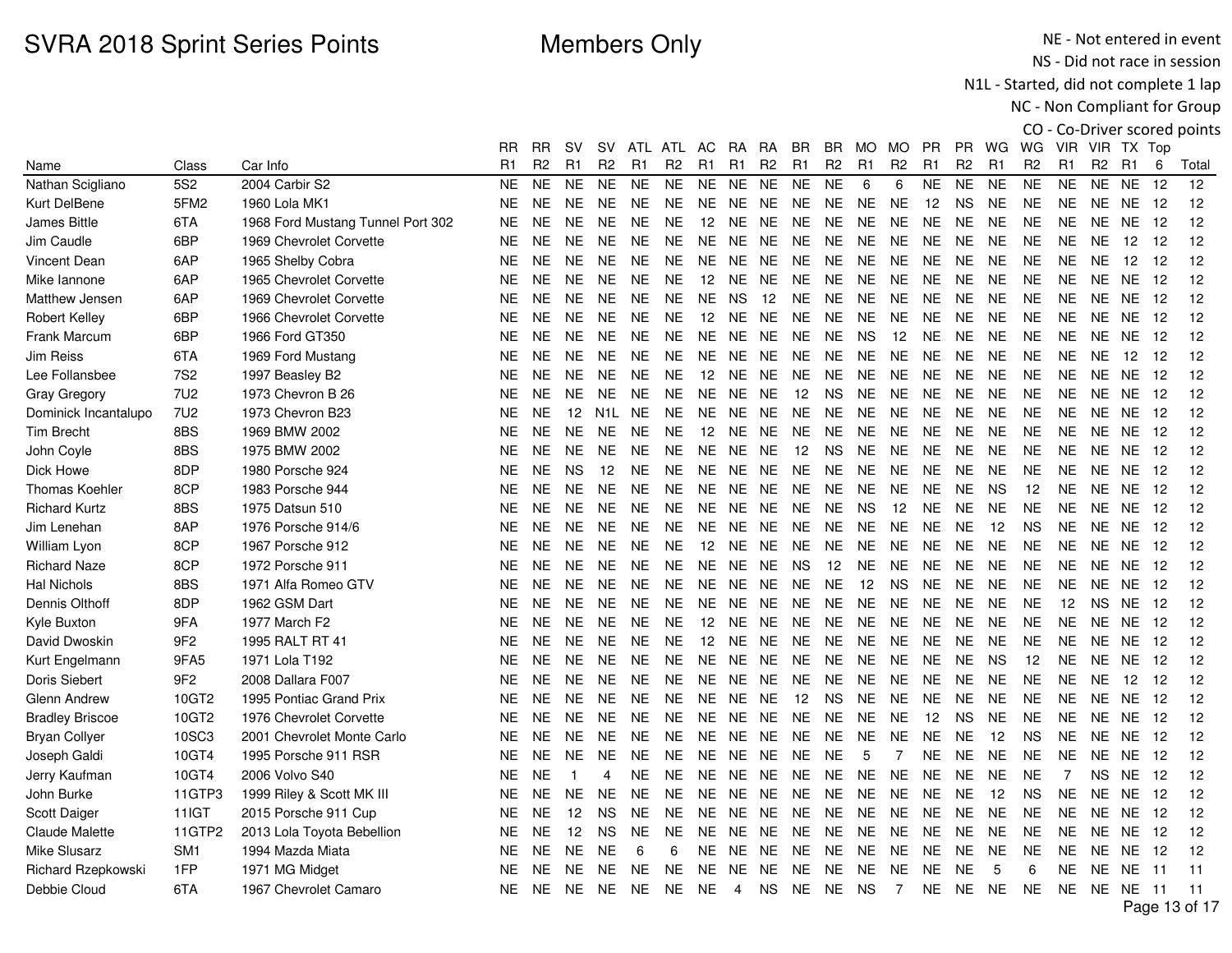NE - Not entered in event NS - Did not race in session

N1L - Started, did not complete 1 lap

|                         |                 |                               |           |                |                |                |                |                |                |                |                |                |                |           |                |                |                                 |                |                |                |                |                 |    | CO - Co-Driver scored points |
|-------------------------|-----------------|-------------------------------|-----------|----------------|----------------|----------------|----------------|----------------|----------------|----------------|----------------|----------------|----------------|-----------|----------------|----------------|---------------------------------|----------------|----------------|----------------|----------------|-----------------|----|------------------------------|
|                         |                 |                               | RR        | <b>RR</b>      | <b>SV</b>      |                |                | SV ATL ATL AC  |                | RA             | RA             | BR.            | BR.            | MO MO     |                | <b>PR</b>      | PR.                             | WG             | WG             |                | VIR VIR TX Top |                 |    |                              |
| Name                    | Class           | Car Info                      | R1        | R <sub>2</sub> | R <sub>1</sub> | R <sub>2</sub> | R <sub>1</sub> | R <sub>2</sub> | R <sub>1</sub> | R <sub>1</sub> | R <sub>2</sub> | R <sub>1</sub> | R <sub>2</sub> | R1        | R <sub>2</sub> | R <sub>1</sub> | R <sub>2</sub>                  | R1             | R <sub>2</sub> | R <sub>1</sub> | R <sub>2</sub> | R <sub>1</sub>  | 6  | Total                        |
| <b>Patrick Donnelly</b> | 9F <sub>2</sub> | 1997 Van Diemen FC            | <b>NE</b> | <b>NE</b>      | <b>NE</b>      | <b>NE</b>      | <b>NE</b>      | <b>NE</b>      | <b>NE</b>      | 5              | 6              | <b>NE</b>      | <b>NE</b>      | <b>NE</b> | <b>NE</b>      | NE.            | <b>NE</b>                       | <b>NE</b>      | <b>NE</b>      | <b>NE</b>      | <b>NE</b>      | <b>NE</b>       | 11 | 11                           |
| <b>Matthew Barbour</b>  | 2FF             | 1969 Macon MR7B               | <b>NE</b> | <b>NE</b>      | <b>NE</b>      | NE.            | <b>NE</b>      | <b>NE</b>      | NE.            | <b>NE</b>      | <b>NE</b>      | <b>NE</b>      | <b>NE</b>      | <b>NE</b> | <b>NE</b>      | <b>NE</b>      | <b>NE</b>                       | 9              | $\mathbf{1}$   | NE.            | NE.            | NE 10           |    | 10                           |
| Jeff Langham            | 2FF             | 1972 Merlyn MK 20 A           | <b>NE</b> | <b>NE</b>      | NE.            | <b>NE</b>      | <b>NE</b>      | <b>NE</b>      | NE.            | NE NE          |                | <b>NE</b>      | <b>NE</b>      | <b>NE</b> | <b>NE</b>      | <b>NE</b>      | <b>NE</b>                       | <b>NE</b>      | <b>NE</b>      | <b>NE</b>      | <b>NE</b>      | 10 <sup>°</sup> | 10 | 10                           |
| <b>Randall Stark</b>    | 3DP             | 1974 MG B                     | <b>NE</b> | <b>NE</b>      | <b>NE</b>      | NE.            | <b>NE</b>      | <b>NE</b>      | NE.            | <b>NE</b>      | NE.            | <b>NE</b>      | <b>NE</b>      | <b>NE</b> | <b>NE</b>      | <b>NE</b>      | <b>NE</b>                       | <b>NE</b>      | <b>NE</b>      | <b>NE</b>      | <b>NE</b>      | 10              | 10 | 10                           |
| Steven Cole             | 6BP             | 1969 Chevrolet Corvette       | <b>NE</b> | <b>NE</b>      | <b>NE</b>      | NE.            | <b>NE</b>      | <b>NE</b>      | <b>NE</b>      | NE             | <b>NE</b>      | <b>NE</b>      | <b>NE</b>      | <b>NE</b> | <b>NE</b>      | <b>NE</b>      | <b>NE</b>                       | <b>NE</b>      | <b>NE</b>      | <b>NE</b>      | <b>NE</b>      | 10              | 10 | 10                           |
| <b>James Glass</b>      | 6AP             | 1971 Chevrolet Corvette       | <b>NE</b> | <b>NE</b>      | 3              | $\overline{7}$ | <b>NE</b>      | <b>NE</b>      | NE.            | NE.            | NE.            | <b>NE</b>      | <b>NE</b>      | <b>NE</b> | <b>NE</b>      | <b>NE</b>      | <b>NE</b>                       | <b>NE</b>      | <b>NE</b>      | <b>NE</b>      | NE.            | <b>NE</b>       | 10 | 10                           |
| Tom Sakai               | 6BP             | 1964 Sunbeam Tiger            | <b>NE</b> | <b>NE</b>      | <b>NE</b>      | <b>NE</b>      | <b>NE</b>      | <b>NE</b>      | 9              | <b>NE</b>      | <b>NE</b>      | <b>NE</b>      | <b>NE</b>      | <b>NE</b> | <b>NE</b>      | <b>NE</b>      | <b>NS</b>                       | $\overline{1}$ | <b>NE</b>      | <b>NE</b>      | <b>NE</b>      | <b>NE</b>       | 10 | 10                           |
| <b>Edward Copley</b>    | 9F <sub>2</sub> | 1980 RALT RT4                 | <b>NE</b> | <b>NE</b>      | <b>NE</b>      | <b>NE</b>      | <b>NE</b>      | <b>NE</b>      |                | NE NE NE       |                | <b>NE</b>      | <b>NE</b>      | <b>NE</b> | <b>NE</b>      | <b>NE</b>      | <b>NE</b>                       | <b>NE</b>      | <b>NE</b>      | <b>NE</b>      | <b>NE</b>      | 10              | 10 | 10                           |
| <b>Rick Wark</b>        | 9F1             | 1997 Lola Indy Light 9720     | <b>NE</b> | <b>NE</b>      | <b>NE</b>      | <b>NE</b>      | <b>NE</b>      | <b>NE</b>      | NE             | <b>NE</b>      | <b>NE</b>      | <b>NE</b>      | <b>NE</b>      | <b>NE</b> | <b>NE</b>      | <b>NE</b>      | <b>NE</b>                       | <b>NE</b>      | <b>NE</b>      | <b>NE</b>      | <b>NE</b>      | 10              | 10 | 10                           |
| Lauren Fix              | 10GT4           | 2000 Jaguar XKR               | <b>NE</b> | <b>NE</b>      | <b>NE</b>      | NE.            | <b>NE</b>      | <b>NE</b>      | NE.            |                | NE NE          | <b>NE</b>      | <b>NE</b>      | <b>NE</b> | <b>NE</b>      | <b>NE</b>      | <b>NE</b>                       | 3              | $\overline{7}$ | <b>NE</b>      | NE.            | NE.             | 10 | 10                           |
| David Rankin            | 10GT4           | 1997 Chevrolet Camaro         | <b>NE</b> | <b>NE</b>      | 4              | 6              | <b>NE</b>      | <b>NE</b>      | NE.            | NE.            | NE.            | <b>NE</b>      | <b>NE</b>      | <b>NE</b> | <b>NE</b>      | <b>NE</b>      | <b>NE</b>                       | <b>NE</b>      | <b>NE</b>      | <b>NE</b>      | <b>NE</b>      | <b>NE</b>       | 10 | 10                           |
| Michael Allen           | 3DP             | 1970 Porsche 914/4            | <b>NE</b> | <b>NE</b>      | <b>NE</b>      | <b>NE</b>      | <b>NE</b>      | <b>NE</b>      | 9              | <b>NE</b>      | <b>NE</b>      | <b>NE</b>      | <b>NE</b>      | <b>NE</b> | <b>NE</b>      | <b>NE</b>      | <b>NE</b>                       | <b>NE</b>      | <b>NE</b>      | <b>NE</b>      | NE.            | <b>NE</b>       | 9  | 9                            |
| <b>Rick Carlile</b>     | 3EP             | 1969 TVR Vixen S2             | <b>NE</b> | NE.            | NE.            | NE.            | NE.            | <b>NE</b>      |                |                | NE NE NE       | NE.            | <b>NE</b>      | NE.       | <b>NE</b>      | 9              | N <sub>1</sub> L N <sub>E</sub> |                | <b>NE</b>      | NE.            | NE.            | <b>NE</b>       | 9  | 9                            |
| Michael Kaleel          | 3CP             | 1962 Lotus Super VII          | <b>NE</b> | <b>NE</b>      | <b>NE</b>      | NE.            | <b>NE</b>      | <b>NE</b>      | NE             | NE.            | <b>NE</b>      | <b>NE</b>      | <b>NE</b>      | <b>NE</b> | <b>NE</b>      | <b>NE</b>      | <b>NE</b>                       | 9              | <b>NE</b>      | <b>NE</b>      | <b>NE</b>      | <b>NE</b>       | 9  | 9                            |
| Tom Morgan              | 3DP             | 1956 Morgan 4/4               | NE        | <b>NE</b>      | <b>NE</b>      | NE.            | <b>NE</b>      | <b>NE</b>      | <b>NE</b>      | NE.            | NE.            | NE.            | <b>NE</b>      | <b>NE</b> | <b>NE</b>      | 9              | <b>NS</b>                       | <b>NE</b>      | <b>NE</b>      | <b>NE</b>      | <b>NE</b>      | <b>NE</b>       | 9  | 9                            |
| Jeff Boston             | <b>5S2</b>      | 1990 Lola T90/90              | <b>NE</b> | <b>NE</b>      | <b>NE</b>      | NE.            | <b>NE</b>      | <b>NE</b>      | <b>NE</b>      | 9              | <b>NS</b>      | <b>NE</b>      | <b>NE</b>      | <b>NE</b> | <b>NE</b>      | <b>NE</b>      | <b>NE</b>                       | <b>NE</b>      | <b>NE</b>      | <b>NE</b>      | NE.            | <b>NE</b>       | 9  | 9                            |
| Mark Clark              | 5VS2            | 1985 Swift DB2                | <b>NE</b> | <b>NE</b>      | <b>NE</b>      | <b>NE</b>      | 9              | <b>NS</b>      | <b>NE</b>      | <b>NE</b>      | <b>NE</b>      | <b>NE</b>      | <b>NE</b>      | <b>NE</b> | <b>NE</b>      | <b>NE</b>      | <b>NE</b>                       | <b>NE</b>      | <b>NE</b>      | <b>NE</b>      | <b>NE</b>      | <b>NE</b>       | 9  | 9                            |
| <b>Robert Bosworth</b>  | 6AP             | 1969 Chevrolet Corvette       | <b>NE</b> | <b>NE</b>      | NE.            | NE.            | NE.            | <b>NE</b>      | NE.            | NE NE          |                | <b>NE</b>      | NE.            | <b>NE</b> | <b>NE</b>      | <b>NE</b>      | <b>NE</b>                       | $\overline{1}$ | 4              | <b>NE</b>      | <b>NE</b>      | $\overline{4}$  | 9  | 9                            |
| Ray Evernham            | 6AP             | 1965 Chevrolet Covette 427    | <b>NE</b> | <b>NE</b>      | <b>NE</b>      | NE.            | <b>NE</b>      | <b>NE</b>      | NE.            | NE.            | <b>NE</b>      | <b>NE</b>      | <b>NE</b>      | <b>NE</b> | <b>NE</b>      | <b>NE</b>      | <b>NE</b>                       | <b>NE</b>      | <b>NE</b>      | <b>NE</b>      | 9              | <b>NE</b>       | 9  | 9                            |
| Jeff Mincheff           | 6AP             | 1969 Chevrolet Corvette C3    | <b>NE</b> | <b>NE</b>      | NE.            | NE.            | <b>NE</b>      | <b>NE</b>      | NE.            |                | NE NE          | <b>NE</b>      | <b>NE</b>      | <b>NE</b> | <b>NE</b>      | <b>NS</b>      | 9                               | <b>NE</b>      | <b>NE</b>      | <b>NE</b>      | <b>NE</b>      | <b>NE</b>       | 9  | 9                            |
| Pen Pendleton           | 6AP             | 1966 Ford Mustang GT          | <b>NE</b> | <b>NE</b>      | <b>NE</b>      | NE.            | <b>NE</b>      | <b>NE</b>      | 9              | <b>NE</b>      | NE.            | <b>NE</b>      | <b>NE</b>      | NE.       | <b>NE</b>      | NE.            | <b>NE</b>                       | <b>NE</b>      | <b>NE</b>      | <b>NE</b>      | <b>NE</b>      | <b>NE</b>       | 9  | 9                            |
| Keith Dunbar            | 8CP             | 1967 Lotus Elan               | <b>NE</b> | <b>NE</b>      | <b>NE</b>      | NE.            | <b>NE</b>      | <b>NE</b>      | NE.            | <b>NE</b>      | <b>NE</b>      | <b>NE</b>      | <b>NE</b>      | <b>NE</b> | <b>NE</b>      | <b>NE</b>      | <b>NE</b>                       | 9              | <b>NE</b>      | <b>NE</b>      | NE.            | <b>NE</b>       | 9  | 9                            |
| Jim Malone              | 8CP             | 1968 Triumph TR6              | <b>NE</b> | <b>NE</b>      | NE.            | NE.            | NE.            | <b>NE</b>      | 9              |                | NE NE          | <b>NE</b>      | NE.            | NE.       | <b>NE</b>      | NE.            | <b>NE</b>                       | <b>NE</b>      | <b>NE</b>      | NE.            | NE.            | <b>NE</b>       | 9  | 9                            |
| Peter Ragonetti         | 8BS             | 1966 Alfa Romeo Giulia Sprint | <b>NE</b> | <b>NE</b>      | <b>NE</b>      | NE.            | <b>NE</b>      | <b>NE</b>      | <b>NE</b>      | <b>NE</b>      | <b>NE</b>      | <b>NE</b>      | <b>NE</b>      | <b>NE</b> | <b>NE</b>      | <b>NE</b>      | <b>NE</b>                       | 9              | <b>NE</b>      | <b>NE</b>      | NE.            | <b>NE</b>       | 9  | 9                            |
| Tom Ragonetti           | 8DP             | 1969 Alfa Romeo Duetto        | <b>NE</b> | <b>NE</b>      | <b>NE</b>      | NE.            | <b>NE</b>      | <b>NE</b>      | <b>NE</b>      |                | NE NE          | NE.            | <b>NE</b>      | <b>NS</b> | 9              | <b>NE</b>      | <b>NE</b>                       | <b>NE</b>      | <b>NE</b>      | <b>NE</b>      | NE.            | <b>NE</b>       | 9  | 9                            |
| <b>Ed Swart</b>         | 9FA             | 1978 Chevron B45- F2          | <b>NE</b> | <b>NE</b>      | <b>NE</b>      | <b>NE</b>      | <b>NE</b>      | <b>NE</b>      | 9              | <b>NE</b>      | NE.            | <b>NE</b>      | <b>NE</b>      | <b>NE</b> | <b>NE</b>      | <b>NE</b>      | <b>NE</b>                       | <b>NE</b>      | <b>NE</b>      | <b>NE</b>      | NE.            | <b>NE</b>       | 9  | 9                            |
| Tom Forgione            | 10SC3           | 2002 Ford Taurus              | <b>NE</b> | <b>NE</b>      | 9              | <b>NS</b>      | <b>NE</b>      | <b>NE</b>      | <b>NE</b>      | <b>NE</b>      | <b>NE</b>      | <b>NE</b>      | <b>NE</b>      | <b>NE</b> | <b>NE</b>      | <b>NE</b>      | <b>NE</b>                       | <b>NE</b>      | <b>NE</b>      | <b>NE</b>      | NE.            | <b>NE</b>       | 9  | 9                            |
| Daniel Furey            | 10GT1           | 1981 Furey MKII               | <b>NE</b> | <b>NE</b>      | <b>NE</b>      | NE.            | <b>NE</b>      | <b>NE</b>      | NE.            | NE NE          |                | <b>NE</b>      | <b>NE</b>      | 9         | <b>NS</b>      | <b>NE</b>      | <b>NE</b>                       | <b>NE</b>      | <b>NE</b>      | <b>NE</b>      | <b>NE</b>      | <b>NE</b>       | 9  | 9                            |
| Mark Gobble             | 10SC3           | 2002 Chevrolet Monte Carlo    | <b>NE</b> | <b>NE</b>      | <b>NE</b>      | NE.            | <b>NE</b>      | <b>NE</b>      | NE.            | NE             | <b>NE</b>      | <b>NE</b>      | <b>NE</b>      | <b>NE</b> | <b>NE</b>      | <b>NE</b>      | <b>NE</b>                       | <b>NE</b>      | <b>NE</b>      | 9              | <b>NS</b>      | <b>NE</b>       | 9  | 9                            |
| <b>Travis Engen</b>     | 11GTP2          | 2005 Audi R8 LMP              | <b>NE</b> | <b>NE</b>      | 9              | <b>NS</b>      | <b>NE</b>      | <b>NE</b>      | NE.            | NE NE          |                | <b>NE</b>      | <b>NE</b>      | <b>NE</b> | <b>NE</b>      | <b>NE</b>      | <b>NE</b>                       | <b>NE</b>      | <b>NE</b>      | <b>NE</b>      | <b>NE</b>      | <b>NE</b>       | 9  | 9                            |
| Doug Geisler            | 11GTP3          | 2001 Stohr 01D                | <b>NE</b> | <b>NE</b>      | <b>NE</b>      | <b>NE</b>      | <b>NE</b>      | <b>NE</b>      | NE.            | NE.            | NE.            | <b>NE</b>      | <b>NE</b>      | NE.       | <b>NE</b>      | <b>NE</b>      | <b>NE</b>                       | 9              | <b>NE</b>      | <b>NE</b>      | NE.            | <b>NE</b>       | 9  | 9                            |
| Peter Toombs            | 11IGT           | 2009 Porsche 997 GrandAm Cup  | <b>NE</b> | <b>NE</b>      | 9              | <b>NS</b>      | <b>NE</b>      | <b>NE</b>      | <b>NE</b>      |                | NE NE          | <b>NE</b>      | <b>NE</b>      | NE.       | <b>NE</b>      | <b>NE</b>      | <b>NE</b>                       | <b>NE</b>      | <b>NE</b>      | <b>NE</b>      | <b>NE</b>      | <b>NE</b>       | 9  | 9                            |
| Don Soenen              | 12MP3           | 1994 Ford Mustang Cobra       | <b>NE</b> | <b>NE</b>      | <b>NE</b>      | NE.            | <b>NE</b>      | <b>NE</b>      | NE.            | NE NE          |                | <b>NE</b>      | <b>NE</b>      | <b>NS</b> | 9              | <b>NE</b>      | <b>NE</b>                       | <b>NE</b>      | NE.            | <b>NE</b>      | NE.            | <b>NE</b>       | 9  | 9                            |
| Kenneth Schuster        | <b>SM</b>       | 1990 Mazda Miata              | 5         | N1L            | <b>NE</b>      | <b>NE</b>      |                | 3              | NE.            | <b>NE</b>      | <b>NE</b>      | <b>NE</b>      | $N\mathsf{E}$  | <b>NE</b> | <b>NE</b>      | <b>NE</b>      | <b>NE</b>                       | <b>NE</b>      | <b>NE</b>      | <b>NE</b>      | <b>NE</b>      | <b>NE</b>       | 9  | 9                            |
| <b>Charles Darrow</b>   | 1FP             | 1967 Triumph Spitfire         | <b>NE</b> | <b>NE</b>      | <b>NE</b>      | NE.            | <b>NE</b>      | <b>NE</b>      | NE.            |                | NE NE          | <b>NE</b>      | <b>NE</b>      | <b>NE</b> | <b>NE</b>      | <b>NE</b>      | <b>NE</b>                       | $\overline{4}$ | 4              | <b>NE</b>      | NE.            | <b>NE</b>       | 8  | 8                            |
| <b>Ted Hershev</b>      | 1FP             | 1972 MG Midget                | <b>NE</b> | <b>NE</b>      | <b>NE</b>      | NE.            | <b>NE</b>      | <b>NE</b>      | NE.            | <b>NE</b>      | <b>NE</b>      | <b>NE</b>      | <b>NE</b>      | NE.       | <b>NE</b>      | <b>NE</b>      | <b>NE</b>                       | 3              | 5              | <b>NE</b>      | <b>NE</b>      | <b>NE</b>       | 8  | 8                            |
| Lou Marchant            | 1FP             | 1959 MG A                     | <b>NE</b> | <b>NE</b>      | <b>NE</b>      | <b>NE</b>      | <b>NE</b>      | <b>NE</b>      | <b>NE</b>      | <b>NE</b>      | <b>NE</b>      | <b>NE</b>      | <b>NE</b>      | <b>NE</b> | <b>NE</b>      | <b>NE</b>      | <b>NE</b>                       | <b>NE</b>      | <b>NE</b>      | <b>NE</b>      | <b>NE</b>      | 8               | 8  | 8                            |
| Jeffrey Anderson        | 2FB             | 1969 Brabham BT29             | <b>NE</b> | <b>NE</b>      | <b>NE</b>      | NE             | NE             | NE.            |                |                |                | NE NE NE NE NE |                | <b>NE</b> | NE.            | NE.            | <b>NE</b>                       | <b>NE</b>      | <b>NE</b>      | NE.            | <b>NE</b>      | 8               | 8  | 8                            |
|                         |                 |                               |           |                |                |                |                |                |                |                |                |                |                |           |                |                |                                 |                |                |                |                |                 |    | Page 14 of 17                |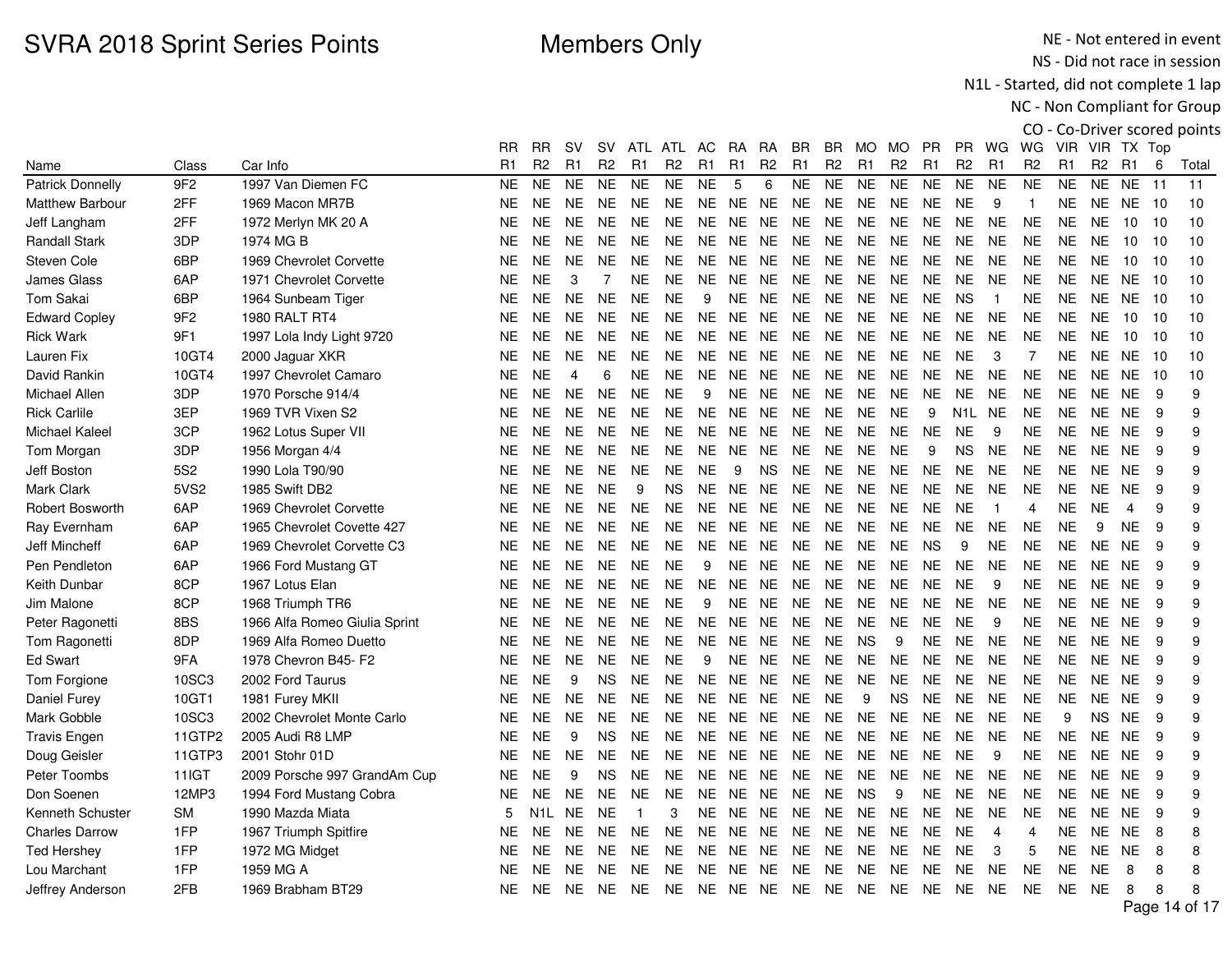NE - Not entered in event NS - Did not race in session

N1L - Started, did not complete 1 lap

|                                     |                  |                                       |                |                        |                        |                        |                        |                        |                |                |                |                  |                 |                        |                        |                |                        |                        |                        |                        |                |                        |                | CO - Co-Driver scored points |
|-------------------------------------|------------------|---------------------------------------|----------------|------------------------|------------------------|------------------------|------------------------|------------------------|----------------|----------------|----------------|------------------|-----------------|------------------------|------------------------|----------------|------------------------|------------------------|------------------------|------------------------|----------------|------------------------|----------------|------------------------------|
|                                     |                  |                                       | RR.            | <b>RR</b>              | sv                     | SV.                    |                        | ATL ATL AC             |                | - RA           | <b>RA</b>      | BR.              | BR.             | MO MO                  |                        | <b>PR</b>      | PR                     | WG WG                  |                        |                        |                | VIR VIR TX Top         |                |                              |
| Name                                | Class            | Car Info                              | R <sub>1</sub> | R <sub>2</sub>         | R <sub>1</sub>         | R <sub>2</sub>         | R <sub>1</sub>         | R <sub>2</sub>         | R <sub>1</sub> | R <sub>1</sub> | R <sub>2</sub> | R <sub>1</sub>   | R <sub>2</sub>  | R <sub>1</sub>         | R <sub>2</sub>         | R <sub>1</sub> | R <sub>2</sub>         | R <sub>1</sub>         | R <sub>2</sub>         | R <sub>1</sub>         | R <sub>2</sub> | R1                     | 6              | Total                        |
| <b>Michael Wirrick</b>              | 2CF              | 1975 Zink Z10C                        | NE.            | <b>NE</b>              | <b>NE</b>              | <b>NE</b>              | <b>NE</b>              | <b>NE</b>              | <b>NE</b>      | NE.            | <b>NE</b>      | NE.              | <b>NE</b>       | <b>NE</b>              | <b>NE</b>              | <b>NE</b>      | NE.                    | <b>NE</b>              | <b>NE</b>              | <b>NE</b>              | <b>NE</b>      | 8                      | 8              | 8                            |
| Simon Briggs                        | 3DP              | 1972 MG B                             | <b>NE</b>      | <b>NE</b>              | <b>NE</b>              | <b>NE</b>              | <b>NE</b>              | <b>NE</b>              |                | NE NE          | <b>NE</b>      | <b>NE</b>        | <b>NE</b>       | <b>NE</b>              | NE.                    | <b>NE</b>      | <b>NE</b>              | <b>NE</b>              | <b>NE</b>              | $\overline{1}$         | 7              | <b>NE</b>              | 8              | 8                            |
| Ken Morris                          | 3DP              | 1969 MG B                             | NE.            | <b>NE</b>              | <b>NE</b>              | <b>NE</b>              | <b>NE</b>              | NE.                    |                | NE NE          | NE.            | <b>NE</b>        | NE.             | <b>NE</b>              | <b>NE</b>              | <b>NE</b>      | <b>NE</b>              | <b>NE</b>              | <b>NE</b>              | <b>NE</b>              | <b>NE</b>      | 8                      | 8              | 8                            |
| Michael Taradash                    | 3CP              | 1959 Porsche 356                      | NΕ             | <b>NE</b>              | $\overline{4}$         | 4                      | <b>NE</b>              | <b>NE</b>              | NE.            | <b>NE</b>      | <b>NE</b>      | NE               | <b>NE</b>       | <b>NE</b>              | <b>NE</b>              | <b>NE</b>      | <b>NE</b>              | <b>NE</b>              | <b>NE</b>              | <b>NE</b>              | <b>NE</b>      | <b>NE</b>              | 8              | 8                            |
| John McCormick                      | 6AP              | 1985 Ford Cobra IV                    | NE.            | <b>NE</b>              | <b>NE</b>              | <b>NE</b>              | <b>NE</b>              | <b>NE</b>              | <b>NE</b>      | NE             | NE.            | NE               | <b>NE</b>       | <b>NE</b>              | <b>NE</b>              | <b>NE</b>      | <b>NE</b>              | <b>NE</b>              | <b>NE</b>              | <b>NE</b>              | <b>NE</b>      | 8                      | 8              | 8                            |
| <b>Matthew Mulacek</b>              | 6TA              | 1967 Chevrolet Camaro                 | NE.            | <b>NE</b>              | <b>NE</b>              | <b>NE</b>              | <b>NE</b>              | <b>NE</b>              | <b>NE</b>      | 3              | 5              | <b>NE</b>        | <b>NE</b>       | <b>NE</b>              | <b>NE</b>              | <b>NE</b>      | <b>NE</b>              | <b>NE</b>              | <b>NE</b>              | <b>NE</b>              | NE.            | <b>NE</b>              | 8              | 8                            |
| Stephen Seitz                       | 6BP              | 1965 Ford Mustang                     | NE             | <b>NE</b>              | <b>NE</b>              | <b>NE</b>              | <b>NE</b>              | <b>NE</b>              | <b>NE</b>      | <b>NE</b>      | <b>NE</b>      | <b>NE</b>        | <b>NE</b>       | <b>NE</b>              | <b>NE</b>              | <b>NE</b>      | <b>NE</b>              | <b>NE</b>              | <b>NE</b>              | <b>NE</b>              | <b>NE</b>      | 8                      | 8              | 8                            |
| <b>Woody Smith</b>                  | 6AP              | 1970 Chevrolet Corvette Roadster      | NE             | <b>NE</b>              | $\overline{c}$         | 6                      | <b>NE</b>              | <b>NE</b>              |                | NE NE          | NE.            | <b>NE</b>        | <b>NE</b>       | <b>NE</b>              | <b>NE</b>              | <b>NE</b>      | <b>NE</b>              | <b>NE</b>              | <b>NE</b>              | <b>NE</b>              | NE.            | NE.                    | 8              | 8                            |
| <b>Bobby Whitehead</b>              | 6TA              | 1965 Ford Mustang                     | NΕ             | <b>NE</b>              | <b>NE</b>              | <b>NE</b>              | <b>NE</b>              | <b>NE</b>              | <b>NE</b>      | <b>NE</b>      | <b>NE</b>      | NE               | <b>NE</b>       | <b>NE</b>              | <b>NE</b>              | NE             | <b>NE</b>              | <b>NE</b>              | <b>NE</b>              | <b>NE</b>              | <b>NE</b>      | 8                      | 8              | 8                            |
| Rob Davenport                       | 8BS              | 1972 Alfa Romeo GTV                   | NE.            | <b>NE</b>              | <b>NE</b>              | <b>NE</b>              | <b>NE</b>              | <b>NE</b>              | <b>NE</b>      | NE             | <b>NE</b>      | <b>NE</b>        | NE              | <b>NE</b>              | <b>NE</b>              | <b>NE</b>      | <b>NE</b>              | <b>NE</b>              | <b>NE</b>              | <b>NE</b>              | <b>NE</b>      | 8                      | 8              | 8                            |
| Sharon Frey                         | 9F <sub>2</sub>  | 1993 Van Diemen FC                    | NE.            | <b>NE</b>              | <b>NE</b>              | <b>NE</b>              | <b>NE</b>              | <b>NE</b>              | <b>NE</b>      | 7              | -1             | <b>NE</b>        | <b>NE</b>       | <b>NE</b>              | <b>NE</b>              | <b>NE</b>      | <b>NE</b>              | <b>NE</b>              | <b>NE</b>              | <b>NE</b>              | NE.            | <b>NE</b>              | 8              | 8                            |
| Mark Green                          | 9F <sub>2</sub>  | 1988 Ralt RT5 732                     | <b>NE</b>      | <b>NE</b>              | <b>NE</b>              | <b>NE</b>              | <b>NE</b>              | <b>NE</b>              | <b>NE</b>      | <b>NE</b>      | <b>NE</b>      | <b>NE</b>        | <b>NE</b>       | <b>NE</b>              | <b>NE</b>              | <b>NE</b>      | <b>NE</b>              | $\overline{1}$         | $\overline{7}$         | <b>NE</b>              | NE.            | <b>NE</b>              | 8              | 8                            |
| <b>Randy Roberts</b>                | 1F               | 1986 VW Viper FV                      | NΕ             | <b>NE</b>              | <b>NE</b>              | <b>NE</b>              | NE.                    | <b>NE</b>              | $\overline{7}$ | NE.            | <b>NE</b>      | <b>NE</b>        | <b>NE</b>       | <b>NE</b>              | <b>NE</b>              | <b>NE</b>      | <b>NE</b>              | <b>NE</b>              | <b>NE</b>              | <b>NE</b>              | NE             | <b>NE</b>              | $\overline{7}$ | 7                            |
| Jeffrey Barbour                     | 2FF              | 1969 Macon MK7B                       | NΕ             | <b>NE</b>              | <b>NE</b>              | <b>NE</b>              | <b>NE</b>              | <b>NE</b>              | <b>NE</b>      | NE.            | NE.            | NE               | <b>NE</b>       | <b>NE</b>              | <b>NE</b>              | <b>NE</b>      | <b>NE</b>              | 6                      | $\mathbf{1}$           | NE.                    | NE             | <b>NE</b>              | $\overline{7}$ |                              |
| Scott LeVeque                       | 3DP              | 1966 Chevrolet Corvair Yenko Stinger  | NE.            | <b>NE</b>              | <b>NE</b>              | <b>NE</b>              | <b>NE</b>              | <b>NE</b>              | <b>NE</b>      | NE.            | <b>NE</b>      | NE.              | <b>NE</b>       | NE                     | <b>NE</b>              | <b>NE</b>      | <b>NE</b>              | <b>NE</b>              | <b>NE</b>              | 7                      | NS.            | <b>NE</b>              | $\overline{7}$ | 7                            |
| Mark Pladson                        | 3DP              | 1964 Morgan 4/4                       | NE             | <b>NE</b>              | <b>NE</b>              | <b>NE</b>              | <b>NE</b>              | <b>NE</b>              | 7              | NE.            | NE.            | NE               | <b>NE</b>       | <b>NE</b>              | <b>NE</b>              | <b>NE</b>      | NE.                    | <b>NE</b>              | <b>NE</b>              | <b>NE</b>              | NE.            | <b>NE</b>              | $\overline{7}$ | $\overline{7}$               |
| Chris DeMinco                       | 5FM1             | 1971 Mallock 11B                      | NE             | <b>NE</b>              | <b>NE</b>              | <b>NE</b>              | <b>NE</b>              | <b>NE</b>              | <b>NE</b>      | <b>NE</b>      | <b>NE</b>      | <b>NE</b>        | <b>NE</b>       | <b>NE</b>              | <b>NE</b>              | <b>NE</b>      | <b>NE</b>              | $\overline{7}$         | <b>NE</b>              | <b>NE</b>              | NE.            | <b>NE</b>              | $\overline{7}$ | $\overline{7}$               |
| Philip Meany Jr.                    | 5HS <sub>2</sub> | 1985 Shrike S2000                     | NE.            | <b>NE</b>              | <b>NE</b>              | <b>NE</b>              | NE.                    | NE.                    | NE.            | <b>NE</b>      | <b>NE</b>      | <b>NE</b>        | <b>NE</b>       | NE.                    | <b>NE</b>              | <b>NE</b>      | <b>NE</b>              | <b>NE</b>              | <b>NE</b>              | $\overline{7}$         |                | NE NE                  | $\overline{7}$ | 7                            |
| Marc A. Petein                      | 6BP              | 1966 Shelby GT 350                    | <b>NE</b>      | <b>NE</b>              | <b>NE</b>              | <b>NE</b>              | NE.                    | <b>NE</b>              | $\overline{7}$ | <b>NE</b>      | <b>NE</b>      | <b>NE</b>        | <b>NE</b>       | <b>NE</b>              | <b>NE</b>              | <b>NE</b>      | <b>NE</b>              | <b>NE</b>              | <b>NE</b>              | <b>NE</b>              | NE.            | <b>NE</b>              | $\overline{7}$ |                              |
| David Roberts                       | 6TA              | 1969 Chevrolet Camaro                 | NE.            | <b>NE</b>              | $\overline{7}$         | <b>NS</b>              | <b>NE</b>              | <b>NE</b>              | NE.            | <b>NE</b>      | <b>NE</b>      | <b>NE</b>        | <b>NE</b>       | <b>NE</b>              | <b>NE</b>              | <b>NE</b>      | <b>NE</b>              | <b>NE</b>              | <b>NE</b>              | <b>NE</b>              | NE.            | <b>NE</b>              | $\overline{7}$ | $\overline{7}$               |
| Scott Rodgers                       | 6TA              | 1969 Ford Mustang Boss                | NE.            | <b>NE</b>              | <b>NE</b>              | <b>NE</b>              | <b>NE</b>              | <b>NE</b>              | NE.            | NE.            | <b>NE</b>      | $\overline{7}$   | <b>NS</b>       | <b>NE</b>              | <b>NE</b>              | <b>NE</b>      | <b>NE</b>              | <b>NE</b>              | NE.                    | <b>NE</b>              | NE.            | <b>NE</b>              | $\overline{7}$ | $\overline{7}$               |
| John Scott                          | 6BP              | 1971 Chevrolet Corvette Roadster      | NΕ             | <b>NE</b>              | <b>NE</b>              | <b>NE</b>              | <b>NE</b>              | <b>NE</b>              | NE.            | <b>NE</b>      | <b>NE</b>      | 5                | <b>NS</b>       | <b>NE</b>              | <b>NE</b>              | <b>NE</b>      | <b>NE</b>              | <b>NE</b>              | <b>NE</b>              | <b>NE</b>              | <b>NE</b>      | $\overline{2}$         | $\overline{7}$ | 7                            |
| Dave Handy                          | 7U <sub>2</sub>  | 1980 Ralt RT2 Can Am                  | NΕ             | <b>NE</b>              | <b>NE</b>              | <b>NE</b>              | $\overline{7}$         | NS.                    |                | NE NE          | NE.            | <b>NE</b>        | <b>NE</b>       | <b>NE</b>              | NE.                    | <b>NE</b>      | <b>NE</b>              | <b>NE</b>              | <b>NE</b>              | NE.                    |                | NE NE                  | $\overline{7}$ | 7                            |
| Gregg Frey                          | 8AP              | 1970 Porsche 914/6                    | NE             | <b>NE</b>              | <b>NE</b>              | <b>NE</b>              | <b>NE</b>              | <b>NE</b>              | <b>NE</b>      | <b>NE</b>      | NE.            | <b>NE</b>        | <b>NE</b>       | <b>NE</b>              | <b>NE</b>              | <b>NE</b>      | <b>NE</b>              | $\overline{7}$         | <b>NE</b>              | <b>NE</b>              | NE.            | <b>NE</b>              | 7              |                              |
| Mark Brannon                        | 9F1              | 1997 Lola T97/20                      | NE.            | <b>NE</b>              | <b>NE</b>              | <b>NE</b>              | <b>NE</b>              | <b>NE</b>              | <b>NE</b>      | <b>NE</b>      | <b>NE</b>      | $\overline{7}$   | <b>NS</b>       | <b>NE</b>              | <b>NE</b>              | <b>NE</b>      | <b>NE</b>              | <b>NE</b>              | <b>NE</b>              | <b>NE</b>              | NE.            | <b>NE</b>              | $\overline{7}$ | $\overline{7}$               |
| <b>Beth Philion</b>                 | 10SC3            | 2001 Dodge Nascar Coupe               | NE.            | <b>NE</b>              | <b>NE</b>              | <b>NE</b>              | NE.                    | <b>NE</b>              | $\overline{7}$ | <b>NE</b>      | <b>NE</b>      | <b>NE</b>        | <b>NE</b>       | <b>NE</b>              | <b>NE</b>              | <b>NE</b>      | <b>NE</b>              | <b>NE</b>              | <b>NE</b>              | <b>NE</b>              | NE.            | <b>NE</b>              | $\overline{7}$ | $\overline{7}$               |
| Sean Ryan                           | 10SC3            | 2006 Ford Fusion                      | NE.            | <b>NE</b>              | <b>NE</b>              | <b>NE</b>              | <b>NE</b>              | <b>NE</b>              | <b>NE</b>      | NE.            | <b>NE</b>      | <b>NE</b>        | <b>NE</b>       | <b>NE</b>              | <b>NE</b>              | <b>NE</b>      | <b>NE</b>              | <b>NE</b>              | <b>NE</b>              | $\overline{7}$         | <b>NS</b>      | <b>NE</b>              | $\overline{7}$ | 7                            |
| Don Readinger                       | 1F               | 1965 Formcar MK III                   | NΕ             | <b>NE</b>              | <b>NE</b>              | <b>NE</b>              | NE.                    | <b>NE</b>              | 6              | NE.            | <b>NE</b>      | <b>NE</b>        | <b>NE</b>       | NE.                    | NE.                    | <b>NE</b>      | <b>NE</b>              | <b>NE</b>              | <b>NE</b>              | <b>NE</b>              | <b>NE</b>      | <b>NE</b>              | 6              | 6                            |
| David Bearden                       | 6AP              | 1972 Porsche 911 RS                   | <b>NE</b>      | <b>NE</b>              | <b>NE</b>              | <b>NE</b>              | <b>NE</b>              | <b>NE</b>              | <b>NE</b>      | <b>NE</b>      | <b>NE</b>      | <b>NE</b>        | <b>NE</b>       | <b>NE</b>              | <b>NE</b>              | <b>NE</b>      | <b>NE</b>              | <b>NE</b>              | <b>NE</b>              | 6                      | <b>NS</b>      | <b>NE</b>              | 6              | 6                            |
| <b>Byron Countryman</b>             | 6BP              | 1966 Shelby GT350H                    | NΕ             | <b>NE</b>              | <b>NE</b>              | <b>NE</b>              | <b>NE</b>              | <b>NE</b>              | 6              | NE             | NE.            | NE               | <b>NE</b>       | NE                     | <b>NE</b>              | <b>NE</b>      | <b>NE</b>              | <b>NE</b>              | <b>NE</b>              | <b>NE</b>              | <b>NE</b>      | NE.                    | 6              | 6                            |
| Dean DeSantis                       | 6AP              | 1969 Porsche 911S                     | NE.            | <b>NE</b>              | <b>NE</b>              | <b>NE</b>              | <b>NE</b>              | <b>NE</b>              | <b>NE</b>      | <b>NE</b>      | <b>NE</b>      | <b>NE</b>        | <b>NE</b>       | <b>NE</b>              | <b>NE</b>              | <b>NE</b>      | <b>NE</b>              | $\overline{1}$         | 5                      | <b>NE</b>              | NE.            | <b>NE</b>              | 6              | 6                            |
| Chris Jones                         | 7U2              | 1979 March SR                         | NE.            | NE.                    | NE.                    | <b>NE</b>              | NE.                    | <b>NE</b>              | NE.            | <b>NE</b>      | <b>NE</b>      | <b>NE</b>        | <b>NE</b>       | <b>NE</b>              | NE.                    | <b>NE</b>      | <b>NE</b>              | 6                      | NE.                    | NE.                    | <b>NE</b>      | <b>NE</b>              | 6              | 6                            |
| David Clark                         | 10SC3            | 1998 Ford Taurus                      | NΕ             | <b>NE</b>              | <b>NE</b>              | <b>NE</b>              | <b>NE</b>              | <b>NE</b>              | 6              | <b>NE</b>      | <b>NE</b>      | <b>NE</b>        | <b>NE</b>       | <b>NE</b>              | NE.                    | <b>NE</b>      | <b>NE</b>              | <b>NE</b>              | <b>NE</b>              | <b>NE</b>              | NE.            | <b>NE</b>              | 6              | 6                            |
| Mike Haydel                         | 10GT4            | 2009 Porsche GT3 Cup                  | NE.            | <b>NE</b>              | 6                      | <b>NE</b>              | <b>NE</b>              | NE.                    |                | NE NE          | <b>NE</b>      | <b>NE</b>        | <b>NE</b>       | <b>NE</b>              | <b>NE</b>              | <b>NE</b>      | <b>NE</b>              | <b>NE</b>              | <b>NE</b>              | <b>NE</b>              | <b>NE</b>      | <b>NE</b>              | 6              | 6                            |
| <b>Newt Withers</b>                 | 10SC2            | 1994 Chevrolet Lumina                 | NΕ             | <b>NE</b>              | <b>NE</b>              | <b>NE</b>              | <b>NE</b>              | <b>NE</b>              | 6              | NE             | <b>NE</b>      | NE.              | <b>NE</b>       | <b>NE</b>              | <b>NE</b>              | NE.            | NE.                    | <b>NE</b>              | NE.                    | <b>NE</b>              | NE.            | <b>NE</b>              | 6              | 6                            |
| Mike Allen                          | <b>SM</b><br>2FF | 1990 Mazda Miata                      | NΕ             | <b>NE</b><br><b>NE</b> | <b>NE</b><br><b>NE</b> | <b>NE</b><br><b>NE</b> | <b>NE</b><br><b>NE</b> | <b>NE</b><br><b>NE</b> | 6              | <b>NE</b>      | <b>NE</b>      | <b>NE</b>        | <b>NE</b>       | <b>NE</b>              | <b>NE</b>              | <b>NE</b>      | <b>NE</b>              | <b>NE</b>              | NE.                    | <b>NE</b><br><b>NE</b> | NE.<br>NE.     | <b>NE</b><br><b>NE</b> | 6<br>5         | 6<br>5                       |
| Ron Hornig<br><b>Bob Cunningham</b> | 3DP              | 1970 Titan FF MK6<br>1971 Porsche 914 | NE.<br>NE.     | <b>NE</b>              | <b>NE</b>              | <b>NE</b>              | NE.                    | <b>NE</b>              | NE<br>NE.      | NE<br>NE.      | NE<br>NE.      | <b>NE</b><br>NE. | NE<br><b>NE</b> | <b>NE</b><br><b>NE</b> | <b>NE</b><br><b>NE</b> | 5<br><b>NE</b> | <b>NS</b><br><b>NE</b> | <b>NE</b><br><b>NE</b> | <b>NE</b><br><b>NE</b> | 5                      | NS.            | <b>NE</b>              | 5              | 5                            |
| Scott Borchetta                     | 6AP              | 1972 Chevrolet Corvette               | NE.            | NE.                    | <b>NE</b>              | <b>NE</b>              | NE.                    | NE NE NE NE            |                |                |                | 5                | <b>NS</b>       | <b>NE</b>              | NE NE                  |                | <b>NE</b>              | <b>NE</b>              | <b>NE</b>              |                        | NE NE NE       |                        | 5              |                              |
|                                     |                  |                                       |                |                        |                        |                        |                        |                        |                |                |                |                  |                 |                        |                        |                |                        |                        |                        |                        |                |                        |                | Page 15 of 17                |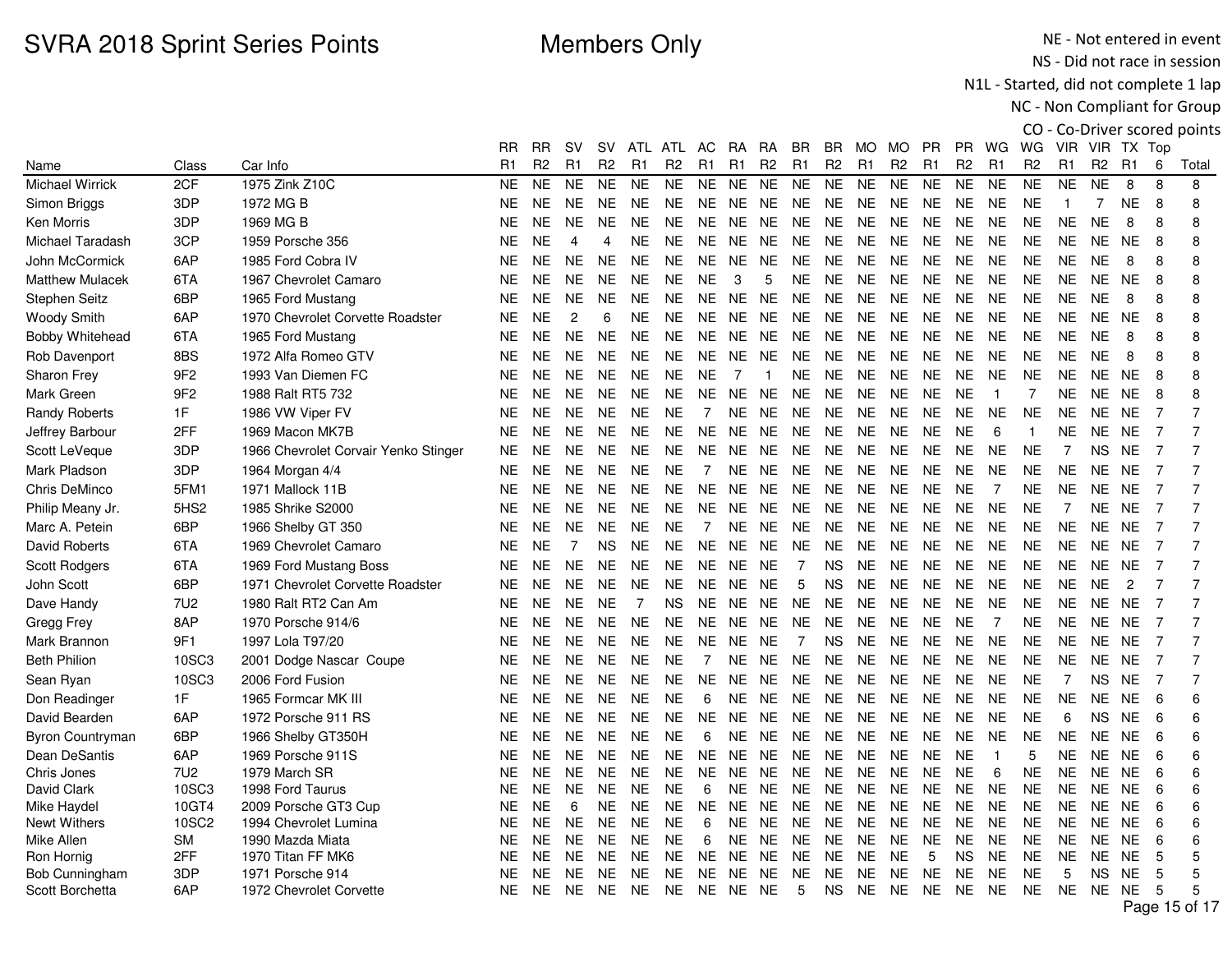NE - Not entered in event NS - Did not race in session

N1L - Started, did not complete 1 lap

NC - Non Compliant for Group

CO - Co-Driver scored points WG VIR VIR TX Top

|                         |                 |                                      | RR             | <b>RR</b>      | <b>SV</b>      | <b>SV</b>      | <b>ATL</b> | ATL            | AC             | <b>RA</b>      | RA        | <b>BR</b>      | <b>BR</b>      | MO             | MO             | <b>PR</b> | <b>PR</b>      | WG             | WG             | VIR.         | VIR          | TX Top         |                |                  |
|-------------------------|-----------------|--------------------------------------|----------------|----------------|----------------|----------------|------------|----------------|----------------|----------------|-----------|----------------|----------------|----------------|----------------|-----------|----------------|----------------|----------------|--------------|--------------|----------------|----------------|------------------|
| Name                    | Class           | Car Info                             | R <sub>1</sub> | R <sub>2</sub> | R1             | R <sub>2</sub> | R1         | R <sub>2</sub> | R1             | R1             | <b>R2</b> | R <sub>1</sub> | R <sub>2</sub> | R <sub>1</sub> | R <sub>2</sub> | R1        | R <sub>2</sub> | R1             | R <sub>2</sub> | R1           | <b>R2</b>    | R <sub>1</sub> | 6              | Total            |
| <b>Richard Kurtz</b>    | 6TA             | 1965 Ford Mustang                    | NE.            | <b>NE</b>      | <b>NE</b>      | <b>NE</b>      | <b>NE</b>  | <b>NE</b>      | <b>NE</b>      |                | 4         | <b>NE</b>      | <b>NE</b>      | <b>NE</b>      | <b>NE</b>      | <b>NE</b> | <b>NE</b>      | <b>NE</b>      | <b>NE</b>      | NE           | <b>NE</b>    | <b>NE</b>      | 5              | 5                |
| Ken Mennella            | 6AP             | 1963 Chevrolet Corvette GSRep        | NE.            | <b>NE</b>      | $\overline{4}$ | <b>NS</b>      | NE.        | <b>NE</b>      | <b>NE</b>      | <b>NE</b>      | <b>NE</b> | <b>NE</b>      | <b>NE</b>      | <b>NE</b>      | <b>NE</b>      | NE.       | <b>NE</b>      | $\overline{1}$ | NS             | NE.          | NE.          | <b>NE</b>      | 5              | 5                |
| Stephen Hamman          | 10GT4           | 2004 BMW M3                          | <b>NE</b>      | <b>NE</b>      | <b>NE</b>      | <b>NE</b>      | <b>NE</b>  | <b>NE</b>      | <b>NE</b>      | 5              | <b>NS</b> | <b>NE</b>      | <b>NE</b>      | <b>NE</b>      | <b>NE</b>      | <b>NE</b> | <b>NE</b>      | <b>NE</b>      | <b>NE</b>      | <b>NE</b>    | <b>NE</b>    | <b>NE</b>      | 5              | 5                |
| Jon Manship             | 11IGT           | 2012 Porsche 997.2 GT 3 Cup          | <b>NE</b>      | <b>NE</b>      | 5              | <b>NS</b>      | <b>NE</b>  | NE.            | <b>NE</b>      | <b>NE</b>      | <b>NE</b> | <b>NE</b>      | <b>NE</b>      | <b>NE</b>      | <b>NE</b>      | <b>NE</b> | <b>NE</b>      | <b>NE</b>      | <b>NE</b>      | <b>NE</b>    | NE           | <b>NE</b>      | 5              | 5                |
| Kenneth Herbst          | 2PCF            | 1993 Euroswift SC93                  | NE.            | <b>NE</b>      | <b>NE</b>      | <b>NE</b>      | <b>NE</b>  | <b>NE</b>      | <b>NE</b>      | <b>NE</b>      | <b>NE</b> | <b>NE</b>      | <b>NE</b>      | <b>NE</b>      | <b>NE</b>      | NE.       | <b>NE</b>      | <b>NE</b>      | <b>NE</b>      | <b>NE</b>    | NE           | 4              | $\overline{4}$ | 4                |
| <b>Tom Tuttle</b>       | 2FB             | 1967 Brabham B21                     | <b>NE</b>      | NE.            | <b>NE</b>      | <b>NE</b>      | <b>NE</b>  | <b>NE</b>      | <b>NE</b>      | <b>NE</b>      | <b>NE</b> | <b>NE</b>      | <b>NE</b>      | <b>NE</b>      | <b>NE</b>      | <b>NE</b> | <b>NE</b>      | <b>NE</b>      | <b>NE</b>      | <b>NE</b>    | <b>NE</b>    | 4              | 4              | 4                |
| Larry Wilson            | 2FB             | 1969 Brabham BT29                    | <b>NE</b>      | <b>NE</b>      | <b>NE</b>      | <b>NE</b>      | <b>NE</b>  | NE.            | <b>NE</b>      | <b>NE</b>      | <b>NE</b> | <b>NE</b>      | <b>NE</b>      | <b>NE</b>      | <b>NE</b>      | <b>NE</b> | <b>NE</b>      | <b>NE</b>      | <b>NE</b>      | 4            | <b>NS</b>    | <b>NE</b>      | $\overline{4}$ | 4                |
| <b>Rick Gurolnick</b>   | 3CP             | 1960 Porsche 356 Roadster            | NE.            | <b>NE</b>      | <b>NE</b>      | <b>NE</b>      | <b>NE</b>  | NE.            | <b>NE</b>      | $\overline{4}$ | <b>NS</b> | <b>NE</b>      | <b>NE</b>      | <b>NE</b>      | <b>NE</b>      | NE.       | <b>NE</b>      | <b>NE</b>      | <b>NE</b>      | <b>NE</b>    | <b>NE</b>    | <b>NE</b>      | $\overline{4}$ | 4                |
| Clark Howey             | 6AP             | 1966 Chevrolet Corvette              | <b>NE</b>      | NE.            | <b>NE</b>      | <b>NE</b>      | <b>NE</b>  | <b>NE</b>      | <b>NE</b>      | <b>NE</b>      | <b>NE</b> |                | 3              | <b>NE</b>      | <b>NE</b>      | <b>NE</b> | <b>NE</b>      | <b>NE</b>      | <b>NE</b>      | NE.          | NE.          | <b>NE</b>      | $\overline{4}$ | 4                |
| Gerson Rosenberg        | 10GT4           | 1996 Porsche 911                     | <b>NE</b>      | <b>NE</b>      | <b>NE</b>      | <b>NE</b>      | <b>NE</b>  | <b>NE</b>      | <b>NE</b>      | $\overline{4}$ | <b>NS</b> | <b>NE</b>      | <b>NE</b>      | <b>NE</b>      | <b>NE</b>      | <b>NE</b> | <b>NE</b>      | <b>NE</b>      | <b>NE</b>      | <b>NE</b>    | NE           | <b>NE</b>      | $\overline{4}$ | 4                |
| John Mullaney           | 11IGT           | 2000 Ferrari 360 Challenge           | <b>NE</b>      | <b>NE</b>      | $\overline{4}$ | <b>NS</b>      | <b>NE</b>  | <b>NE</b>      | <b>NE</b>      | <b>NE</b>      | <b>NE</b> | <b>NE</b>      | <b>NE</b>      | <b>NE</b>      | <b>NE</b>      | <b>NE</b> | <b>NE</b>      | <b>NE</b>      | <b>NE</b>      | <b>NE</b>    | NE.          | <b>NE</b>      | $\overline{4}$ | 4                |
| <b>Byron DeFoor</b>     | 6AP             | 1973 Porsche 911                     | NE.            | NE.            | <b>NE</b>      | NE.            | <b>NE</b>  | <b>NE</b>      | <b>NE</b>      | <b>NE</b>      | <b>NE</b> | <b>NE</b>      | <b>NE</b>      | <b>NE</b>      | <b>NE</b>      | NE.       | <b>NE</b>      | 3              | NΕ             | NE.          | NE.          | <b>NE</b>      | 3              | 3                |
| Don Henry               | 6AP             | 1969 Chevrolet Corvette Roadster     | <b>NE</b>      | <b>NE</b>      | <b>NE</b>      | <b>NE</b>      | <b>NE</b>  | <b>NE</b>      | <b>NE</b>      | <b>NE</b>      | <b>NE</b> | $\overline{1}$ | 2              | <b>NE</b>      | <b>NE</b>      | <b>NE</b> | <b>NE</b>      | <b>NE</b>      | <b>NE</b>      | <b>NE</b>    | <b>NE</b>    | <b>NE</b>      | 3              | 3                |
| <b>Ric Baribeault</b>   | 2PCF            | 1992 Van Diemen RF92FF               | <b>NE</b>      | <b>NE</b>      | <b>NE</b>      | <b>NE</b>      | <b>NE</b>  | <b>NE</b>      | <b>NE</b>      | <b>NE</b>      | <b>NE</b> | <b>NE</b>      | <b>NE</b>      | <b>NE</b>      | <b>NE</b>      | NE.       | <b>NE</b>      | <b>NE</b>      | <b>NE</b>      | <b>NE</b>    | <b>NE</b>    | $\overline{c}$ | $\overline{c}$ | $\overline{c}$   |
| Jay Galpin              | 2FB             | 1967 Brabham Bt-23-EMC               | NE.            | <b>NE</b>      | <b>NE</b>      | <b>NE</b>      | <b>NE</b>  | <b>NE</b>      | <b>NE</b>      | <b>NE</b>      | <b>NE</b> | <b>NE</b>      | <b>NE</b>      | <b>NE</b>      | <b>NE</b>      | NE.       | <b>NE</b>      | <b>NE</b>      | <b>NE</b>      | <b>NE</b>    | <b>NE</b>    | $\overline{c}$ | $\overline{c}$ | $\overline{c}$   |
| Sean Hearne             | 2CF             | 1980 Crossle 40F                     | <b>NE</b>      | <b>NE</b>      | <b>NE</b>      | <b>NE</b>      | <b>NE</b>  | <b>NE</b>      | <b>NE</b>      | <b>NE</b>      | <b>NE</b> | <b>NE</b>      | <b>NE</b>      | <b>NE</b>      | <b>NE</b>      | <b>NE</b> | <b>NE</b>      | <b>NE</b>      | <b>NE</b>      | <b>NE</b>    | <b>NE</b>    | $\overline{c}$ | $\overline{c}$ | $\overline{c}$   |
| Scott King              | 2CF             | 1980 Crossle 40F                     | <b>NE</b>      | <b>NE</b>      | <b>NE</b>      | <b>NE</b>      | <b>NE</b>  | <b>NE</b>      | <b>NE</b>      | <b>NE</b>      | <b>NE</b> | <b>NE</b>      | <b>NE</b>      | <b>NE</b>      | <b>NE</b>      | <b>NE</b> | <b>NE</b>      | <b>NE</b>      | <b>NE</b>      | <b>NE</b>    | <b>NE</b>    | $\overline{c}$ | $\overline{c}$ | 2                |
| Paolo Salvatore         | 2PCF            | 1984 Swift DB1                       | <b>NE</b>      | <b>NE</b>      | <b>NE</b>      | <b>NE</b>      | <b>NE</b>  | <b>NE</b>      | <b>NE</b>      | <b>NE</b>      | <b>NE</b> | <b>NE</b>      | <b>NE</b>      | <b>NE</b>      | <b>NE</b>      | <b>NE</b> | <b>NE</b>      | <b>NE</b>      | <b>NE</b>      | <b>NE</b>    | <b>NE</b>    | $\overline{c}$ | $\overline{c}$ | $\overline{c}$   |
| Curtis Wood             | 3DP             | 1966 Chevrolet Yenko Stinger Corvair | NE.            | NE.            | <b>NE</b>      | <b>NE</b>      | NE.        | <b>NE</b>      | <b>NE</b>      | <b>NE</b>      | <b>NE</b> | NE.            | <b>NE</b>      | <b>NE</b>      | <b>NE</b>      | NE.       | <b>NE</b>      | <b>NE</b>      | <b>NE</b>      | <b>NE</b>    | <b>NE</b>    | $\overline{2}$ | $\overline{c}$ | $\boldsymbol{2}$ |
| Andrew Alcazar          | 6BP             | 1969 Shelby GT350                    | <b>NE</b>      | <b>NE</b>      | <b>NE</b>      | <b>NE</b>      | <b>NE</b>  | <b>NE</b>      | <b>NE</b>      | <b>NE</b>      | <b>NE</b> | <b>NE</b>      | <b>NE</b>      | <b>NE</b>      | <b>NE</b>      | <b>NE</b> | <b>NE</b>      | <b>NE</b>      | <b>NE</b>      | <b>NE</b>    | <b>NE</b>    | $\overline{c}$ | $\overline{c}$ | $\mathbf 2$      |
| <b>Craig Conley</b>     | 6BP             | 1966 Ford Mustang GT350              | <b>NE</b>      | <b>NE</b>      | <b>NE</b>      | <b>NE</b>      | <b>NE</b>  | <b>NE</b>      | <b>NE</b>      | <b>NE</b>      | <b>NE</b> | <b>NE</b>      | <b>NE</b>      | <b>NE</b>      | <b>NE</b>      | <b>NE</b> | <b>NE</b>      | <b>NE</b>      | <b>NE</b>      | <b>NE</b>    | <b>NE</b>    | $\overline{c}$ | $\overline{c}$ | $\boldsymbol{2}$ |
| John Fudge              | 6BP             | 1966 Bizzarrini 5300 GT              | <b>NE</b>      | <b>NE</b>      | <b>NE</b>      | <b>NE</b>      | <b>NE</b>  | <b>NE</b>      | <b>NE</b>      | <b>NE</b>      | <b>NE</b> | <b>NE</b>      | <b>NE</b>      | <b>NE</b>      | <b>NE</b>      | <b>NE</b> | <b>NE</b>      | <b>NE</b>      | <b>NE</b>      | <b>NE</b>    | <b>NE</b>    | $\overline{c}$ | 2              | $\mathbf 2$      |
| Colby Hillman           | 6BP             | 1968 Chevrolet Corvette              | <b>NE</b>      | NE.            | NE.            | <b>NE</b>      | <b>NE</b>  | <b>NE</b>      | <b>NE</b>      | <b>NE</b>      | <b>NE</b> | <b>NE</b>      | <b>NE</b>      | <b>NE</b>      | <b>NE</b>      | <b>NE</b> | <b>NE</b>      | <b>NE</b>      | <b>NE</b>      | <b>NE</b>    | <b>NE</b>    | $\overline{c}$ | $\overline{c}$ | $\mathbf 2$      |
| David Lasco             | 6BP             | 1966 Shelby Mustang                  | <b>NE</b>      | <b>NE</b>      | <b>NE</b>      | <b>NE</b>      | <b>NE</b>  | <b>NE</b>      | <b>NE</b>      | <b>NE</b>      | <b>NE</b> | <b>NE</b>      | <b>NE</b>      | <b>NE</b>      | <b>NE</b>      | <b>NE</b> | <b>NE</b>      | <b>NE</b>      | <b>NE</b>      | <b>NE</b>    | <b>NE</b>    | $\overline{c}$ | 2              | $\boldsymbol{2}$ |
| <b>Phil Mulacek</b>     | 6BP             | 1966 Ford Mustang                    | <b>NE</b>      | <b>NE</b>      | <b>NE</b>      | <b>NE</b>      | <b>NE</b>  | <b>NE</b>      | <b>NE</b>      | <b>NE</b>      | <b>NE</b> | <b>NE</b>      | <b>NE</b>      | <b>NE</b>      | <b>NE</b>      | <b>NE</b> | <b>NE</b>      | <b>NE</b>      | <b>NE</b>      | <b>NE</b>    | <b>NE</b>    | $\overline{c}$ | 2              | $\overline{c}$   |
| <b>Pierre Mulacek</b>   | 6BP             | 1967 Shelby GT350                    | <b>NE</b>      | NE.            | <b>NE</b>      | <b>NE</b>      | <b>NE</b>  | <b>NE</b>      | <b>NE</b>      | <b>NE</b>      | <b>NE</b> | <b>NE</b>      | <b>NE</b>      | <b>NE</b>      | <b>NE</b>      | NE.       | <b>NE</b>      | <b>NE</b>      | <b>NE</b>      | <b>NE</b>    | <b>NE</b>    | $\overline{c}$ | $\overline{c}$ | $\mathbf 2$      |
| <b>Sterling Mulacek</b> | 6BP             | 1966 Shelby GT350                    | <b>NE</b>      | <b>NE</b>      | <b>NE</b>      | <b>NE</b>      | <b>NE</b>  | <b>NE</b>      | <b>NE</b>      | <b>NE</b>      | <b>NE</b> | <b>NE</b>      | <b>NE</b>      | <b>NE</b>      | <b>NE</b>      | <b>NE</b> | <b>NE</b>      | <b>NE</b>      | <b>NE</b>      | <b>NE</b>    | <b>NE</b>    | $\overline{2}$ | 2              | $\overline{c}$   |
| <b>Patrick Sessions</b> | 6BP             | 1966 Shelby GT350                    | NE             | <b>NE</b>      | <b>NE</b>      | <b>NE</b>      | <b>NE</b>  | <b>NE</b>      | <b>NE</b>      | <b>NE</b>      | <b>NE</b> | <b>NE</b>      | <b>NE</b>      | <b>NE</b>      | <b>NE</b>      | <b>NE</b> | <b>NE</b>      | $\overline{c}$ | <b>NE</b>      | <b>NE</b>    | <b>NE</b>    | <b>NE</b>      | $\overline{c}$ | $\boldsymbol{2}$ |
| Alain Vinson            | 6BP             | 1966 Shelby GT350                    | NE.            | <b>NE</b>      | <b>NE</b>      | <b>NE</b>      | <b>NE</b>  | NE.            | <b>NE</b>      | <b>NE</b>      | <b>NE</b> | <b>NE</b>      | <b>NE</b>      | <b>NE</b>      | <b>NE</b>      | <b>NE</b> | <b>NE</b>      | <b>NE</b>      | <b>NE</b>      | <b>NE</b>    | <b>NE</b>    | $\overline{c}$ | 2              | $\overline{c}$   |
| Kevin Shaha             | 8BS             | 1971 Datsun 510                      | <b>NE</b>      | <b>NE</b>      | <b>NE</b>      | <b>NE</b>      | <b>NE</b>  | <b>NE</b>      | <b>NE</b>      | <b>NE</b>      | <b>NE</b> | <b>NE</b>      | <b>NE</b>      | <b>NE</b>      | <b>NE</b>      | <b>NE</b> | <b>NE</b>      | <b>NE</b>      | <b>NE</b>      | <b>NE</b>    | <b>NE</b>    | $\overline{c}$ | 2              | $\mathbf 2$      |
| Roman Tucker            | 8BS             | 1972 Alfa Romeo Berlina              | NE.            | <b>NE</b>      | <b>NE</b>      | <b>NE</b>      | <b>NE</b>  | NE.            | <b>NE</b>      | <b>NE</b>      | <b>NE</b> | <b>NE</b>      | <b>NE</b>      | <b>NE</b>      | <b>NE</b>      | <b>NE</b> | <b>NE</b>      | <b>NE</b>      | <b>NE</b>      | <b>NE</b>    | <b>NE</b>    | $\overline{c}$ | $\overline{c}$ | $\overline{c}$   |
| Kevin Rychlik           | <b>SM</b>       | 1993 Mazda Miata                     | NE.            | <b>NE</b>      | <b>NE</b>      | <b>NE</b>      | <b>NE</b>  | NE.            | <b>NE</b>      | <b>NE</b>      | <b>NE</b> | <b>NE</b>      | <b>NE</b>      | <b>NE</b>      | <b>NE</b>      | NE.       | <b>NE</b>      | <b>NE</b>      | <b>NE</b>      | $\mathbf{1}$ | $\mathbf{1}$ | <b>NE</b>      | 2              | $\overline{c}$   |
| <b>Brian C Schommer</b> | <b>SM</b>       | 1992 Mazda Miata                     | NE.            | NE.            | <b>NE</b>      | NE.            | <b>NE</b>  | <b>NE</b>      | <b>NE</b>      | <b>NE</b>      | <b>NE</b> | <b>NE</b>      | <b>NE</b>      | <b>NE</b>      | NE.            | NE.       | <b>NE</b>      | <b>NE</b>      | <b>NE</b>      | $\mathbf{1}$ |              | <b>NE</b>      | $\overline{c}$ | $\overline{c}$   |
| Andrew McLean           | 1FP             | 1958 Austin Healey Bugeye Sprite     | <b>NE</b>      | <b>NE</b>      | <b>NE</b>      | <b>NE</b>      | <b>NE</b>  | <b>NE</b>      | <b>NE</b>      | <b>NE</b>      | <b>NE</b> | -1             | <b>NS</b>      | <b>NE</b>      | <b>NE</b>      | <b>NE</b> | <b>NE</b>      | <b>NE</b>      | <b>NE</b>      | <b>NE</b>    | <b>NE</b>    | <b>NE</b>      |                | $\mathbf{1}$     |
| Tom Vail Jr             | 3EP             | 1960 Alfa Romeo Giulietta Sprint     | NE.            | <b>NE</b>      | <b>NE</b>      | <b>NE</b>      | <b>NE</b>  | <b>NE</b>      | <b>NE</b>      | <b>NE</b>      | <b>NE</b> | <b>NS</b>      | -1             | <b>NE</b>      | <b>NE</b>      | <b>NE</b> | <b>NE</b>      | <b>NE</b>      | <b>NE</b>      | <b>NE</b>    | NE           | <b>NE</b>      |                | $\mathbf 1$      |
| Robert Wagner           | 3CP             | 1960 Austin Healey 3000              | NE.            | <b>NE</b>      | <b>NE</b>      | <b>NE</b>      | <b>NE</b>  | <b>NE</b>      | <b>NE</b>      | $\overline{1}$ | <b>NS</b> | <b>NE</b>      | <b>NE</b>      | <b>NE</b>      | <b>NE</b>      | <b>NE</b> | <b>NE</b>      | <b>NE</b>      | <b>NE</b>      | <b>NE</b>    | NE.          | <b>NE</b>      | -1             | $\mathbf{1}$     |
| Don Tevini              | 4DM             | 1959 Devin D Porsche                 | NE.            | <b>NE</b>      | <b>NE</b>      | <b>NE</b>      | <b>NE</b>  | <b>NE</b>      | <b>NE</b>      | <b>NE</b>      | <b>NE</b> | $\mathbf{1}$   | <b>NS</b>      | <b>NE</b>      | <b>NE</b>      | <b>NE</b> | <b>NE</b>      | <b>NE</b>      | <b>NE</b>      | <b>NE</b>    | <b>NE</b>    | <b>NE</b>      |                | 1                |
| <b>Ryan Klutt</b>       | 6AP             | 1969 Chevrolet Corvette              | NE.            | <b>NE</b>      | <b>NE</b>      | <b>NE</b>      | <b>NE</b>  | NE.            | <b>NE</b>      | <b>NE</b>      | <b>NE</b> | <b>NE</b>      | <b>NE</b>      | <b>NE</b>      | <b>NE</b>      | <b>NE</b> | <b>NE</b>      | $\overline{1}$ | NΕ             | NE           | NE           | <b>NE</b>      | -1             | $\mathbf{1}$     |
| Sean Ryan               | 6TA             | 1971 Chevrolet Camaro                | NE.            | <b>NE</b>      | <b>NE</b>      | <b>NE</b>      | <b>NE</b>  | <b>NE</b>      | <b>NE</b>      | <b>NE</b>      | <b>NE</b> | <b>NE</b>      | <b>NE</b>      | <b>NE</b>      | <b>NE</b>      | NE.       | <b>NE</b>      | <b>NE</b>      | <b>NE</b>      | $\mathbf{1}$ | ΝS           | <b>NE</b>      | -1             | 1                |
| Dan Walters             | 6BP             | 1964 Sunbeam Tiger                   | <b>NE</b>      | <b>NE</b>      | <b>NE</b>      | <b>NE</b>      | <b>NE</b>  | <b>NE</b>      | <b>NE</b>      | <b>NE</b>      | <b>NE</b> | <b>NE</b>      | <b>NE</b>      | <b>NE</b>      | <b>NE</b>      | <b>NE</b> | <b>NE</b>      | $\mathbf{1}$   | <b>NE</b>      | <b>NE</b>    | <b>NE</b>    | <b>NE</b>      |                | 1                |
| William Ironside        | 8BP             | 1986 Porsche 944T                    | <b>NE</b>      | <b>NE</b>      | <b>NE</b>      | <b>NE</b>      | -1         | <b>NS</b>      | <b>NE</b>      | <b>NE</b>      | <b>NE</b> | <b>NE</b>      | <b>NE</b>      | <b>NE</b>      | <b>NE</b>      | <b>NE</b> | <b>NE</b>      | <b>NE</b>      | <b>NE</b>      | <b>NE</b>    | <b>NE</b>    | <b>NE</b>      |                | 1                |
| Damian della Santina    | 9F <sub>2</sub> | 1991 Swift DB4                       | <b>NE</b>      | <b>NE</b>      | <b>NE</b>      | <b>NE</b>      | <b>NE</b>  | <b>NE</b>      | $\overline{1}$ | <b>NE</b>      | <b>NE</b> | <b>NE</b>      | <b>NE</b>      | <b>NE</b>      | <b>NE</b>      | <b>NE</b> | <b>NE</b>      | <b>NE</b>      | <b>NE</b>      | <b>NE</b>    | <b>NE</b>    | <b>NE</b>      |                | 1                |
| Phil Lasco              | 10GT4           | 2013 Ford Mustang                    | NE.            | NE.            | NE.            | NE.            | <b>NE</b>  | <b>NE</b>      | NE NE          |                | NE        | NE             | <b>NE</b>      | <b>NE</b>      | NE.            | NE        | NE.            | <b>NE</b>      | <b>NE</b>      | 1            | NS.          | <b>NE</b>      |                |                  |